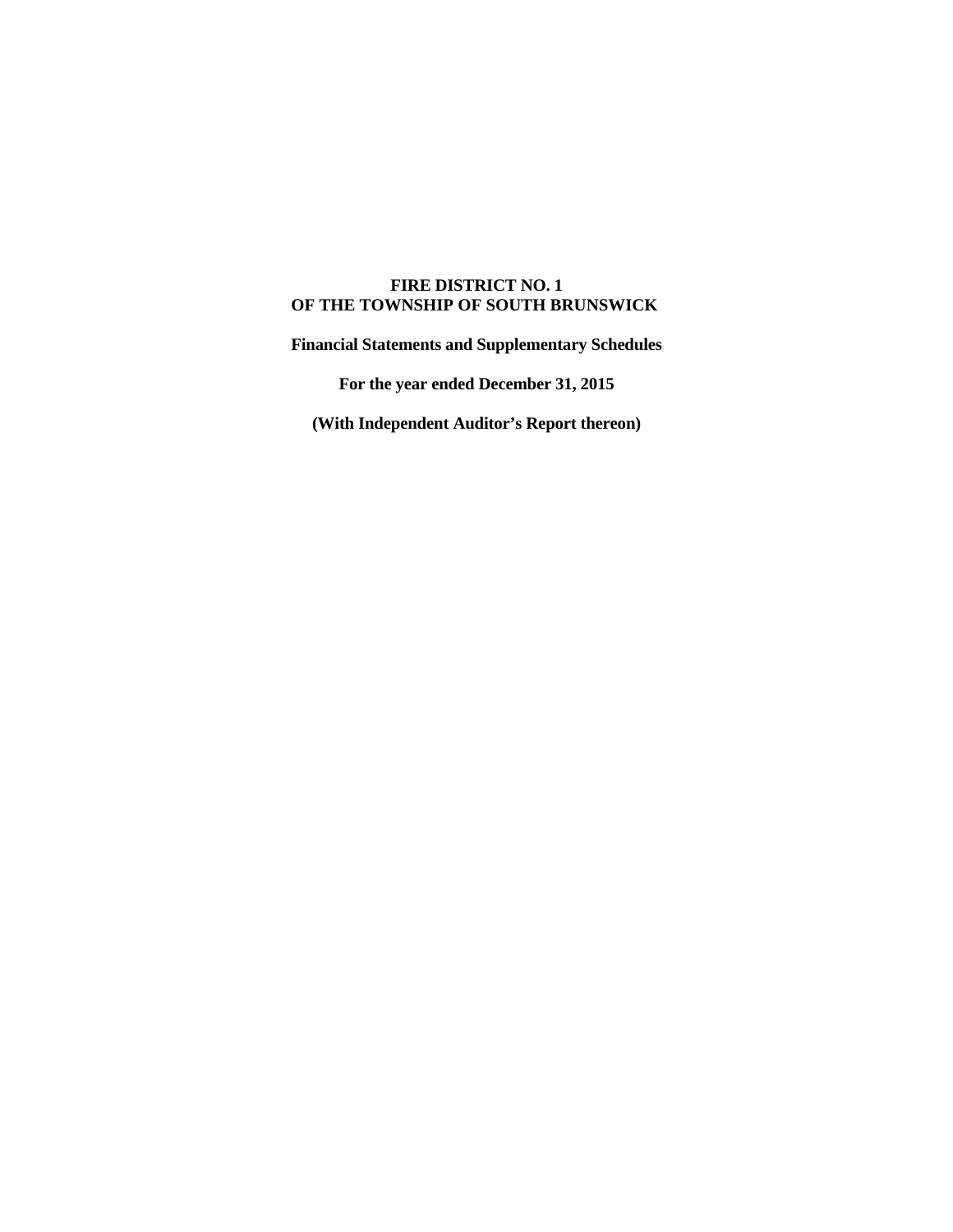# **FIRE DISTRICT NO. 1 OF THE TOWNSHIP OF SOUTH BRUNSWICK Financial Statements and Supplementary Schedules For the year ended December 31, 2015 (With Independent Auditor's Report thereon)**

# **CONTENTS**

|                                                                                                                                                                                       | Page    |
|---------------------------------------------------------------------------------------------------------------------------------------------------------------------------------------|---------|
| <b>Independent Auditor's Report</b>                                                                                                                                                   | $1 - 3$ |
| Independent Auditor's Report on Internal Control over Financial<br>Reporting and on Compliance and Other Matters Based on an Audit<br>of Financial Statements Performed in Accordance |         |
| with Government Auditing Standards                                                                                                                                                    | $4 - 5$ |
| Management's Discussion and Analysis                                                                                                                                                  | $6-13$  |
| District Wide Statement of Net Position                                                                                                                                               | 14      |
| District Wide Statement of Activities                                                                                                                                                 | 15      |
| Governmental Funds Balance Sheet                                                                                                                                                      | 16      |
| Governmental Funds Statement of Revenues, Expenditures<br>and Changes in Fund Balance                                                                                                 | $17-18$ |
| Governmental Funds Reconciliation of the Statement of Revenues,<br>Expenditures and Changes in Fund Balance to the Statement<br>of Activities                                         | 19      |
| Fiduciary Funds Statement of Net Position                                                                                                                                             | 20      |
| Fiduciary Funds Statement of Changes in Net Position                                                                                                                                  | 21      |
| <b>Notes to Financial Statements</b>                                                                                                                                                  | 22-37   |
| <b>Budgetary Comparison Schedule</b>                                                                                                                                                  | 38-39   |
| Long-Term Debt Schedule of Serial Bonds Payable                                                                                                                                       | 40      |
| Long-Term Debt Schedule of Obligations under Capital Leases                                                                                                                           | 41      |
| <b>General Comments and Recommendations</b>                                                                                                                                           | 42-43   |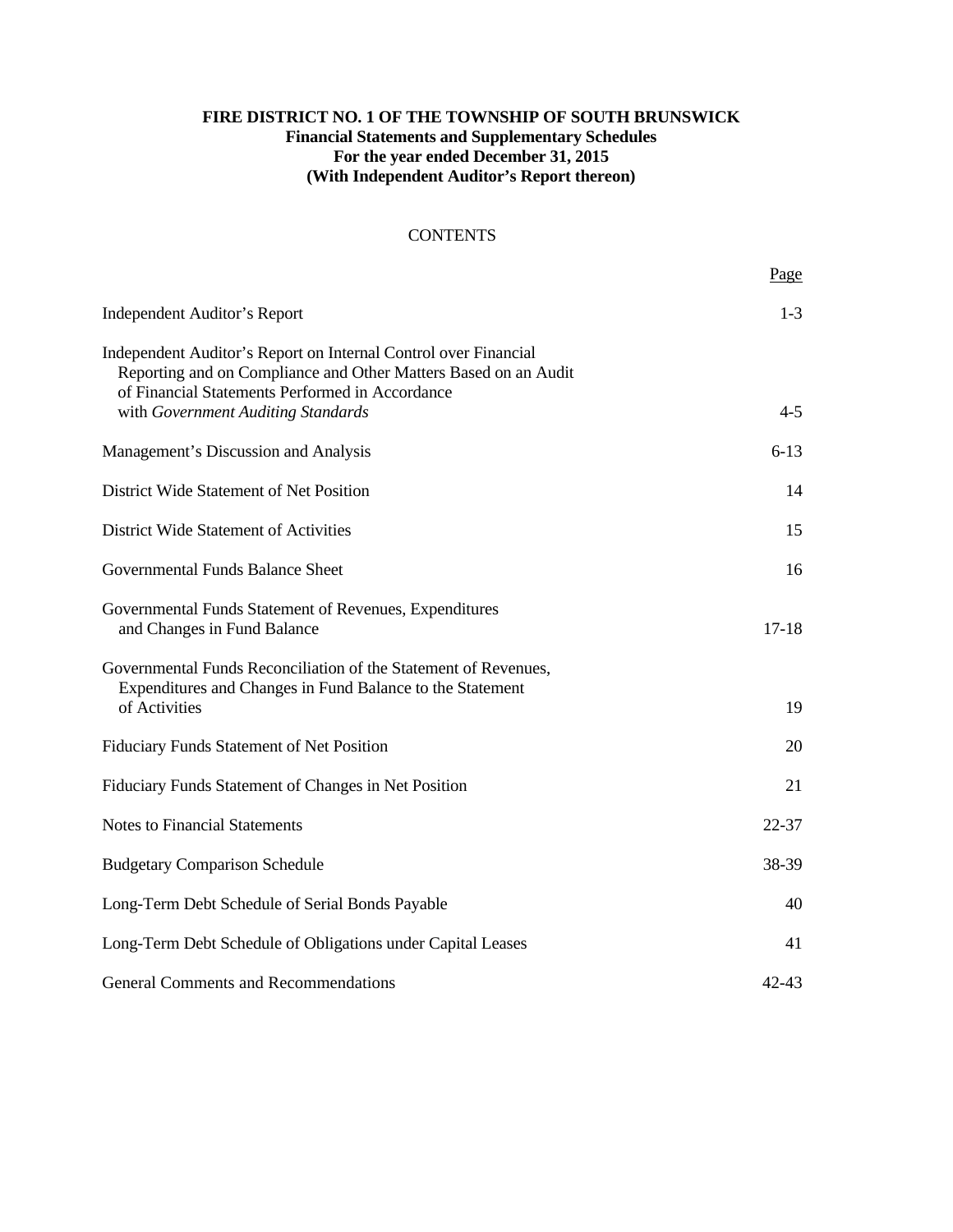

# **INDEPENDENT AUDITOR'S REPORT**

Board of Fire Commissioners Fire District No. 1 of the Township of South Brunswick County of Middlesex Kendall Park, New Jersey 08824

#### **Report on the Financial Statements**

We have audited the accompanying financial statements of the governmental activities of each major fund and the aggregate remaining fund information of the Fire District No. 1 of the Township of South Brunswick, County of Middlesex, State of New Jersey, as of and for the year ended December 31, 2015, and the related notes to the financial statements, which collectively comprise the District's basic financial statements as listed in the table of contents.

#### *Management's Responsibility for the Financial Statements*

Management is responsible for the preparation and fair presentation of these financial statements in accordance with accounting principles generally accepted in the United States of America; this includes the design, implementation, and maintenance of internal control relevant to the preparation and fair presentation of financial statements that are free from material misstatement, whether due to fraud or error.

#### *Auditors' Responsibility*

Our responsibility is to express opinions on these financial statements based on our audit. We conducted our audit in accordance with auditing standards generally accepted in the United States of America and the standards applicable to financial audits contained in *Government Auditing Standards,* issued by the Comptroller General of the United States; and in compliance with audit standards prescribed by the Local Finance Board and by the Division of Local Government Services, Department of Community Affairs, State of New Jersey. Those standards require that we plan and perform the audit to obtain reasonable assurance about whether the financial statements are free from material misstatement.

An audit involves performing procedures to obtain audit evidence about the amounts and disclosures in the financial statements. The procedures selected depend on the auditors' judgment, including the assessment of the risks of material misstatement of the financial statements, whether due to fraud or error. In making those risk assessments, the auditor considers internal control relevant to the entity's preparation and fair presentation of the financial statements in order to design audit procedures that are appropriate in the circumstances, but not for the purpose of expressing an opinion on the effectiveness of the entity's internal control. Accordingly, we express no such opinion. An audit also includes evaluating the appropriateness of accounting policies used and the reasonableness of significant accounting estimates made by management, as well as evaluating the overall presentation of the financial statements.

We believe that the audit evidence we have obtained is sufficient and appropriate to provide a basis for our audit opinions.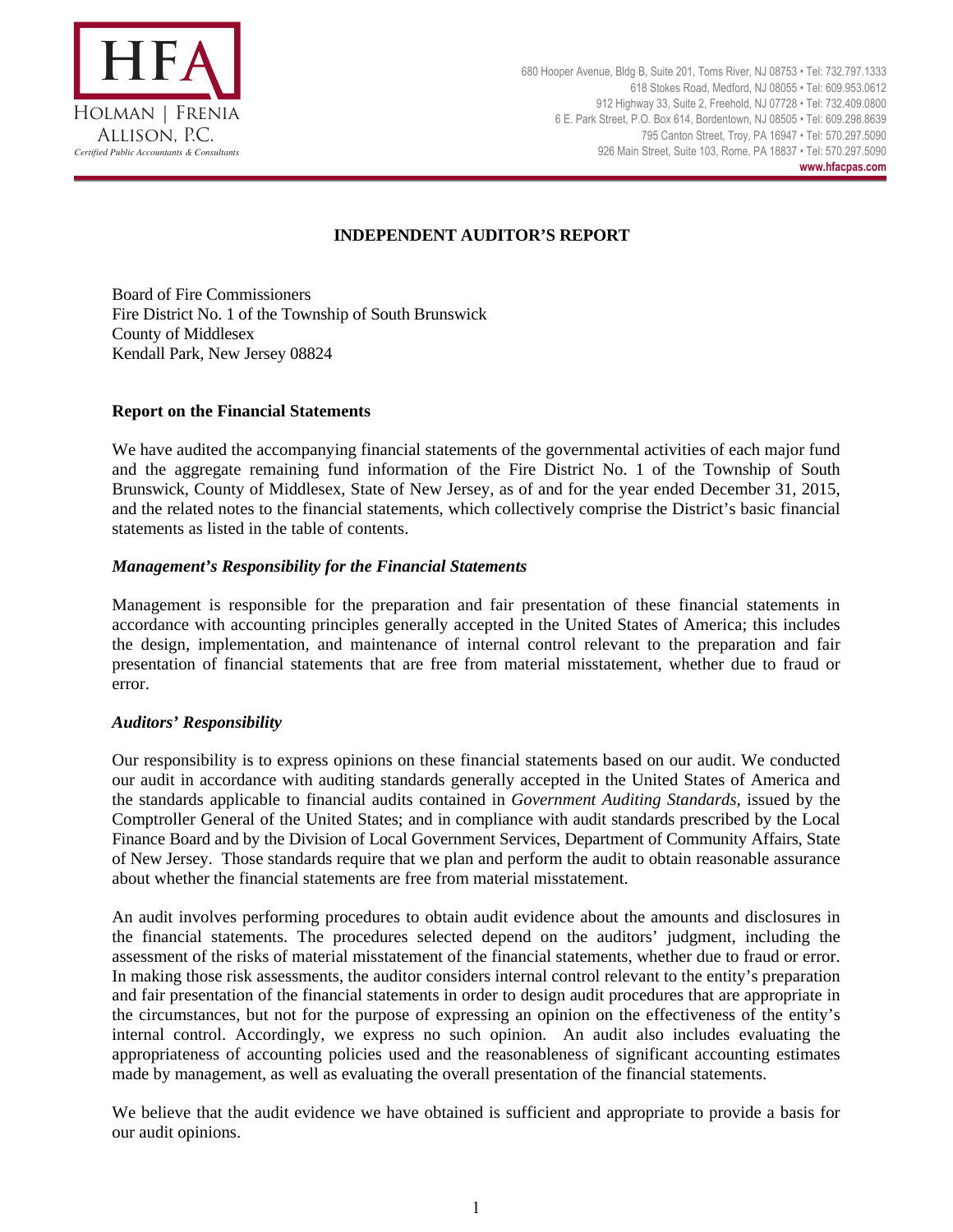#### *Opinions*

In our opinion, the financial statements referred to above present fairly, in all material respects, the respective financial position of the governmental activities of each major fund and the aggregate remaining fund information of the Fire District No. 1 of the Township of South Brunswick, County of Middlesex, State of New Jersey, as of December 31, 2015, and the respective changes in financial position for the year then ended in accordance with accounting principles generally accepted in the United States of America.

#### *Other Matters*

#### *Required Supplementary Information*

Accounting principles generally accepted in the United States of America require that the management's discussion and analysis and budgetary comparison information on pages 6-13 and 38-39 be presented to supplement the basic financial statements. Such information, although not a part of the basic financial statements, is required by the Governmental Accounting Standards Board who considers it to be an essential part of financial reporting for placing the basic financial statements in an appropriate operational, economic, or historical context. We have applied certain limited procedures to the required supplementary information in accordance with auditing standards generally accepted in the United States of America, which consisted of inquiries of management about the methods of preparing the information and comparing the information for consistency with management's responses to our inquiries, the basic financial statements, and other knowledge we obtained during our audit of the basic financial statements. We do not express an opinion or provide any assurance on the information because the limited procedures do not provide us with sufficient evidence to express an opinion or provide any assurance.

#### *Other Information*

Our audit was conducted for the purpose of forming opinions on the financial statements that collectively comprise the Fire District No. 1 of the Township of South Brunswick's basic financial statements. The long-term debt schedule of serial bonds payable and the long-term debt schedule of obligations under capital leases on pages 40 and 41 are presented for purposes of additional analysis and are not a required part of the basic financial statements.

The long-term debt schedule of serial bonds payable and the long-term debt schedule of obligations under capital leases on pages 40 and 41 is the responsibility of management and was derived from and relates directly to the underlying accounting and other records used to prepare the basic financial statements. Such information has been subjected to the auditing procedures applied in the audit of the basic financial statements and certain additional procedures, including comparing and reconciling such information directly to the underlying accounting and other records used to prepare the basic financial statements themselves, and other additional procedures in accordance with auditing standards generally accepted in the United States of America. In our opinion, the long-term debt schedule of serial bonds payable and the long-term debt schedule of obligations under capital leases is fairly stated, in all material respects, in relation to the basic financial statements as a whole.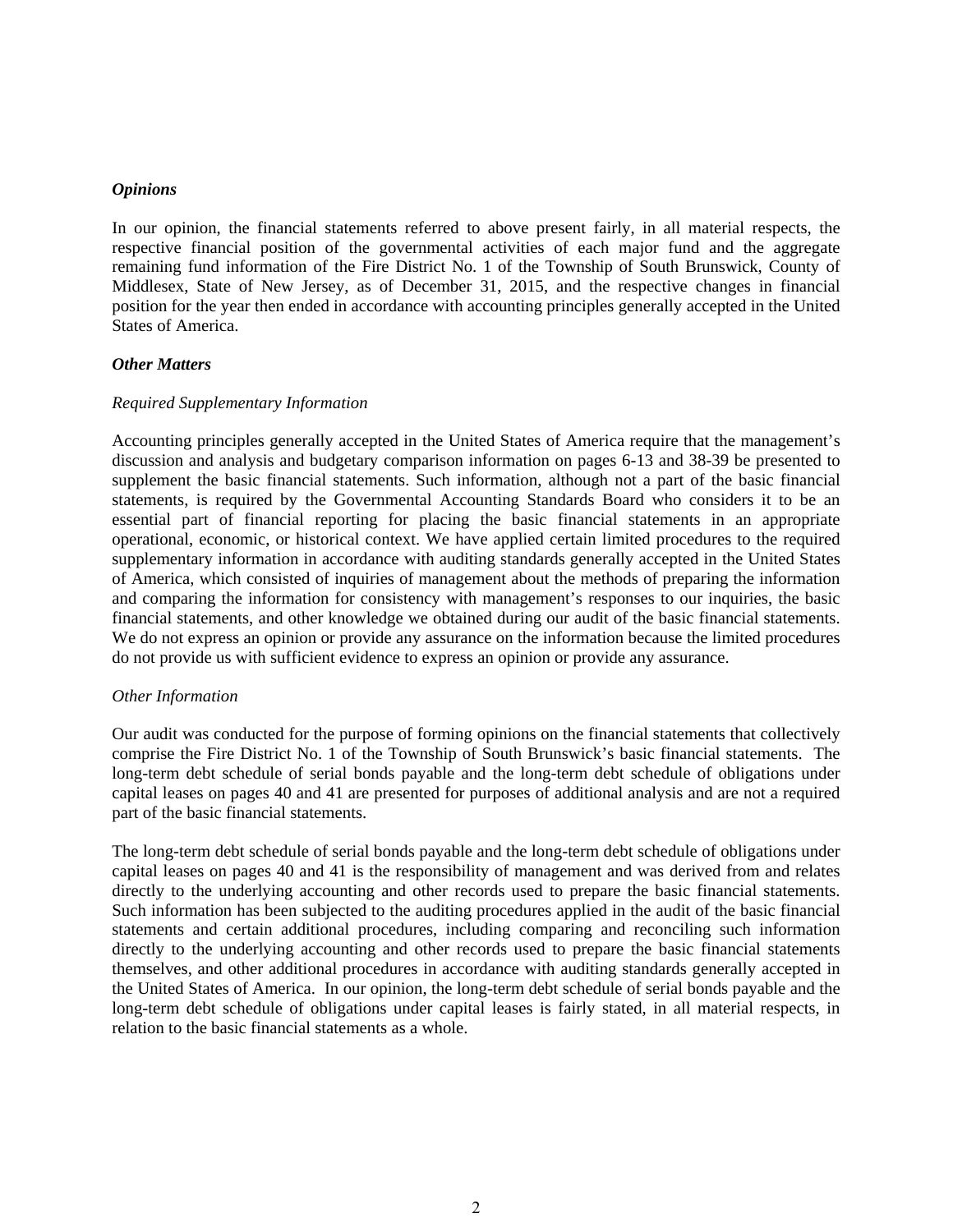#### **Other Reporting Required by** *Government Auditing Standards*

In accordance with *Government Auditing Standards*, we have also issued our report dated March 02, 2016 on our consideration of the Fire District No. 1 of the Township of South Brunswick's internal control over financial reporting and on our tests of its compliance with certain provisions of laws, regulations, contracts, and grant agreements and other matters. The purpose of that report is to describe the scope of our testing of internal control over financial reporting and compliance and the results of that testing, and not to provide an opinion on internal control over financial reporting or on compliance. That report is an integral part of an audit performed in accordance with *Government Auditing Standards* in considering Fire District No. 1 of the Township of South Brunswick's internal control over financial reporting and compliance.

HOLMAN FRENIA LUISON PC **HOLMAN FRENIA ALLISON, P.C.** 

*Certified Public Accountants* 

March 02, 2016 Toms River, New Jersey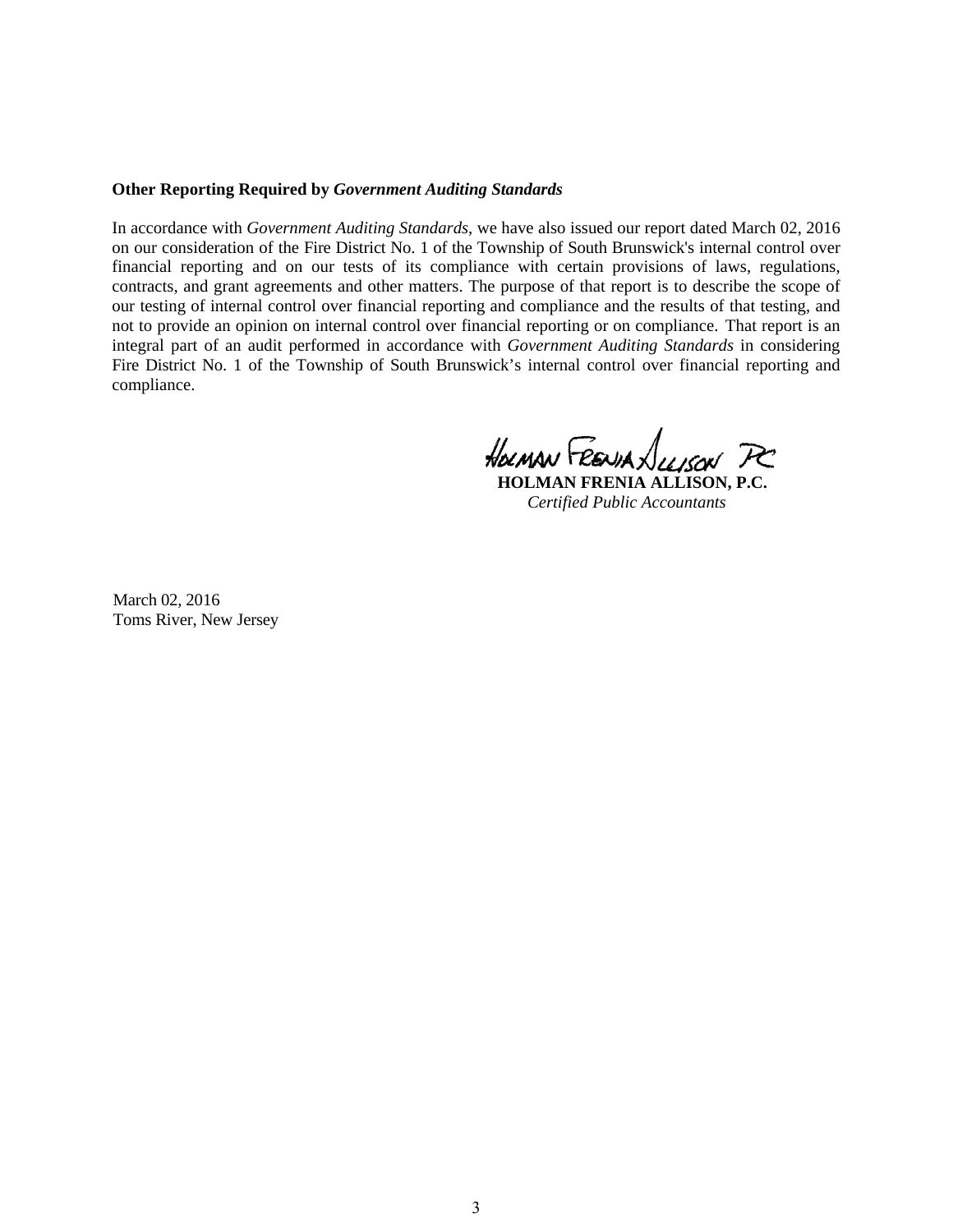

680 Hooper Avenue, Bldg B, Suite 201, Toms River, NJ 08753 • Tel: 732.797.1333 618 Stokes Road, Medford, NJ 08055 • Tel: 609.953.0612 912 Highway 33, Suite 2, Freehold, NJ 07728 • Tel: 732.409.0800 6 E. Park Street, P.O. Box 614, Bordentown, NJ 08505 • Tel: 609.298.8639 795 Canton Street, Troy, PA 16947 • Tel: 570.297.5090 926 Main Street, Suite 103, Rome, PA 18837 • Tel: 570.297.5090 **www.hfacpas.com**

# **INDEPENDENT AUDITOR'S REPORT ON INTERNAL CONTROL OVER FINANCIAL REPORTING AND ON COMPLIANCE AND OTHER MATTERS BASED ON AN AUDIT OF FINANCIAL STATEMENTS PERFORMED IN ACCORDANCE WITH** *GOVERNMENT AUDITING STANDARDS*

Board of Fire Commissioners Fire District No. 1 of the Township of South Brunswick:

We have audited, in accordance with the auditing standards generally accepted in the United States of America and the standards applicable to financial audits contained in *Government Auditing Standards*  issued by the Comptroller General of the United States and audit requirements as prescribed by the Local Finance Board and by the Division of Local Government Services, Department of Community Affairs, State of New Jersey, the financial statements of the governmental activities of each major fund and the aggregate remaining fund information of Fire District No. 1 of the Township of South Brunswick, as of and for the year ended December 31, 2015, and the related notes to the financial statements, which collectively comprise Fire District No. 1 of the Township of South Brunswick's basic financial statements, and have issued our report thereon dated March 02, 2016.

# **Internal Control Over Financial Reporting**

In planning and performing our audit of the financial statements, we considered Fire District No. 1 of the Township of South Brunswick's internal control over financial reporting (internal control) to determine the audit procedures that are appropriate in the circumstances for the purpose of expressing our opinions on the financial statements, but not for the purpose of expressing an opinion on the effectiveness of Fire District No. 1 of the Township of South Brunswick's internal control. Accordingly, we do not express an opinion on the effectiveness of Fire District No. 1 of the Township of South Brunswick's internal control.

A *deficiency in internal control* exists when the design or operation of a control does not allow management or employees, in the normal course of performing their assigned functions, to prevent, or detect and correct, misstatements on a timely basis. A *material weakness* is a deficiency, or a combination of deficiencies, in internal control, such that there is a reasonable possibility that a material misstatement of the entity's financial statements will not be prevented, or detected and corrected on a timely basis. A *significant deficiency* is a deficiency, or a combination of deficiencies, in internal control that is less severe than a material weakness, yet important enough to merit attention by those charged with governance.

Our consideration of internal control was for the limited purpose described in the first paragraph of this section and was not designed to identify all deficiencies in internal control that might be material weaknesses or significant deficiencies and therefore, material weaknesses or significant deficiencies may exist that were not identified. Given these limitations, during our audit we did not identify any deficiencies in internal control that we consider to be material weaknesses. However, material weaknesses may exist that have not been identified.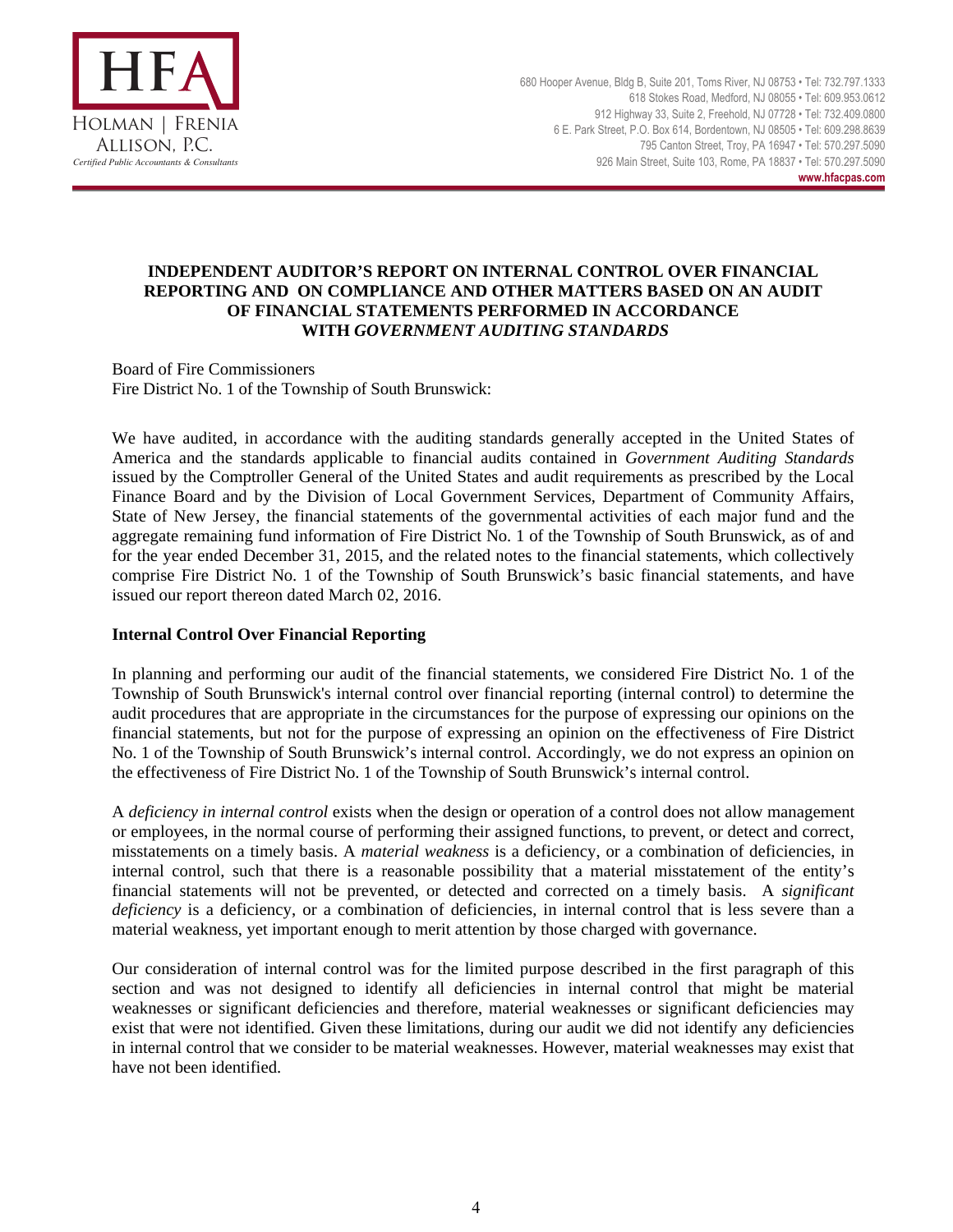# **Compliance and Other Matters**

As part of obtaining reasonable assurance about whether Fire District No. 1 of the Township of South Brunswick's financial statements are free from material misstatement, we performed tests of its compliance with certain provisions of laws, regulations, contracts, and grant agreements, noncompliance with which could have a direct and material effect on the determination of financial statement amounts. However, providing an opinion on compliance with those provisions was not an objective of our audit, and accordingly, we do not express such an opinion. The results of our tests disclosed one instance of noncompliance or other matters that are required to be reported under *Government Auditing Standards* and audit requirements as prescribed by the Local Finance Board and by the Division of Local Government Services, Department of Community Affairs State of New Jersey as finding number 2015-001.

#### **Purpose of this Report**

The purpose of this report is solely to describe the scope of our testing of internal control and compliance and the results of that testing, and not to provide an opinion on the effectiveness of the entity's internal control or on compliance. This report is an integral part of an audit performed in accordance with *Government Auditing Standards* in considering the entity's internal control and compliance. Accordingly, this communication is not suitable for any other purpose.

HOLMAN FRENIA LUISON PC

 **HOLMAN FRENIA ALLISON, P.C.**  *Certified Public Accountants* 

March 02, 2016 Toms River, New Jersey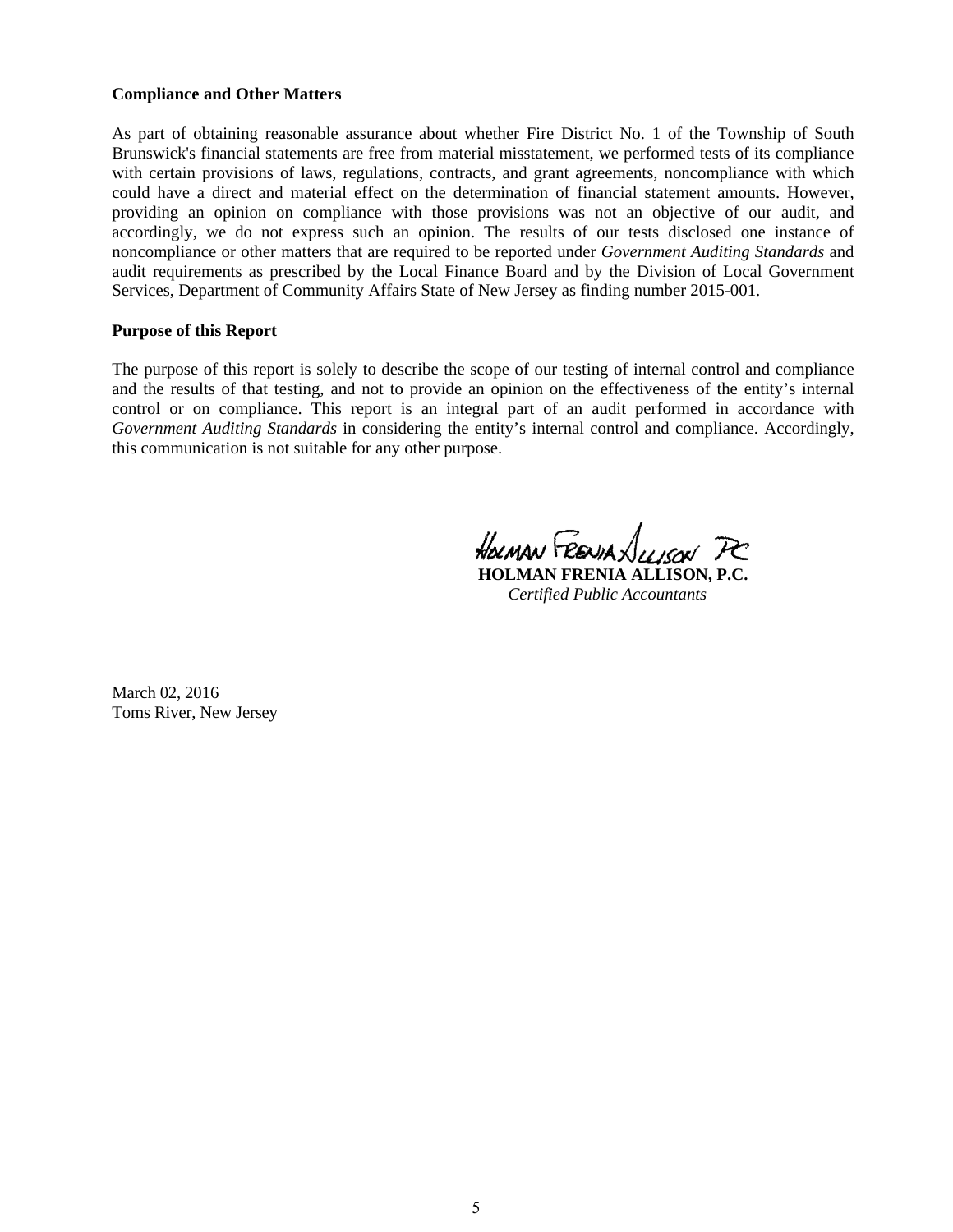# **FIRE DISTRICT NO. 1 OF THE TOWNSHIP OF SOUTH BRUNSWICK MANAGEMENT DISCUSSION AND ANALYSIS FOR THE YEAR ENDED DECEMBER 31, 2015**

As management of Fire District No. 1 of the Township of South Brunswick, we offer readers of the Fire District No. 1 of the Township of South Brunswick financial statements this narrative overview and analysis of the financial activities of the Fire District No. 1 of the Township of South Brunswick for the year ended December 31, 2015. The intent of this narrative is to look at Fire District No. 1 of the Township of South Brunswick's overall financial performance in terms easily understood by the lay person. Please read this in conjunction with the District's financial statements which begin on page 14. Notes to the financial statements will provide the reader with additional useful information and they begin on page 22.

# **FINANCIAL HIGHLIGHTS**

- $\triangleright$  The assets of the District exceeded its liabilities at December 31, 2015 by approximately \$2.75 million. In 2014 the excess was \$2.73 million. This is an increase of approximately \$20,000. The increase is due to revenues coming in higher than expenditures in 2015 by approximately \$20,000.
- $\triangleright$  During 2015 Fire District No. 1 of the Township of South Brunswick operated at a surplus of approximately \$19,000. The deficit in 2014 was approximately (\$23,000).
- $\triangleright$  The District decreased their cash in bank by approximately (\$125,672).
- $\triangleright$  The District increased their current liabilities by approximately \$20,734 but decreased their non-current liabilities by approximately (\$206,300) in 2015.

# **USING THIS ANNUAL REPORT**

This annual report consists of a series of financial statements. Fire District No. 1 of the Township of South Brunswick's basic financial statements is comprised of three components: district-wide financial statements; fund financial statements; and notes to the basic financial statements.

# **Reporting on the District as a Whole**

Our analysis of the District as a whole begins on page 8. District-wide financial statements are provided to give the reader a broad overview of the District's financial position and its financial activity for the year. It is presented in a format similar to the private sector to give the reader a familiar point of reference.

The Statement of Net Position presents information on all the assets and liabilities of Fire District No. 1 of the Township of South Brunswick. The difference between the two is reported as the District's Net Position. Significant increases or decreases in the District's Net Position can be an indication of the financial health of the District.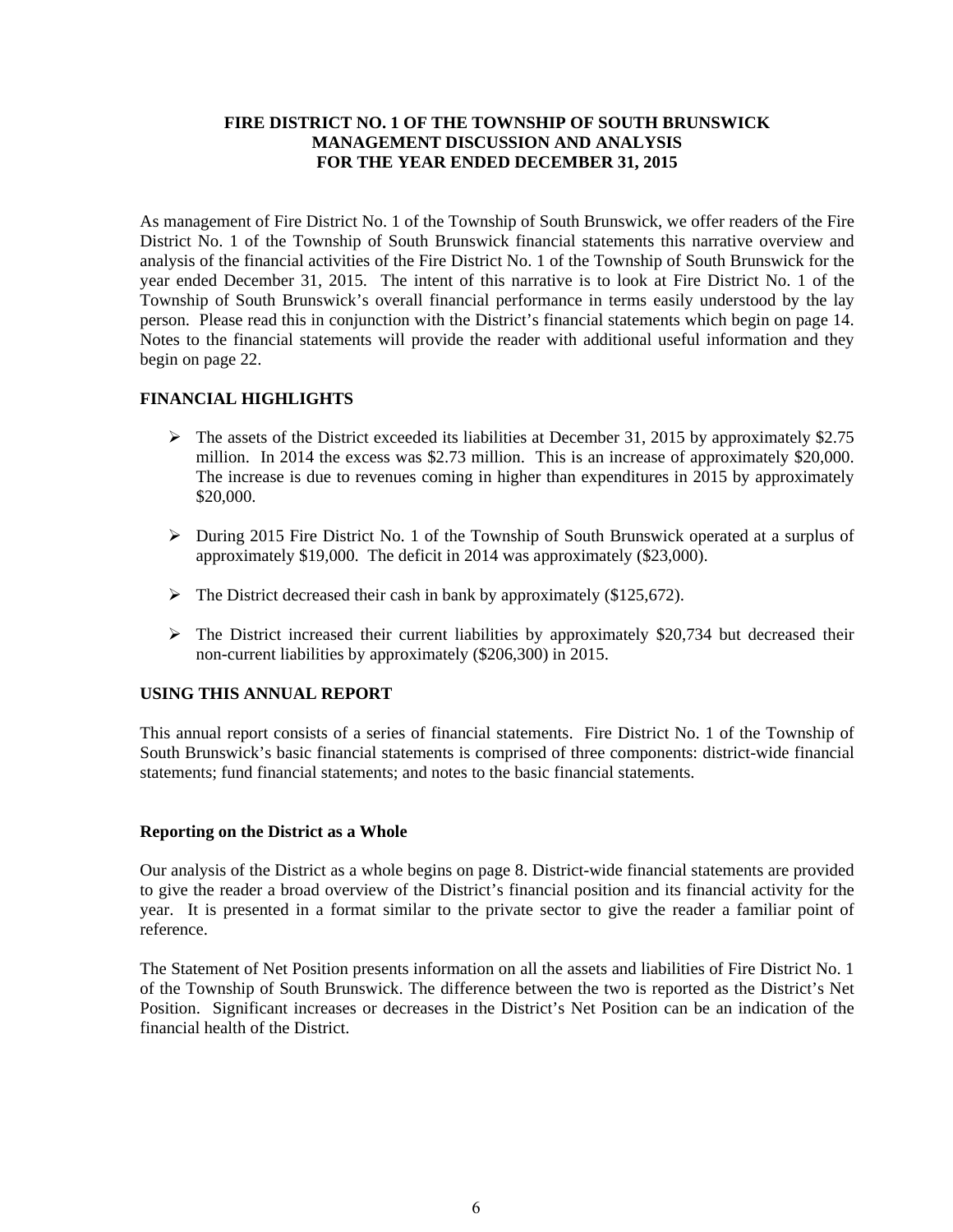The Statement of Activities presents financial information about activities that result in the District's Net Position increasing or decreasing during the year. Financial activities are recorded when the transactions occur rather than when the cash is received or paid out. As a result, there could be activities that result in cash flow in a future period.

The district-wide financial statements report on the financial data by function. Fire District No. 1 of the Township of South Brunswick has two basic functions: activities that are supported by property taxes; and activities supported by other governmental activities. Fire District No. 1 of the Township of South Brunswick provides firefighting services to the citizens of South Brunswick Township.

# **Fund Financial Statements**

A fund is a grouping of related accounts that is used to maintain control over resources that have been segregated for specific activities or objectives. Like other state and local governments, Fire District No. 1 of the Township of South Brunswick uses fund accounting to document compliance with financerelated legal matters. Fire District No. 1 of the Township of South Brunswick has two types of fund groups, and that is governmental funds and fiduciary funds.

#### **Governmental Funds**

Fire District No. 1 of the Township of South Brunswick's activities are all reported in governmental funds. These funds record the flow of cash in and out of the District during the period and the balances remaining at year end for future periods. The modified accrual basis of accounting is utilized for reporting purposes. This method of accounting measures cash and all other financial assets that can be converted to cash. The governmental fund statements provide a detailed short-term view of the District's general government operations and the basic services that it provides. Governmental fund information helps you determine whether there are more or fewer financial resources that can be spent in the near future to finance the District's services.

Fire District No. 1 of the Township of South Brunswick maintains three separate government funds. Information is presented in the governmental fund balance sheet and in the governmental fund statement of revenues, expenditures, and changes in fund balance for the general fund, capital projects fund and debt service fund.

The relationship (or differences) between governmental activities (reported in the Statement of Net Position and the Statement of Activities) and governmental funds is described in a reconciliation at the bottom of the fund financial statements.

As required by N.J.S.A. 40A:14:78-3, Fire District No. 1 of the Township of South Brunswick adopts an annual budget which is voted on by the legal voters of the district on the third Saturday in February. Budgetary comparison schedules have been prepared to document compliance with budgetary requirements.

# **Fiduciary Funds**

Fiduciary funds are used to account for assets held by the District on behalf of outside third parties, or other funds within the District. There is one fiduciary fund in the District. The fiduciary fund is the Length of Service Award Program (LOSAP). LOSAP is an annuity program for the volunteer firefighters and the fund is used to hold the funds in reserve until the actuary determines the amount to be invested for each volunteer (see Note 7).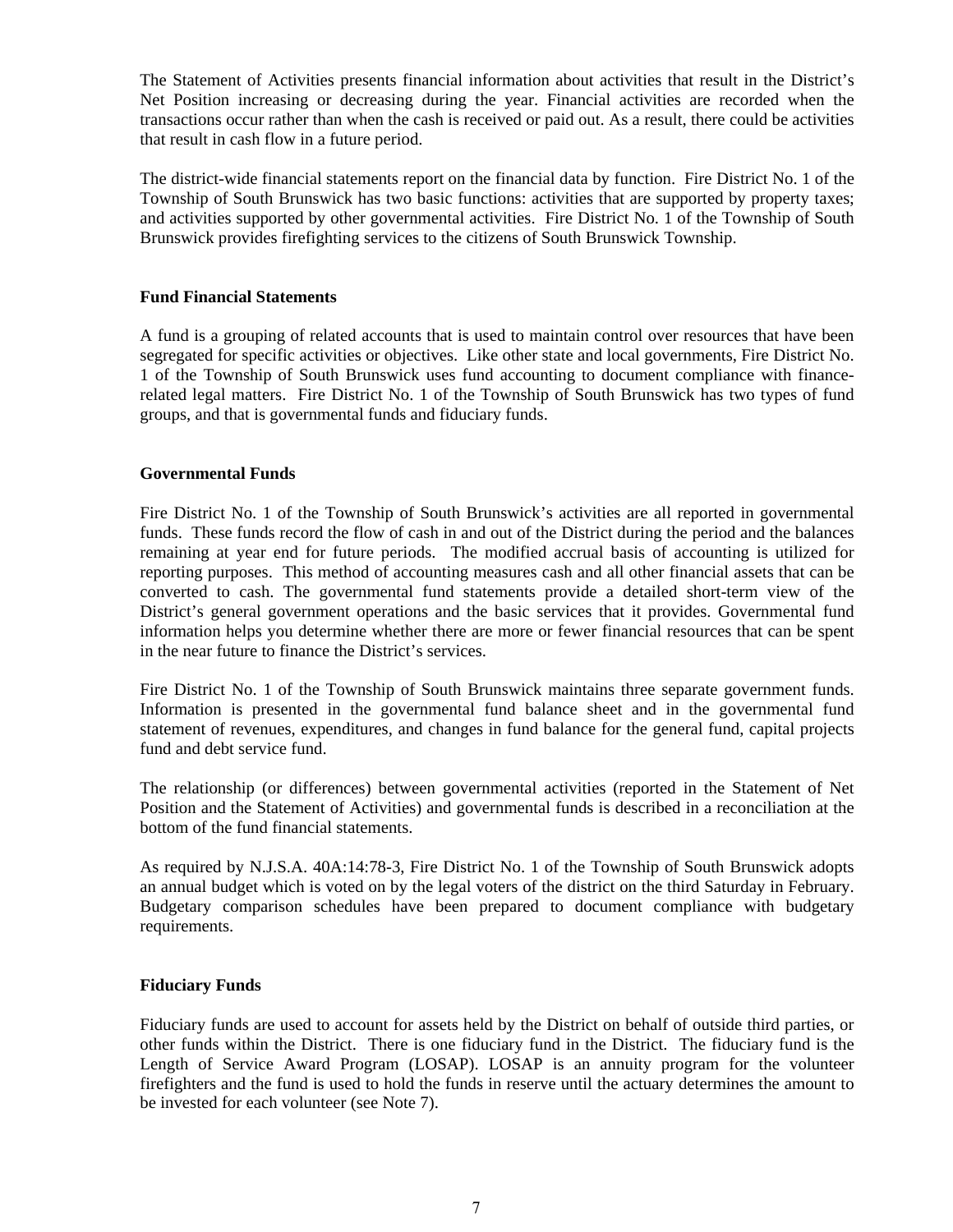#### **Notes to Financial Statements**

The notes to the financial statements provide additional information that is essential to a full understanding of the data provided in the district-wide and fund financial statements. The notes to the financial statements are an integral part of the financial statements.

#### **DISTRICT-WIDE FINANCIAL ANALYSIS**

Fire District No. 1 of the Township of South Brunswick's Net Position is a useful indicator of the District's financial condition. At the end of 2015 the District's assets exceeded the liabilities by approximately \$2.75 million. The largest portion of Fire District No. 1 of the Township of South Brunswick's Net Position (79%) is its investment in capital assets. The District uses these assets to provide fire-fighting services to the community; consequently, these assets are not available for future spending.

#### **Statement of Net Position**

#### FIRE DISTRICT NO. 1 OF THE TOWNSHIP OF SOUTH BRUNSWICK NET POSITION DECEMBER 31, 2015

|                                   |                            |           |                           |           | \$ Increase | % Increase |
|-----------------------------------|----------------------------|-----------|---------------------------|-----------|-------------|------------|
|                                   |                            | 2015      |                           | 2014      | (Decrease)  | (Decrease) |
| <b>Current and Other Assets</b>   | $\mathbb{S}$               | 619,805   | \$                        | 743,241   | (123, 436)  | $-16.61%$  |
| <b>Capital Assets</b>             |                            | 2,637,163 |                           | 2,722,303 | (85, 140)   | $-3.13%$   |
| <b>Total Assets</b>               | P.                         | 3,256,968 | P.                        | 3,465,544 | (208, 576)  | $-6.02%$   |
| <b>Total Liabilities</b>          |                            | 503,221   |                           | 730,301   | (227,080)   | $-31.09%$  |
| <b>Net Position</b>               | \$                         | 2,753,747 | \$                        | 2,735,243 | 18,504      | 0.68%      |
| <b>Analysis of Net Position</b>   |                            |           |                           |           | \$ Increase | % Increase |
|                                   |                            | 2015      |                           | 2014      | (Decrease)  | (Decrease) |
| <b>Invested in Capital Assets</b> | \$                         | 2,184,961 | $\boldsymbol{\mathsf{S}}$ | 2,068,755 | 116,206     | 5.62%      |
| <b>Restricted Net Position:</b>   |                            |           |                           |           |             |            |
| Capital                           |                            | 161,872   |                           | 159,123   | 2,749       | 1.73%      |
| For Subsequent Year's             |                            |           |                           |           |             |            |
| Expenditures - Capital            |                            |           |                           | 120,000   | (120,000)   | 100.00%    |
| <b>Unrestricted Net Position:</b> |                            |           |                           |           |             |            |
| Undesignated                      |                            | 344,684   |                           | 311,275   | 33,409      | 10.73%     |
| For Subsequent Year's             |                            |           |                           |           |             |            |
| Expenditures                      |                            | 62,230    |                           | 76,090    | (13,860)    | $-18.22%$  |
| <b>Total Net Position</b>         | $\mathbf{r}_{\mathcal{S}}$ | 2,753,747 | $\mathbf{r}_{\$}$         | 2,735,243 | 18,504      | 0.68%      |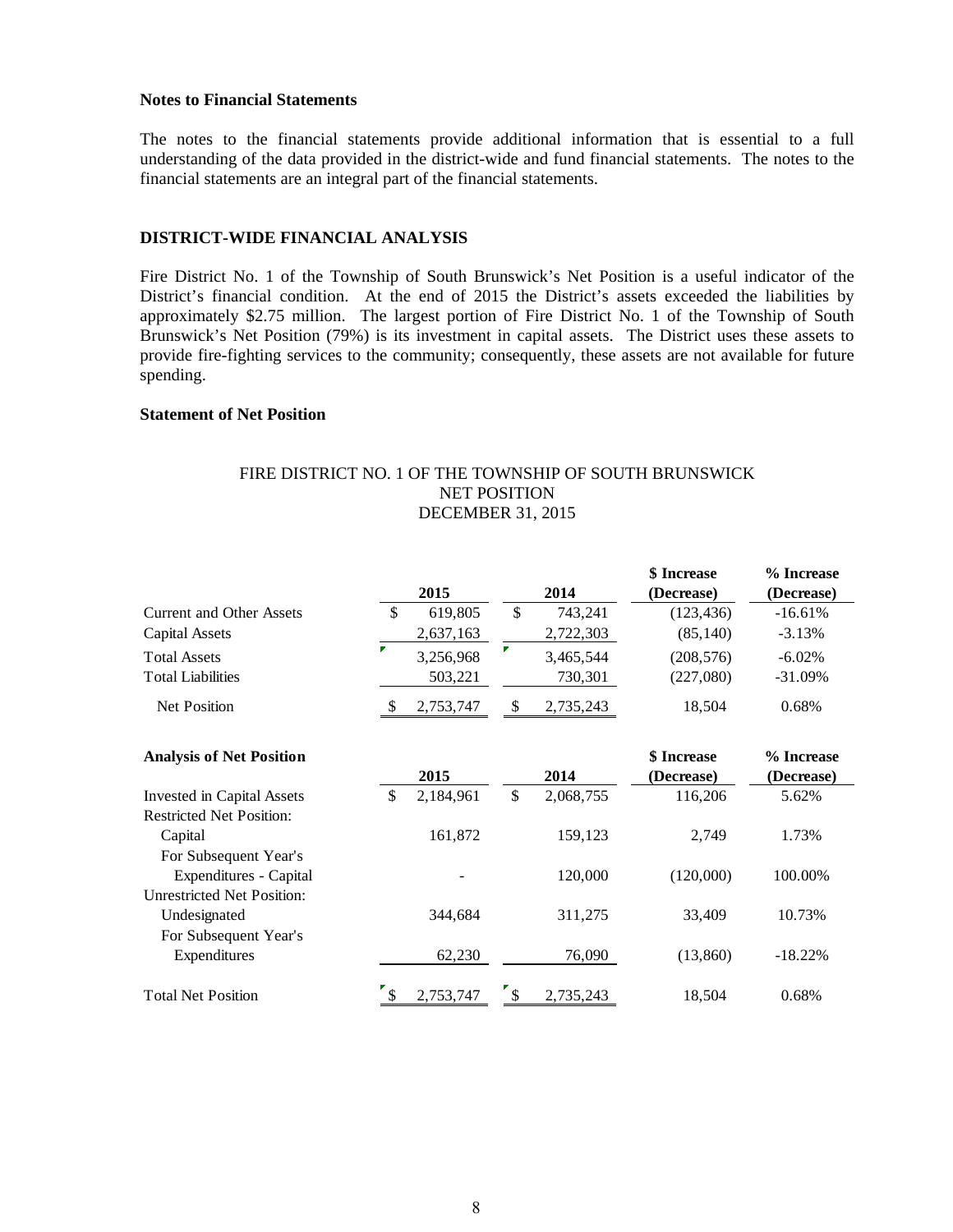

The Net Position of Fire District No. 1 of the Township of South Brunswick increased approximately \$20,000 during the 2015 period. This increase was due primarily to the District's expenditures exceeding revenues by approximately \$20,000.

# **Governmental Activities**

The Statement of Activities shows the cost of the governmental activities program services and the charges for services and grants offsetting these costs. A summary of these activities follows:

| <b>Expenses:</b>               |              |              | \$ Increase | % Increase |
|--------------------------------|--------------|--------------|-------------|------------|
|                                | 2015         | 2014         | (Decrease)  | (Decrease) |
| <b>Program Expenses</b>        | \$<br>27,372 | \$<br>32.926 | (5, 554)    | $-16.87\%$ |
| <b>Administrative Expenses</b> | 137,042      | 138,951      | (1,909)     | $-1.37\%$  |
| Cost of Operations and         |              |              |             |            |
| Maintenance                    | 576,384      | 558,200      | 18.184      | 3.26%      |
| <b>Other Expenses</b>          | 41,725       | 39,648       | 2,077       | 5.24%      |
| <b>Total Program Expenses</b>  | 782.523      | 769,725      | 12.798      | 1.66%      |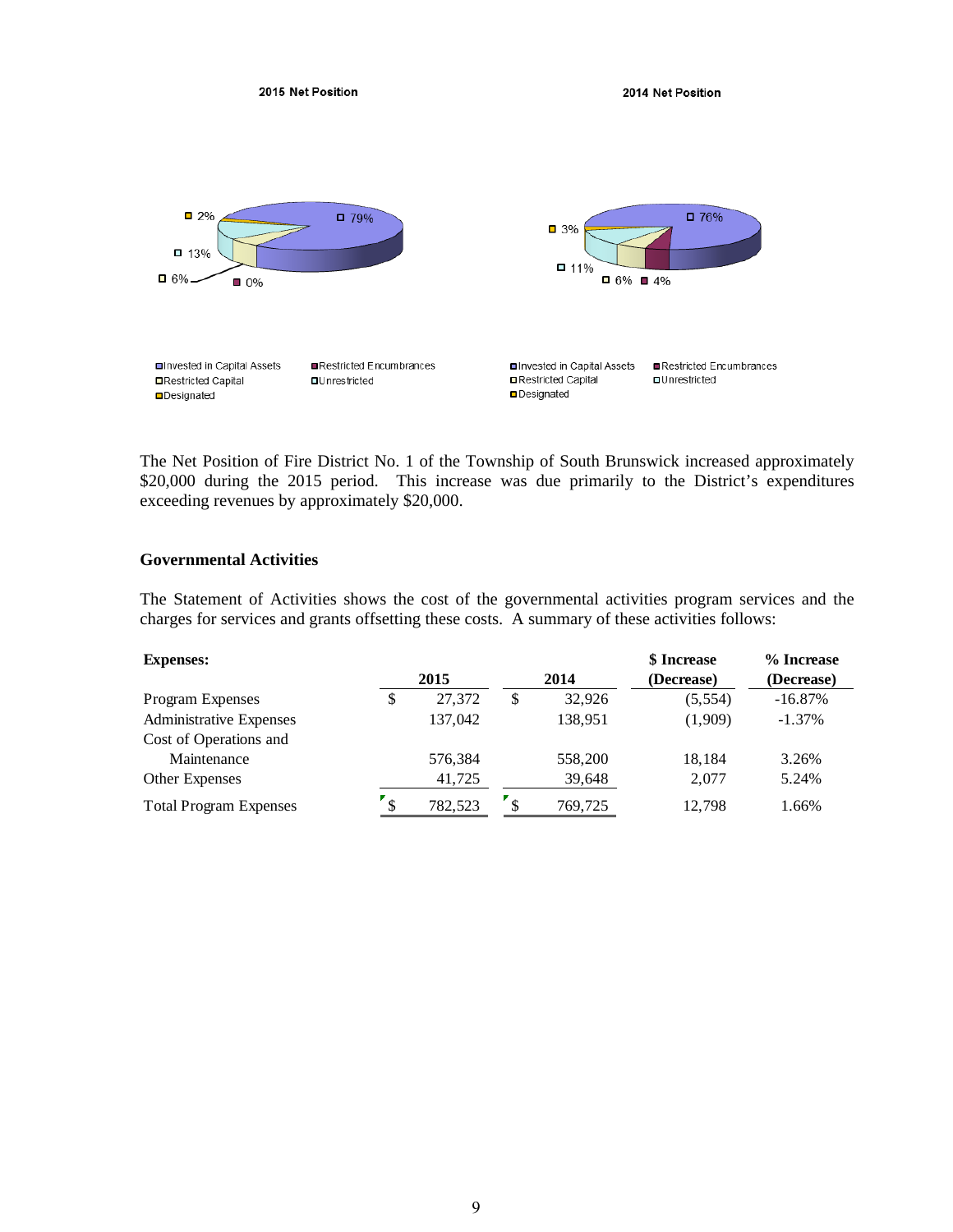

2014 Program Expenses





**■Administrative ■Operations ■Expenses offset by Revenues** 

**■Administrative ■Operations ■Expenses offset by Revenues** 

|                                | 2015          | 2014 |           | <b>\$</b> Increase<br>(Decrease) |             |
|--------------------------------|---------------|------|-----------|----------------------------------|-------------|
| <b>General Revenues</b>        |               |      |           |                                  |             |
| <b>Property Taxes Levied</b>   |               |      |           |                                  |             |
| for General Purposes           | \$<br>543.242 | \$   | 509,296   | 33.946                           | 6.67%       |
| Property Taxes Levied          |               |      |           |                                  |             |
| for Debt Service               | 228,718       |      | 230.621   | (1,903)                          | $-0.83%$    |
| Miscellaneous Revenue          | 22,769        |      | 576       | 22.193                           | 3852.95%    |
| <b>Operating Grant Revenue</b> | 6,298         |      | 6,298     | ۰                                | $0.00\%$    |
| <b>Total General Revenues</b>  | 801,027       |      | 746,791   | 54,236                           | 7.26%       |
| Change in Net Position         | 18,504        |      | (22, 934) | 41,438                           | $-180.68\%$ |
| Net Position, January 1        | 2,735,243     |      | 2,758,177 | (22, 934)                        | $-0.83%$    |
| Net Position, December 31      | 2,753,747     |      | 2,735,243 | 18,504                           | 0.68%       |

Property tax revenue constituted 96.4% of the total governmental activities revenues received by Fire District No. 1 of the Township of South Brunswick in 2015. In 2014 the property tax revenue constituted 99.1% of total revenues.

The Cost of Operations & Maintenance was 73.7% and 72.5% of the District's total expenses in 2015 and 2014, respectively. Administration expenses equaled 17.5% and 18.1% of the total expenses in 2015 and 2014, respectively.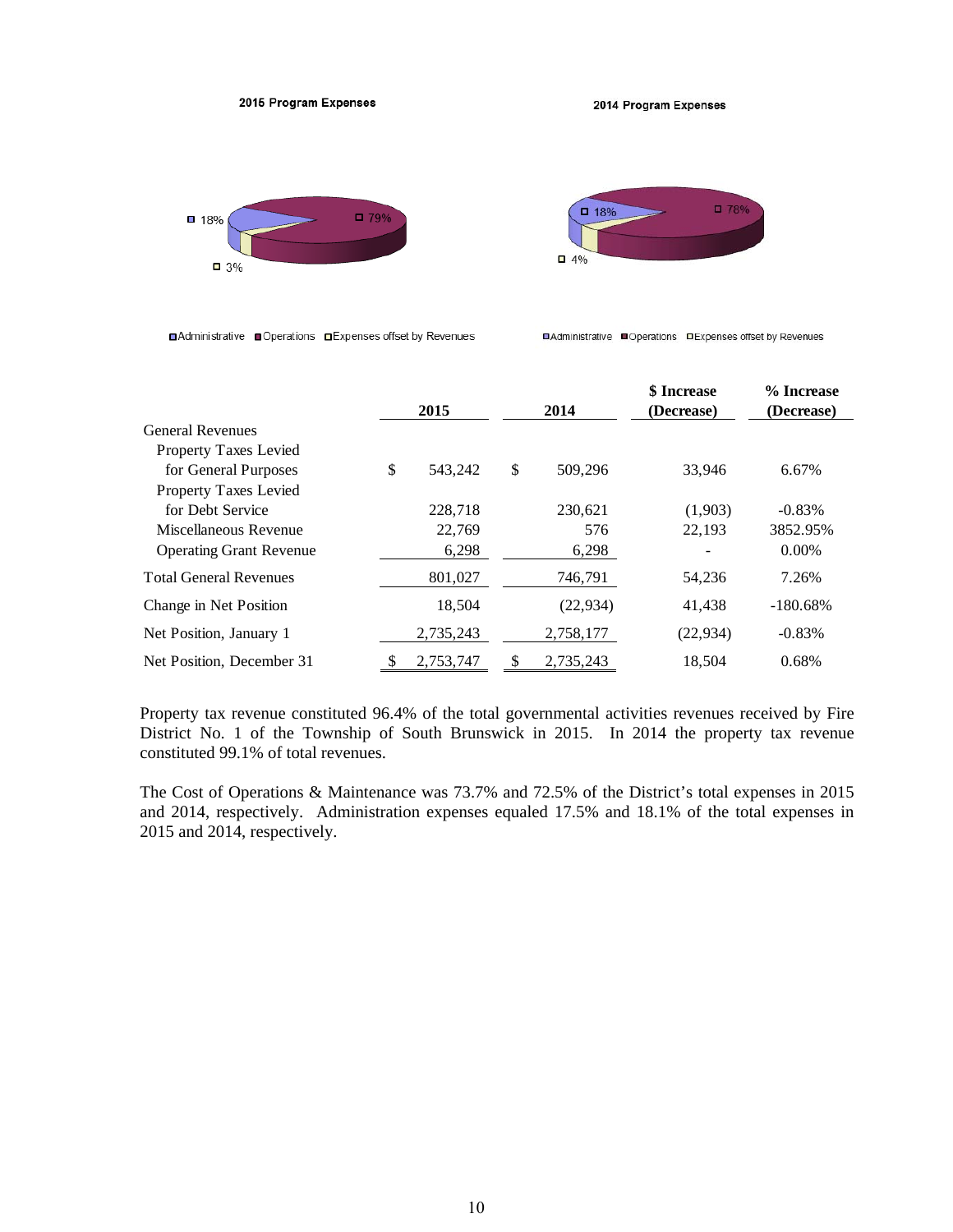

# **FINANCIAL ANALYSIS OF THE GOVERNMENT FUNDS**

Fire District No. 1 of the Township of South Brunswick uses fund accounting to document compliance with finance-related legal requirements.

# **Government Fund**

The primary objective of the District's governmental funds is to report on cash flows in and out during the period and the ending balances of the spendable resources. This information is useful to evaluate the performance of the District and to assess its future needs and available resources.

As of December 31, 2015, the combined balance of the governmental cash funds of Fire District No. 1 of the Township of South Brunswick was approximately \$571,700. This balance is (\$125,700) lower than last year's combined governmental funds balance. The decrease is due primarily to the net effect of deficit generated in the General and Capital funds.

The combined fund balance of the governmental funds of Fire District No. 1 of the Township of South Brunswick was a surplus of \$531,433. An amount of \$161,872 is restricted for capital, \$62,230 is assigned for subsequent year's expenditures, and \$307,331 is unassigned.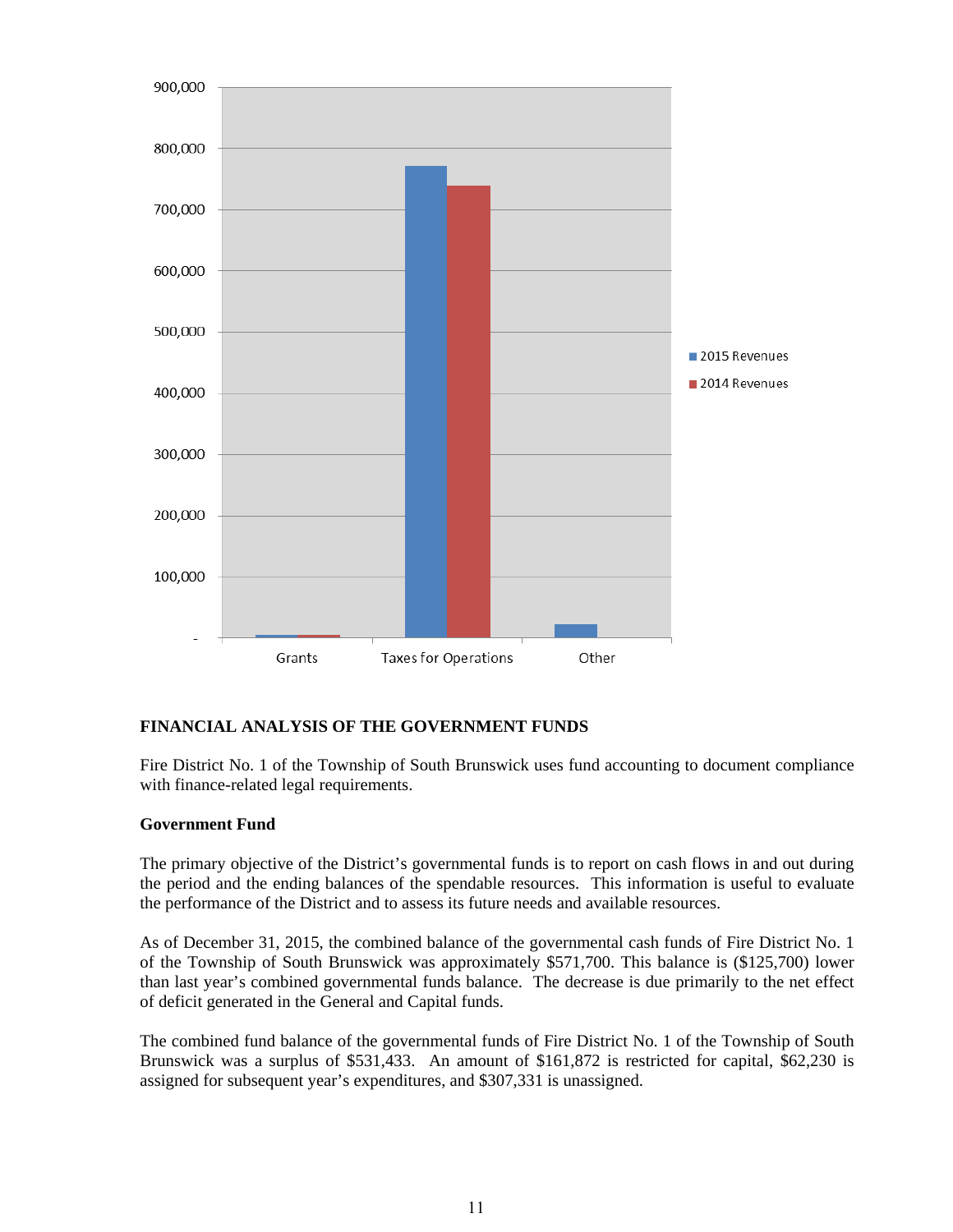The general fund is the main operating fund of Fire District No. 1 of the Township of South Brunswick. At the end of 2015, the total fund balance of the general fund was \$369,561.

During 2015 the general fund balance of Fire District No. 1 of the Township of South Brunswick increased by approximately \$14,000.

At the end of 2015, the District had a capital projects fund balance of \$161,872. This was a decrease of approximately (\$117,200) from the previous year.

#### **General Fund Budgetary Highlights**

The original budget had a \$196,090 projected deficit. The District had total revenues in deficiency of expenditures of approximately (\$103,274) in 2015.

Administrative expenses were approximately \$13,400 less than projected in 2015. Operating expenses were approximately \$43,700 less than projected in 2015.

#### **CAPITAL ASSETS AND DEBT ADMINISTRATION**

#### **Capital Assets**

As of December 31, 2015 Fire District No. 1 of the Township of South Brunswick had invested in capital assets for government activities approximately \$2,640,000 (net of accumulated depreciation). Capital assets consist of fire apparatus, fire equipment, and office equipment. They purchased approximately \$117,300 of trucks and rigs in 2015.

#### FIRE DISTRICT NO. 1 OF THE TOWNSHIP OF SOUTH BRUNSWICK CAPITAL ASSETS (NET OF ACCUMULATED DEPRECIATION) DECEMBER 31, 2015

|                                        |                 |      |               | \$ Increase | % Increase |
|----------------------------------------|-----------------|------|---------------|-------------|------------|
|                                        | 2015            | 2014 |               | (Decrease)  | (Decrease) |
| Governmental Activities:               |                 |      |               |             |            |
| Apparatus and Vehicles                 | \$<br>2,728,119 | \$   | 2,610,868     | 117,251     | 4.49%      |
| Equipment                              | 620,991         |      | 661,764       | (40, 773)   | $-6.16%$   |
| <b>Building and Improvements</b>       | 1,578,315       |      | 1,578,315     |             | $0.00\%$   |
| <b>Totals at Historical Cost</b>       | 4,927,425       |      | 4,850,947     | 76,478      | 1.58%      |
| Less: Accumulated Depreciation:        |                 |      |               |             |            |
| Apparatus and Vehicles                 | (1, 120, 849)   |      | (978, 274)    | (142, 575)  | 14.57%     |
| Equipment                              | (596, 377)      |      | (616, 793)    | 20,416      | $-3.31%$   |
| <b>Building and Improvements</b>       | (573, 035)      |      | (533, 577)    | (39, 458)   | 7.39%      |
| Total accumulated depreciation         | (2,290,262)     |      | (2, 128, 644) | (161, 618)  | 7.59%      |
| Total capital assets being depreciated |                 |      |               |             |            |
| net of accumulated depreciation        | 2,637,163       | S    | 2,722,303     | (85, 140)   | $-3.13%$   |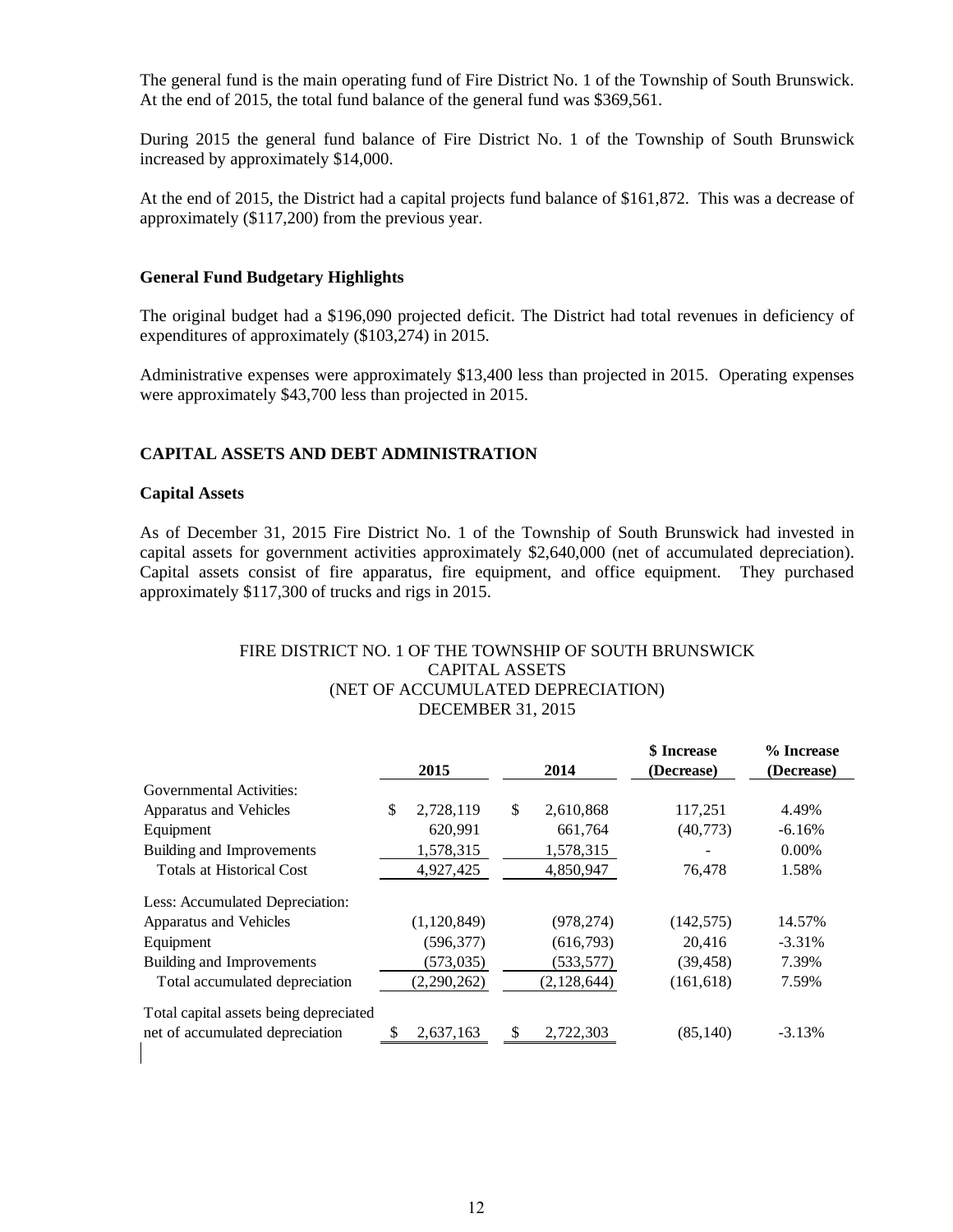# **Long-Term Obligations**

The Fire District No. 1 of the Township of South Brunswick had an outstanding bond totaling \$95,000 in 2015. Additionally, the District had capital leases outstanding in the amount of \$357,202 in 2015. No new debt is anticipated for 2016.

# **ECONOMIC FACTORS AND NEXT YEARS BUDGET**

In 2015, Fire District No. 1 of the Township of South Brunswick was able to cover all its appropriations through the fire tax levy and other revenues. The 2015 budget reflects a deficit of \$196,090 which is covered through utilization of accumulated funds.

Fire District No. 1 of the Township of South Brunswick adopted their 2016 budget on January 11, 2016. The 2016 budget reflects a 2.8% increase in the tax levy since 2015. The 2016 budget reflects a deficit of \$62,230 which is covered through utilization of accumulated funds.

# **REQUESTS FOR INFORMATION**

The District's financial report is designed to provide users of the financial statements with a general overview of the District's finances and to show the District's accountability for the money it receives. The financial statements of the District are a matter of public record and may be examined at 125 New Road, Kendall Park, New Jersey during the District's business hours.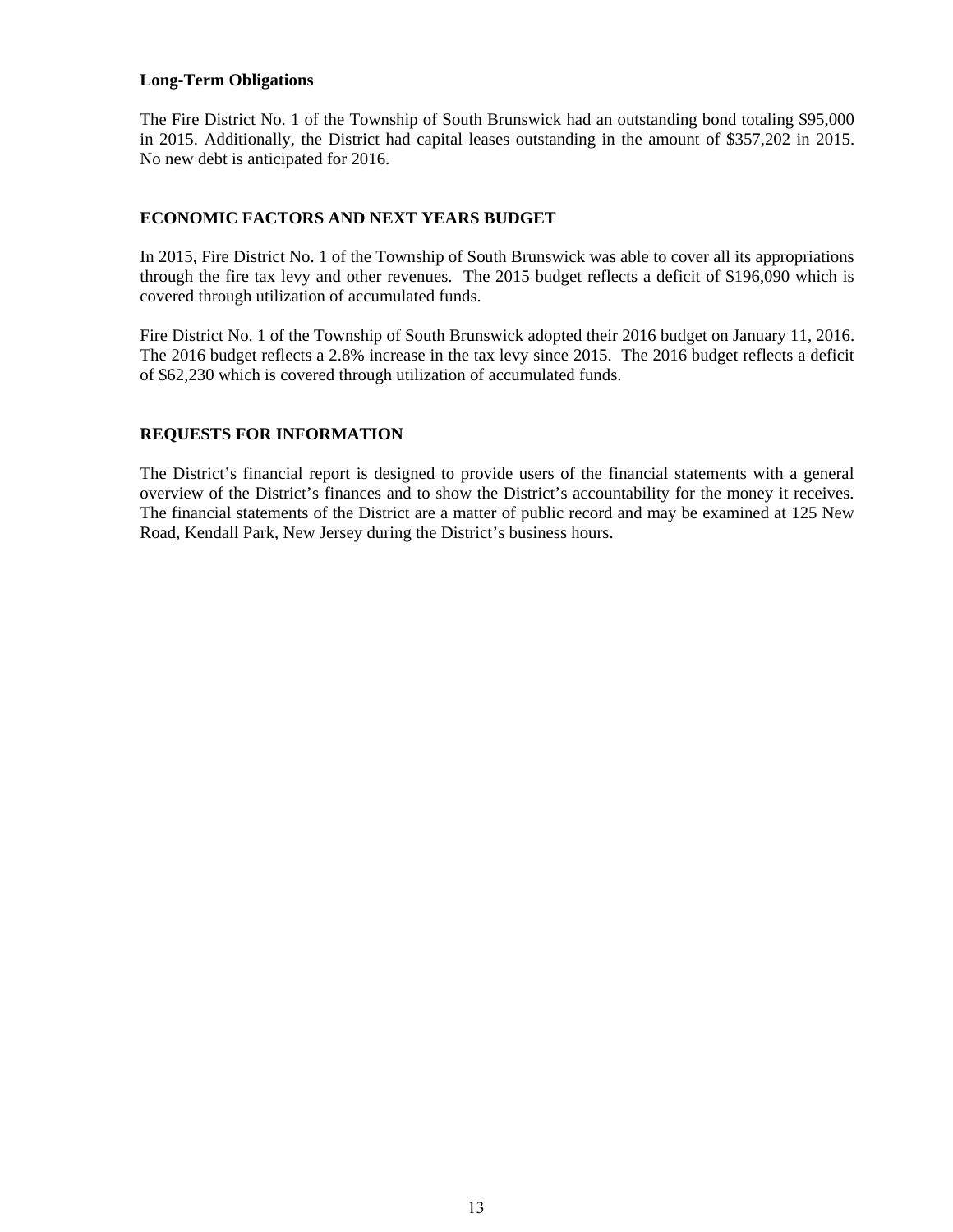# **FIRE DISTRICT NO. 1 OF THE TOWNSHIP OF SOUTH BRUNSWICK Statement of Net Position December 31, 2015**

|                                               |               | <b>Governmental Activities</b> |
|-----------------------------------------------|---------------|--------------------------------|
|                                               |               | <b>Total</b>                   |
| Assets:                                       |               |                                |
| Current assets:                               |               |                                |
| Cash and cash equivalents                     | \$            | 571,748                        |
| Prepaid insurance                             |               | 48,057                         |
| Total current assets                          |               | 619,805                        |
| Capital assets (net of depreciation)          |               | 2,637,163                      |
| Total assets                                  |               | 3,256,968                      |
| Liabilities:                                  |               |                                |
| Current liabilities:                          |               |                                |
| Accounts payable                              |               | 40,315                         |
| Accrued interest payable                      |               | 10,704                         |
| Bonds payable                                 |               | 95,000                         |
| Capital lease payable                         |               | 111,346                        |
| Total current liabilities                     |               | 257,365                        |
| Noncurrent liabilities:                       |               |                                |
| Capital lease payable                         |               | 245,856                        |
| Total noncurrent liabilities                  |               | 245,856                        |
| <b>Total liabilities</b>                      |               | 503,221                        |
| Net position:                                 |               |                                |
| Net investment in capital assets              |               | 2,184,961                      |
| Restricted net position:                      |               |                                |
| Capital                                       |               | 161,872                        |
| Unrestricted net position:                    |               |                                |
| Undesignated                                  |               | 344,684                        |
| Designated for subsequent year's expenditures |               | 62,230                         |
| Total net position                            | $\mathcal{S}$ | 2,753,747                      |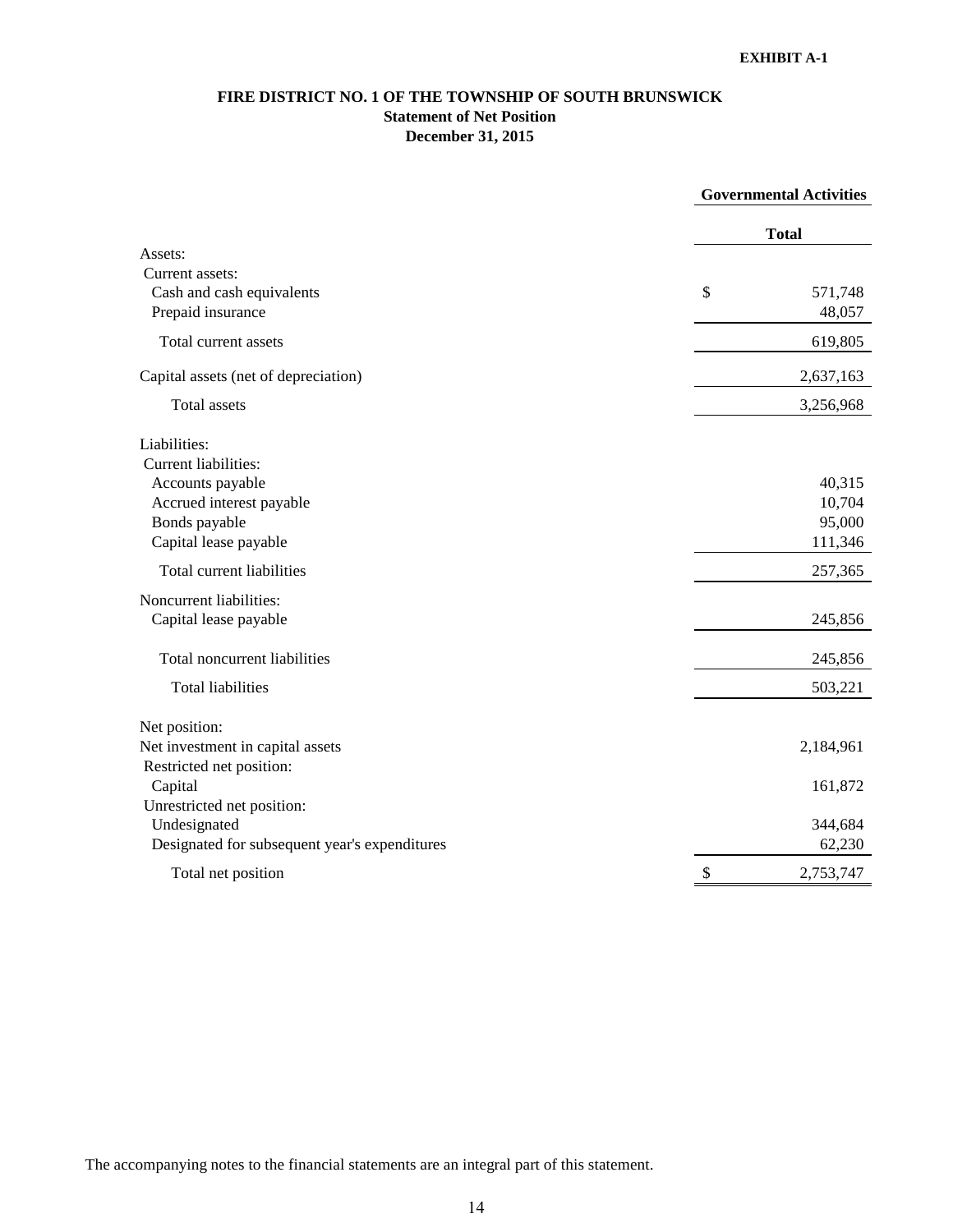#### **FIRE DISTRICT NO. 1 OF THE TOWNSHIP OF SOUTH BRUNSWICK Statement of Activities For the year ended December 31, 2015**

|                                               |                 |         |                                       |                          | <b>Governmental Activities</b> |
|-----------------------------------------------|-----------------|---------|---------------------------------------|--------------------------|--------------------------------|
|                                               | <b>Expenses</b> |         | <b>Charges for</b><br><b>Services</b> |                          | <b>Total</b>                   |
| Government activities:                        |                 |         |                                       |                          |                                |
| Operation appropriations:                     |                 |         |                                       |                          |                                |
| Administration                                | \$              | 137,042 | \$                                    | $\overline{\phantom{0}}$ | \$<br>137,042                  |
| Costs of operations and maintenance           |                 | 576,384 |                                       |                          | 576,384                        |
| Operating appropriations offset with revenues |                 | 27,372  |                                       |                          | 27,372                         |
| Length of service award contribution          |                 | 41,725  |                                       |                          | 41,725                         |
| Total government activities                   |                 | 782,523 |                                       |                          | 782,523                        |
|                                               |                 |         |                                       |                          |                                |

| General revenues:         |           |
|---------------------------|-----------|
| Miscellaneous revenue     | 22,769    |
| Operating grant revenues  | 6,298     |
| Amount raised by taxation | 771,960   |
| Total general revenues    | 801,027   |
| Change in net position    | 18,504    |
| Net position, January 1,  | 2,735,243 |
| Net position, December 31 | 2,753,747 |
|                           |           |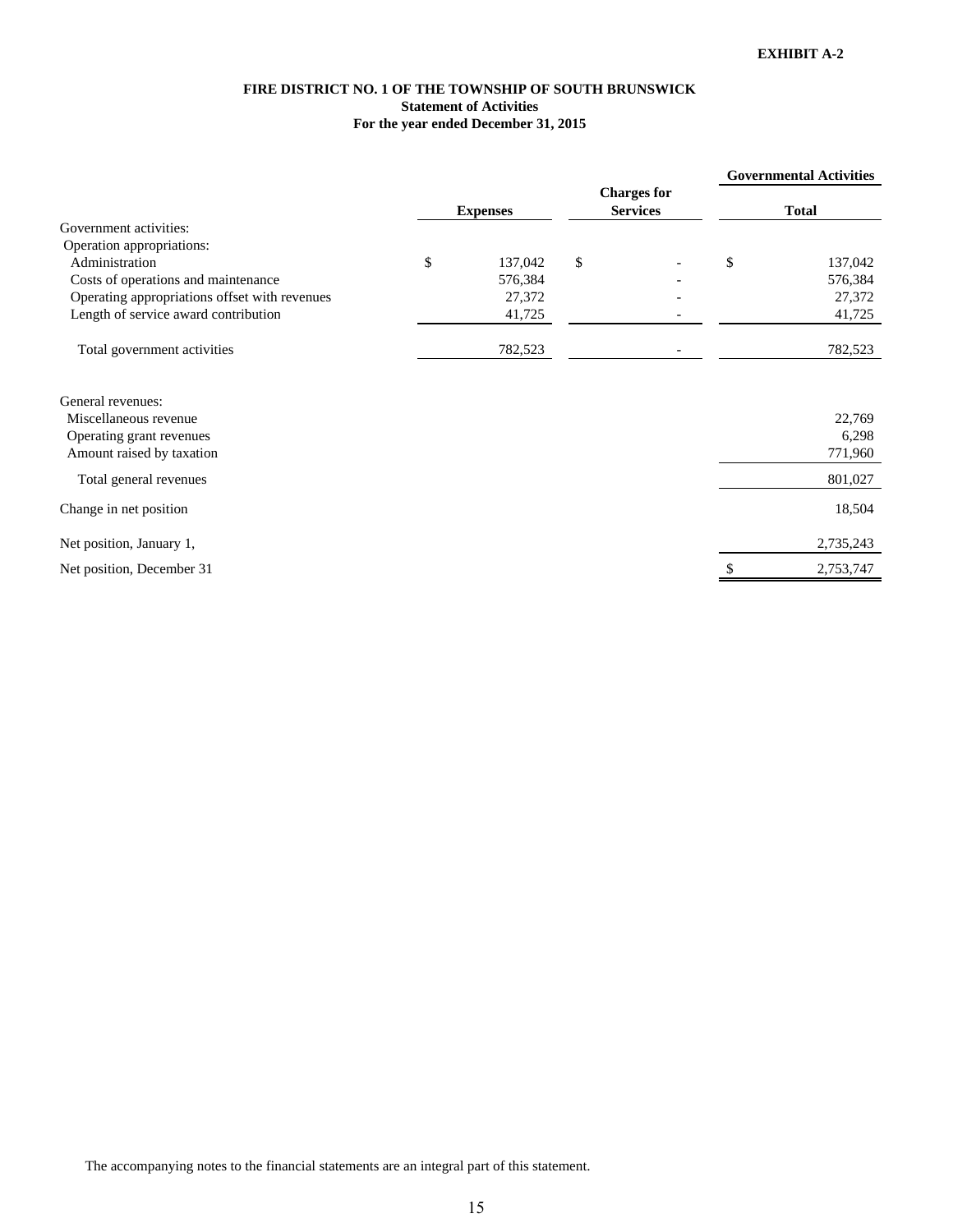#### **FIRE DISTRICT NO. 1 OF THE TOWNSHIP OF SOUTH BRUNSWICK Governmental Funds Balance Sheet December 31, 2015**

|                                                                                                                                                                                                                 | <b>General Fund</b>      | Capital<br>Debt<br><b>Projects Fund</b><br><b>Service Fund</b> |         | <b>Totals</b> |    |                    |
|-----------------------------------------------------------------------------------------------------------------------------------------------------------------------------------------------------------------|--------------------------|----------------------------------------------------------------|---------|---------------|----|--------------------|
| Assets:                                                                                                                                                                                                         |                          |                                                                |         |               |    |                    |
| Current assets:                                                                                                                                                                                                 |                          |                                                                |         |               |    |                    |
| Cash and cash equivalents<br>Other receivable                                                                                                                                                                   | \$<br>134,590<br>275,286 | \$                                                             | 437,158 | \$            | \$ | 571,748<br>275,286 |
| Total assets                                                                                                                                                                                                    | \$<br>409,876            | \$                                                             | 437,158 | \$            | \$ | 847,034            |
| Liabilities, equity and other credits:                                                                                                                                                                          |                          |                                                                |         |               |    |                    |
| Accounts payable<br>Other payable                                                                                                                                                                               | \$<br>40,315             | \$                                                             | 275,286 | \$            | \$ | 40,315<br>275,286  |
| Total liabilities                                                                                                                                                                                               | 40,315                   |                                                                | 275,286 |               |    | 315,601            |
| Fund balances:                                                                                                                                                                                                  |                          |                                                                |         |               |    |                    |
| Restricted for:<br>Capital                                                                                                                                                                                      |                          |                                                                | 161,872 |               |    | 161,872            |
| Assigned for:<br>For subsequent year's expenditures                                                                                                                                                             | 62,230                   |                                                                |         |               |    | 62,230             |
| Unassigned, reported in:<br>General fund                                                                                                                                                                        | 307,331                  |                                                                |         |               |    | 307,331            |
| Total fund balance                                                                                                                                                                                              | 369,561                  |                                                                | 161,872 |               |    | 531,433            |
| Total liabilities and fund balance                                                                                                                                                                              | \$<br>409,876            | \$                                                             | 437,158 | \$            |    |                    |
| Amounts reported for governmental activities in<br>the statement of net position (A-1) are different<br>because:                                                                                                |                          |                                                                |         |               |    |                    |
| Prepaid insurance is reported in governmental funds<br>as expenditures. However, in the statement of net<br>position, the cost of those assets is expensed over the<br>term of the policy as insurance expense. |                          |                                                                |         |               |    | 48,057             |
| Capital assets used in governmental activities<br>are not financial resources and therefore are not<br>reported in the funds. The cost of the assets is<br>\$4,927,425 and the accumulated depreciation is      |                          |                                                                |         |               |    |                    |
| \$2,290,262.                                                                                                                                                                                                    |                          |                                                                |         |               |    | 2,637,163          |
| Accrued interest not recorded in current financial<br>statements.                                                                                                                                               |                          |                                                                |         |               |    | (10,704)           |
| Long-term liabilities, including bonds payable, are<br>not due and payable in the current period and are                                                                                                        |                          |                                                                |         |               |    |                    |
| therefore not reported as liabilities in the funds.                                                                                                                                                             |                          |                                                                |         |               |    | (452,202)          |
| Net position of governmental activities                                                                                                                                                                         |                          |                                                                |         |               | \$ | 2,753,747          |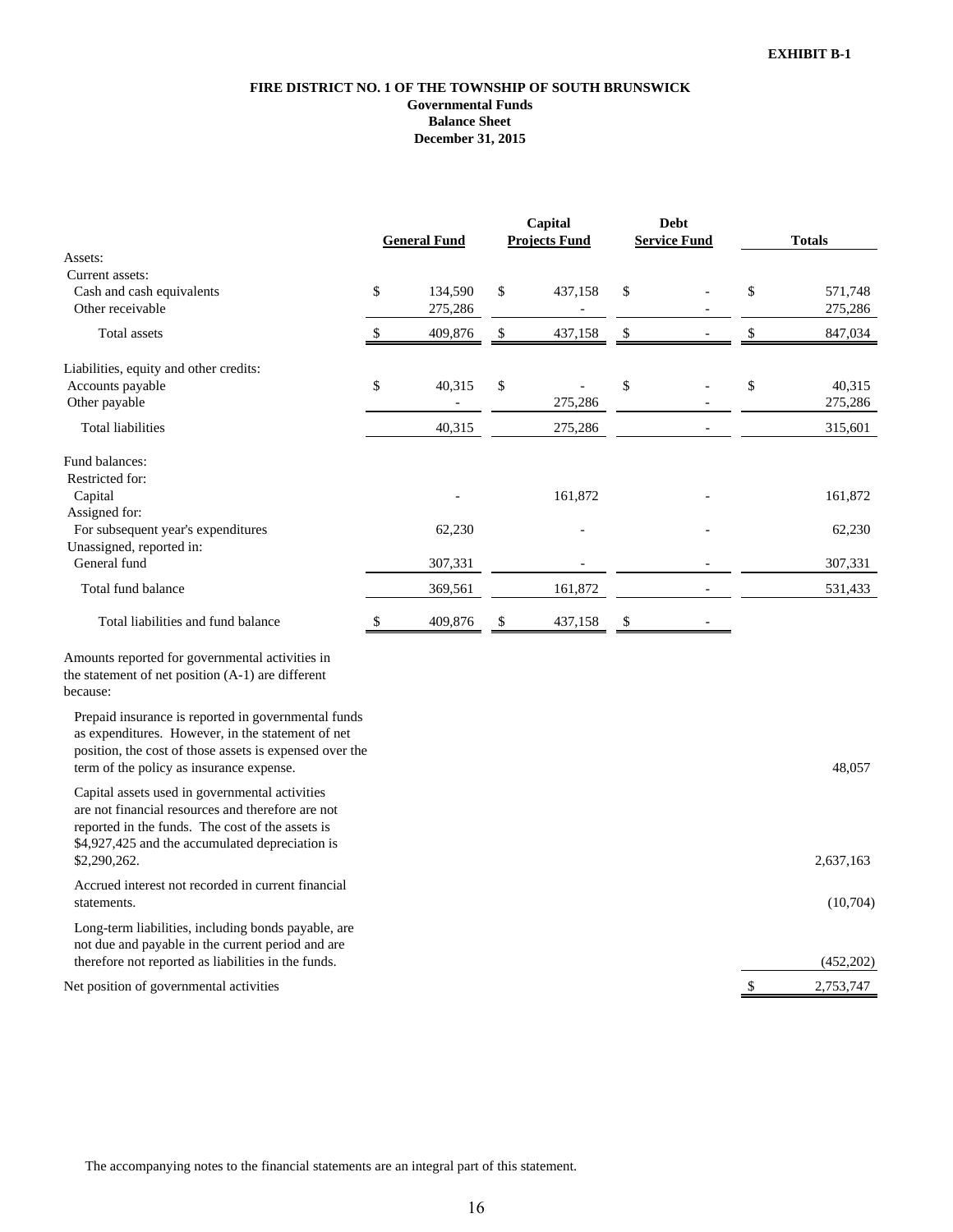#### **FIRE DISTRICT NO. 1 OF THE TOWNSHIP OF SOUTH BRUNSWICK Governmental Funds Statement of Revenues, Expenditures and Changes in Fund Balance For the year ended December 31, 2015**

|                                        |                     | Capital                  | <b>Debt</b>              |               |
|----------------------------------------|---------------------|--------------------------|--------------------------|---------------|
|                                        | <b>General Fund</b> | <b>Projects Fund</b>     | <b>Service Fund</b>      | <b>Totals</b> |
| Revenues:                              |                     |                          |                          |               |
| Miscellaneous anticipated revenue:     |                     |                          |                          |               |
| Investment income                      | \$<br>448           | \$                       | \$                       | \$<br>448     |
| Other revenue                          | 22,321              |                          |                          | 22,321        |
| Total miscellaneous revenues           | 22,769              |                          |                          | 22,769        |
| Operating grant revenues:              |                     |                          |                          |               |
| Supplemental fire service act          | 6,298               |                          |                          | 6,298         |
| Total operating grant revenue          | 6,298               |                          |                          | 6,298         |
| Total revenues                         | 29,067              |                          |                          | 29,067        |
| Amount raised by taxation to support   |                     |                          |                          |               |
| district budget                        | 543,242             |                          | 228,718                  | 771,960       |
| Total anticipated revenues             | 572,309             |                          | 228,718                  | 801,027       |
| Expenditures:                          |                     |                          |                          |               |
| Operating appropriations:              |                     |                          |                          |               |
| Administration:                        |                     |                          |                          |               |
| Salaries and wages                     | 117,470             |                          |                          | 117,470       |
| Fringe benefits                        | 1,669               |                          |                          | 1,669         |
| Other expenditures:                    |                     |                          |                          |               |
| Professional fees                      | 10,844              |                          |                          | 10,844        |
| Elections                              | 102                 |                          |                          | 102           |
| Medical services                       | 3,330               |                          |                          | 3,330         |
| Membership dues/software/subscriptions | 306                 |                          |                          | 306           |
| Office supplies                        | 2,298               |                          |                          | 2,298         |
| Advertising                            | 1,023               |                          |                          | 1,023         |
| Total administration                   | 137,042             | $\overline{\phantom{a}}$ | $\overline{\phantom{a}}$ | 137,042       |

The accompanying notes to the financial statements are an integral part of this statement.

17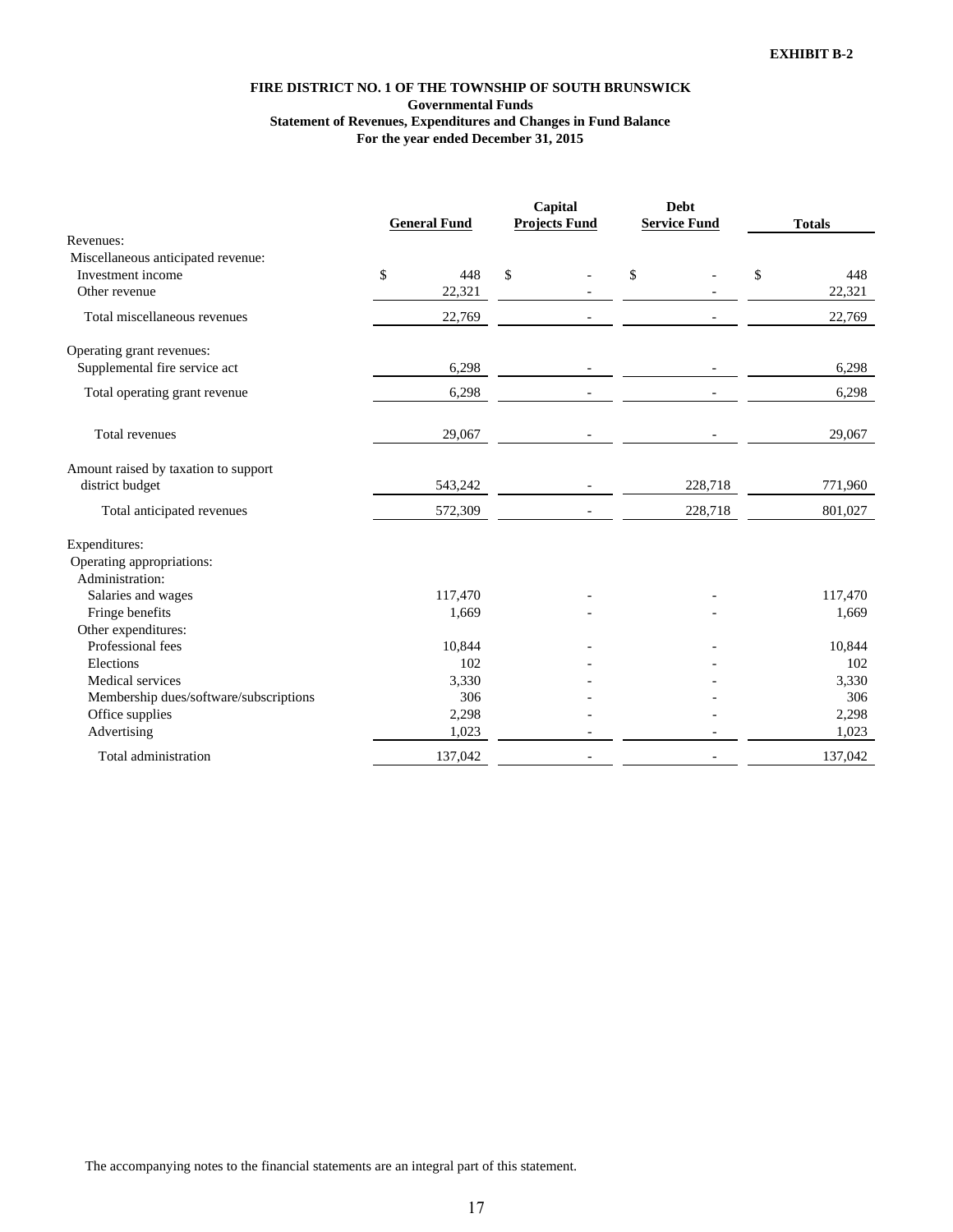#### **Statement of Revenues, Expenditures and Changes in Fund Balance For the year ended December 31, 2015 FIRE DISTRICT NO. 1 OF THE TOWNSHIP OF SOUTH BRUNSWICK Governmental Funds**

|                                               |                     | Capital              | <b>Debt</b>         |                          |
|-----------------------------------------------|---------------------|----------------------|---------------------|--------------------------|
|                                               | <b>General Fund</b> | <b>Projects Fund</b> | <b>Service Fund</b> | <b>Totals</b>            |
| Cost of operations and maintenance:           |                     |                      |                     |                          |
| Other expenditures:                           |                     |                      |                     |                          |
| Fire protection services                      | 131,500             |                      |                     | 131,500                  |
| Fire marshal services                         | 30,000              |                      |                     | 30,000                   |
| Insurance                                     | 74,632              |                      |                     | 74,632                   |
| Incentive program                             | 11,948              |                      |                     | 11,948                   |
| Sub station                                   | 26,421              |                      |                     | 26,421                   |
| Communication costs                           | 11,452              |                      |                     | 11,452                   |
| Fire prevention program                       | 3,839               |                      |                     | 3,839                    |
| Travel                                        | 8,038               |                      |                     | 8,038                    |
| Training and education                        | 3,690               |                      |                     | 3,690                    |
| Firefighter fitness                           | 2,160               |                      |                     | 2,160                    |
| Equipment maintenance and repairs             | 35,278              |                      |                     | 35,278                   |
| Firefighting supplies                         | 1,589               |                      |                     | 1,589                    |
| Support services - EMS                        | 5,000               |                      |                     | 5,000                    |
| Bank service charges                          | 1,169               |                      |                     | 1,169                    |
| Ladder/hose testing                           | 3,475               |                      |                     | 3,475                    |
| Public relations                              | 1,160               |                      |                     | 1,160                    |
| Maintenance agreements                        | 1,749               |                      |                     | 1,749                    |
| Other non-bondable assets                     | 26,465              |                      |                     | 26,465                   |
| Total cost of operations and maintenance      | 379,565             |                      |                     | 379,565                  |
| Length of service award program               | 41,725              |                      |                     | 41,725                   |
| Capital appropriations                        |                     | 117,251              |                     | 117,251                  |
| Debt service for capital appropriations:      |                     |                      |                     |                          |
| Bond principal                                |                     |                      | 90,000              | 90,000                   |
| Interest on bonds                             |                     |                      | 11,488              | 11,488                   |
| Capital leases                                |                     |                      | 111,346             | 111,346                  |
| Interest on capital leases                    |                     | $\overline{a}$       | 15,884              | 15,884                   |
| Total debt service for capital appropriations |                     |                      | 228,718             | 228,718                  |
| Total governmental expenditures               | 558,332             | 117,251              | 228,718             | 904,301                  |
| Excess (deficiency) of revenues               |                     |                      |                     |                          |
| under (over) expenditures                     | 13,977              | (117,251)            |                     | (103, 274)               |
| Fund balance, January 1                       | 355,584             | 279,123              |                     | 634,707                  |
| Fund balance, December 31                     | \$<br>369,561       | \$<br>161,872        | \$                  | $\mathcal{S}$<br>531,433 |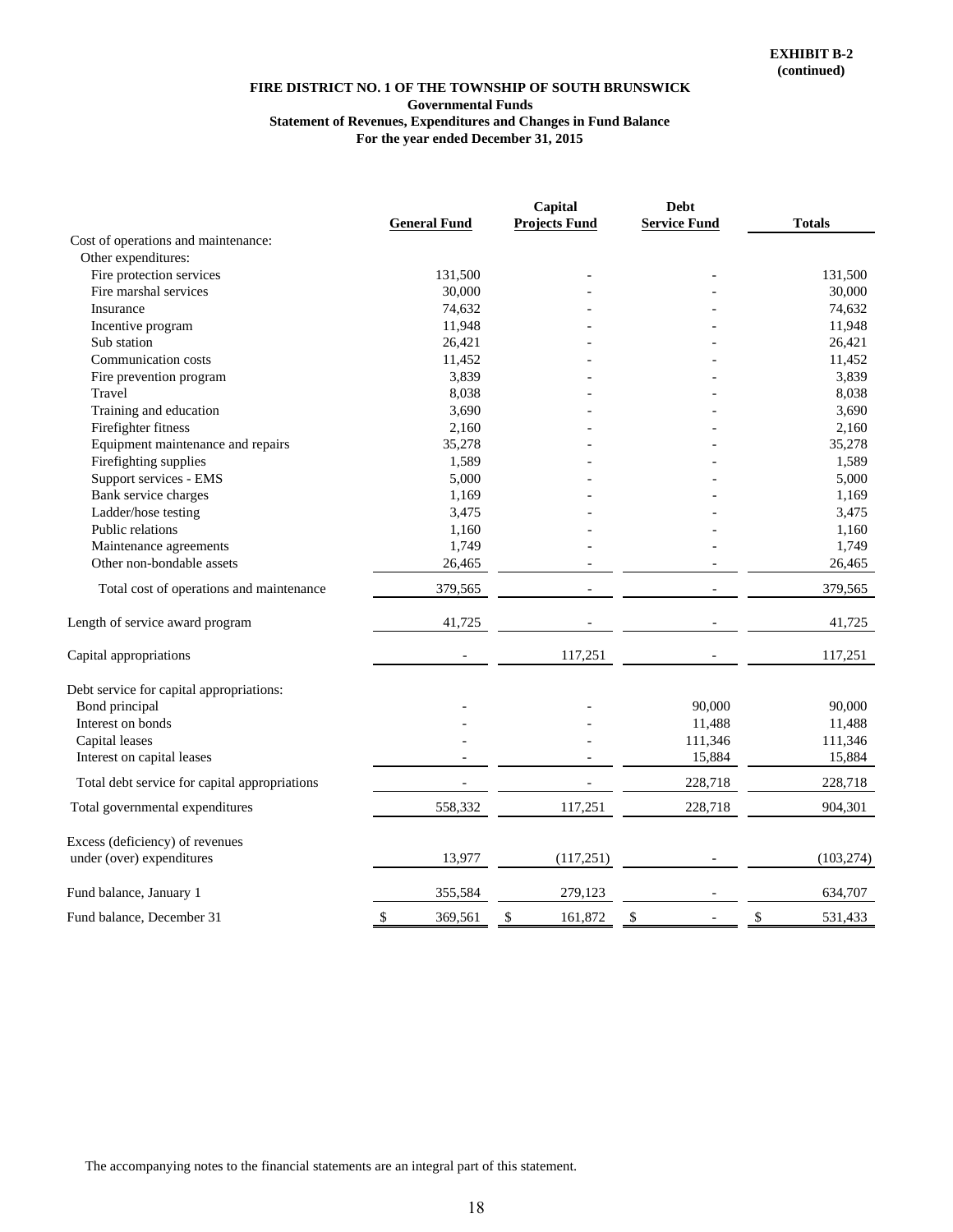# **December 31, 2015 FIRE DISTRICT NO. 1 OF THE TOWNSHIP OF SOUTH BRUNSWICK Reconciliation of the Statement of Revenues, Expenditures and Changes in Fund Balance in the Governmental Funds to the Statement of Activities**

| Total net changes in Fund Balance-Governmental Funds (B-2)                                                                                                                                                                                                                                                  |                                | \$<br>(103, 274) |
|-------------------------------------------------------------------------------------------------------------------------------------------------------------------------------------------------------------------------------------------------------------------------------------------------------------|--------------------------------|------------------|
| Amounts reported for governmental activities in the statement<br>of activities (A-2) are different because:                                                                                                                                                                                                 |                                |                  |
| Capital Outlays are reported in governmental funds as expenditures.<br>However, in the statement of activities, the cost of those assets is<br>allocated over their estimated useful lives as depreciation expense.<br>Capital Outlays-General Fund<br>Capital Outlays-Capital Fund<br>Depreciation Expense | 3,450<br>117,251<br>(205, 841) | (85, 140)        |
| Prepaid insurance is reported in governmental funds as expenditures.<br>However, in the statement of net position, the cost of those assets is<br>expensed over the term of the policy as insurance expense.<br>Prior year<br>Current year                                                                  | (45, 821)<br>48,057            | 2,236            |
| Repayment of bond principal is an expenditure in the governmental<br>funds, but the repayment reduces long-term liabilities in the statement<br>of net position and is not reported in the statement of activities.                                                                                         |                                | 90,000           |
| Repayment of capital lease principal is an expenditure in the governmental<br>funds, but the repayment reduces long-term liabilities in the statement<br>of net position and is not reported in the statement of activities.                                                                                |                                | 111,346          |
| Accrual of interest on capital leases is not an expenditure in the<br>governmental funds, but the adjustment is charged to expense and is<br>reported in the statement of activities.                                                                                                                       |                                |                  |
| Prior year<br>Current year                                                                                                                                                                                                                                                                                  | 14,040<br>(10,704)             | 3,336            |
| Change in net position of governmental activities                                                                                                                                                                                                                                                           |                                | \$<br>18,504     |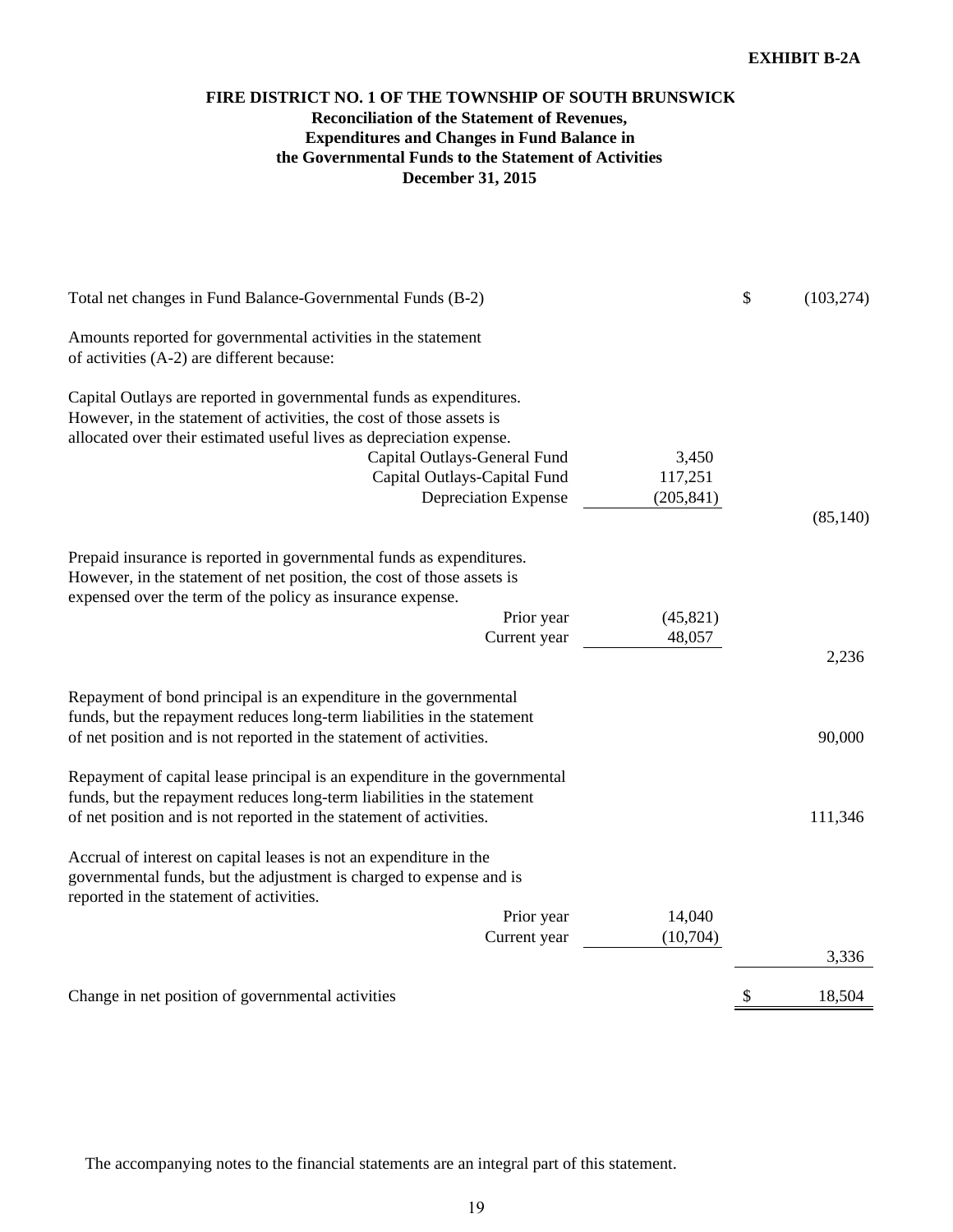# **FIRE DISTRICT NO. 1 OF THE TOWNSHIP OF SOUTH BRUNSWICK Fiduciary Funds Statement of Net Position December 31, 2015**

|                                     | Length of<br><b>Service Award</b><br><b>Program</b> | <b>Totals</b> |         |  |
|-------------------------------------|-----------------------------------------------------|---------------|---------|--|
| Assets:                             |                                                     |               |         |  |
| Investments                         | \$<br>576,247                                       | \$            | 576,247 |  |
| Total assets                        | 576,247                                             |               | 576,247 |  |
| Net position:                       |                                                     |               |         |  |
| Reserved:                           |                                                     |               |         |  |
| For Length of Service Award Program | 576,247                                             |               | 576,247 |  |
| Total net position                  | 576,247                                             | \$            | 576,247 |  |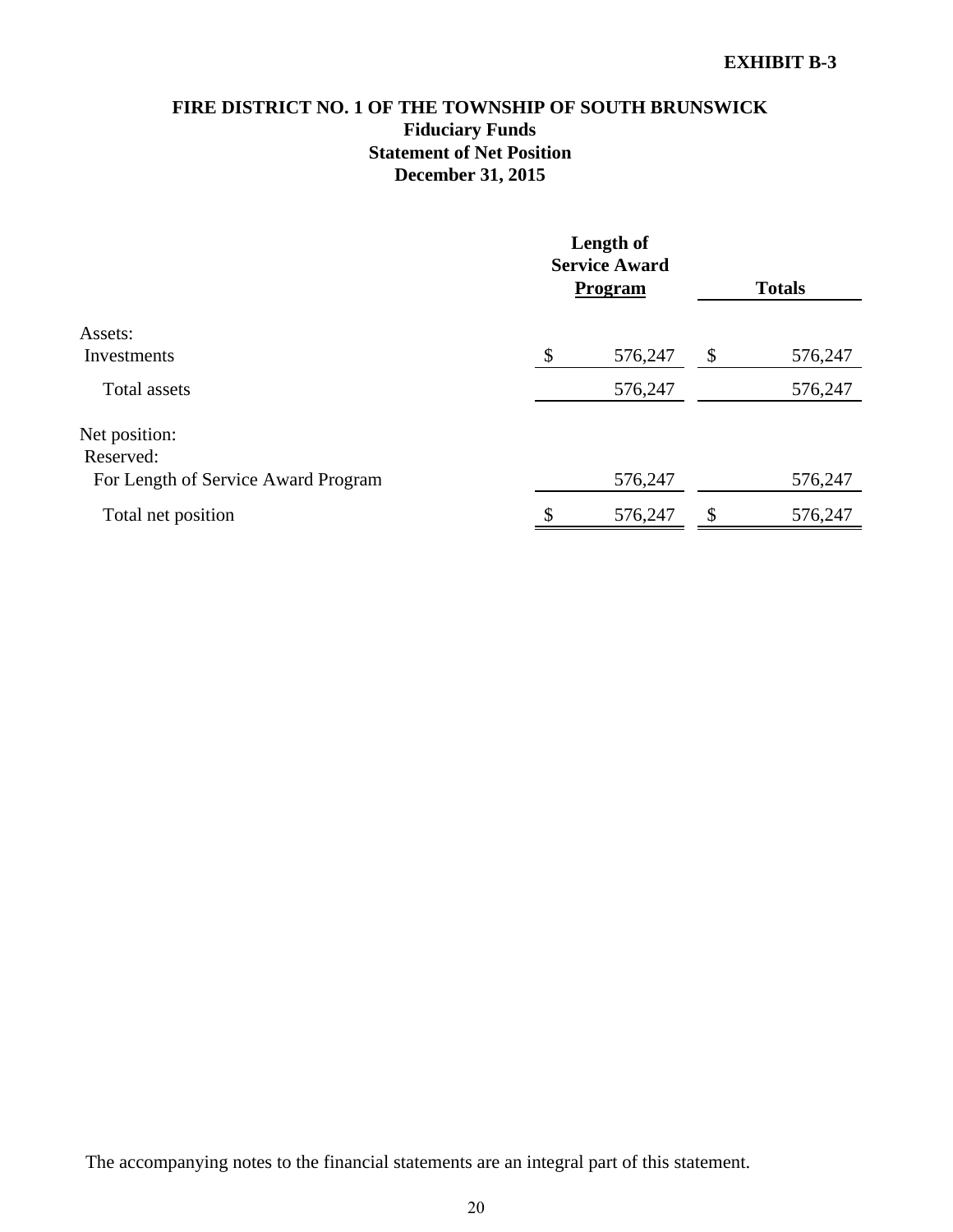# **FIRE DISTRICT NO. 1 OF THE TOWNSHIP OF SOUTH BRUNSWICK Fiduciary Funds Statement of Changes in Net Position For the year ended December 31, 2015**

|                                                              | Length of<br><b>Service Award</b> | <b>Totals</b> |           |  |
|--------------------------------------------------------------|-----------------------------------|---------------|-----------|--|
| Revenues and other financing sources:                        | <b>Program</b>                    |               |           |  |
| District contributions                                       | \$<br>41,725                      | <sup>\$</sup> | 41,725    |  |
| Total contributions                                          | 41,725                            |               | 41,725    |  |
| Investment income:                                           |                                   |               |           |  |
| Net appreciation/(depreciation) in fair value of investments | (12, 473)                         |               | (12, 473) |  |
| Total investment income                                      | (12, 473)                         |               | (12, 473) |  |
| Total revenues and other financing sources                   | 29,252                            |               | 29,252    |  |
| Expenditures:                                                |                                   |               |           |  |
| Refund to District for termination of non-vested members     | 18,316                            |               | 18,316    |  |
| Administrative expenses                                      | 925                               |               | 925       |  |
| Total expenditures                                           | 19,241                            |               | 19,241    |  |
| Excess of revenues and other                                 |                                   |               |           |  |
| financing sources over expenditures                          | 10,011                            |               | 10,011    |  |
| Net position, January 1                                      | 566,236                           |               | 566,236   |  |
| Net position, December 31                                    | \$<br>576,247                     |               | 576,247   |  |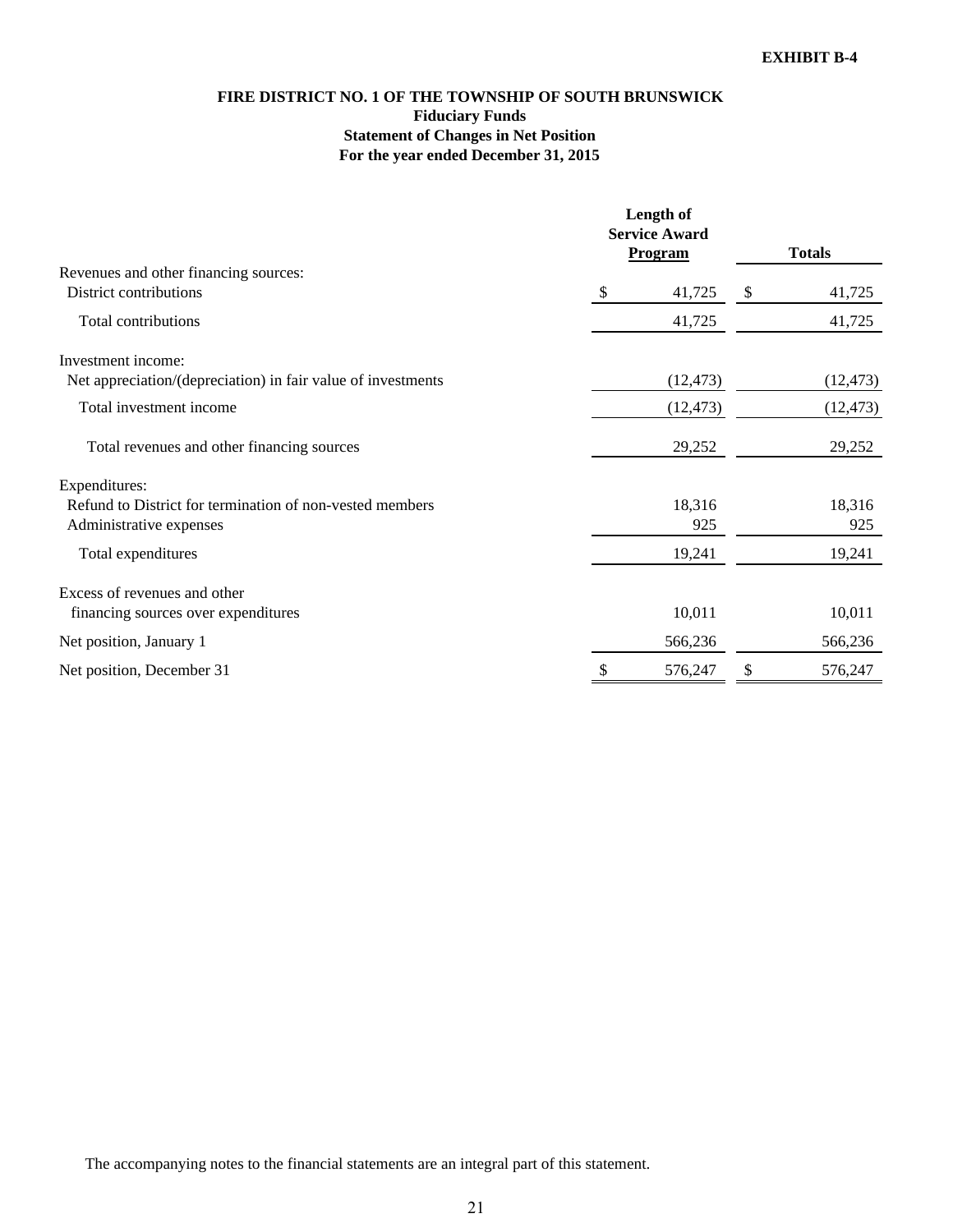#### **NOTE 1: GENERAL INFORMATION**

#### **A. Description of Reporting Entity**

Fire District No. 1 of the Township of South Brunswick is a political subdivision of the Township of South Brunswick, County of Middlesex, State of New Jersey. A board of five commissioners oversees all of the operations of the Fire District. The length of each commissioner's term is three years with the annual election held the third Saturday of February.

Fire Districts are governed by the N.J.S.A. 40A: 14-70 et al. and are taxing authorities charged with the responsibility of providing the resources necessary to provide fire fighting services to the residents within its territorial location.

Fire District No. 1 of the Township of South Brunswick is not a component unit of any other financial reporting entity nor does the Fire District have any component units to be presented in accordance with Governmental Accounting Standards Board Statement No. 14.

#### **B. District Officials**

The District is governed by a board of five commissioners. The following were in office at December 31, 2015:

| <b>Officials</b>  | <b>Term Expires</b><br><b>March</b> |
|-------------------|-------------------------------------|
| Sarah Berezansky  | 2018                                |
| Richard Josephson | 2016                                |
| Kris Olson        | 2018                                |
| William Orchard   | 2017                                |
| Arthur Tarnowski  | 2016                                |

# **C. Accounting Records**

The official accounting records of the Fire District No. 1 of the Township of South Brunswick are maintained in the office of the District.

# **D. Minutes**

Minutes were recorded for meetings and contained approvals for disbursements.

# **E. Component Units**

The primary criterion for including activities within the District's reporting entity, as set forth in Section 2100 of the GASB *Codification of Governmental Accounting and Financial Reporting Standards*, is whether:

 $\bullet$  the organization is legally separate (can sue or be sued in their own name)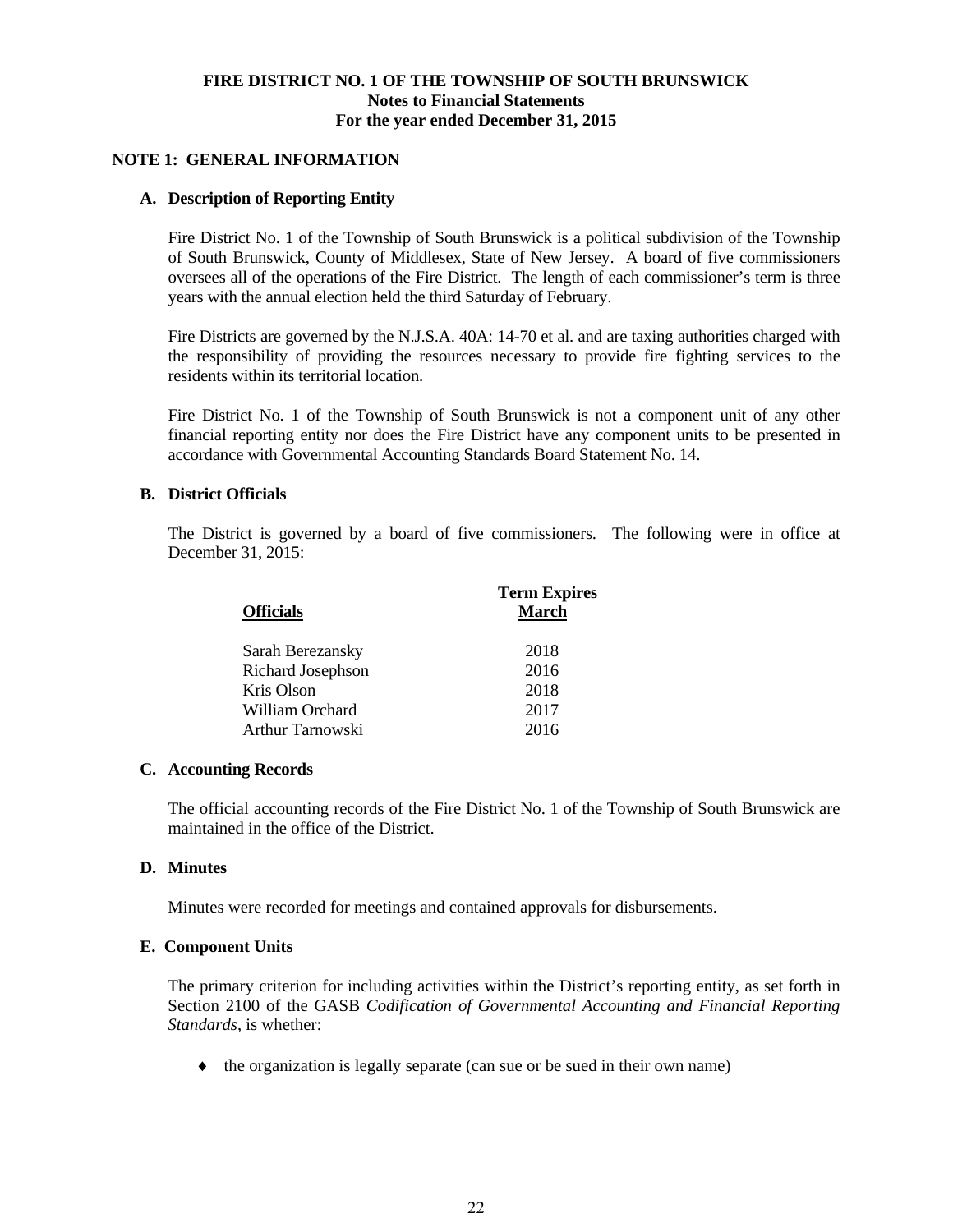# **NOTE 1: GENERAL INFORMATION (continued)**

#### **E . Component Units (continued)**

- $\bullet$  the District holds the corporate powers of the organization
- $\bullet$  the District appoints a voting majority of the organization's board
- $\bullet$  the District is able to impose its will on the organization
- $\bullet$  the organization has the potential to impose a financial benefit/burden on the District
- there is a fiscal dependency by the organization on the District

Based on the aforementioned criteria, the District has no component units.

#### **NOTE 2: SUMMARY OF SIGNIFICANT ACCOUNTING POLICIES**

#### **A. Basis of Presentation**

 The financial statements of the Fire District conform to generally accepted accounting principles (GAAP) applicable to governmental funds of state and local governments in accordance with the provisions of N.J.A.C. 5:31-7-1. The Governmental Accounting Standards Board (GASB) is the accepted standard-setting body for establishing governmental accounting and financial reporting principles. The more significant of the District's accounting policies are described below.

 The basic financial statements report using the economic resources measurement focus and the accrual basis of accounting generally includes the reclassification or elimination of internal activity (between or within funds). Fiduciary fund financial statements also report using the same focus. Revenues are recorded when earned and expenses are recorded when the liability is incurred, regardless of the timing of the related cash flows. The tax revenues are recognized in the year for which they are levied (see Note 2 N) while grants are recognized when grantor eligibility requirements are met.

 Governmental fund financial statements report using the current financial resources measurement focus and the modified accrual basis of accounting. Revenues are recognized when they are both measurable and available. Available means collectible within the current period or soon thereafter, within 60 days of the end of the fiscal year. Expenditures are recorded when the related fund liability is incurred.

#### **B. Fund Accounting**

The accounts of the district are maintained in accordance with the principles of fund accounting to ensure observance of limitations and restrictions on the resources available. The principles of fund accounting require that resources be classified for accounting and reporting purposes into funds or account groups in accordance with activities or objectives specified for the resources. Each fund is a separate accounting entity with a self-balancing set of accounts. An account group, on the other hand, is a financial reporting device designed to provide accountability for certain assets and liabilities that are not recorded in the funds because they do not directly affect net expendable available financial resources. Funds are classified into three categories: governmental, proprietary and fiduciary. Each category, in turn is divided into separate "fund types."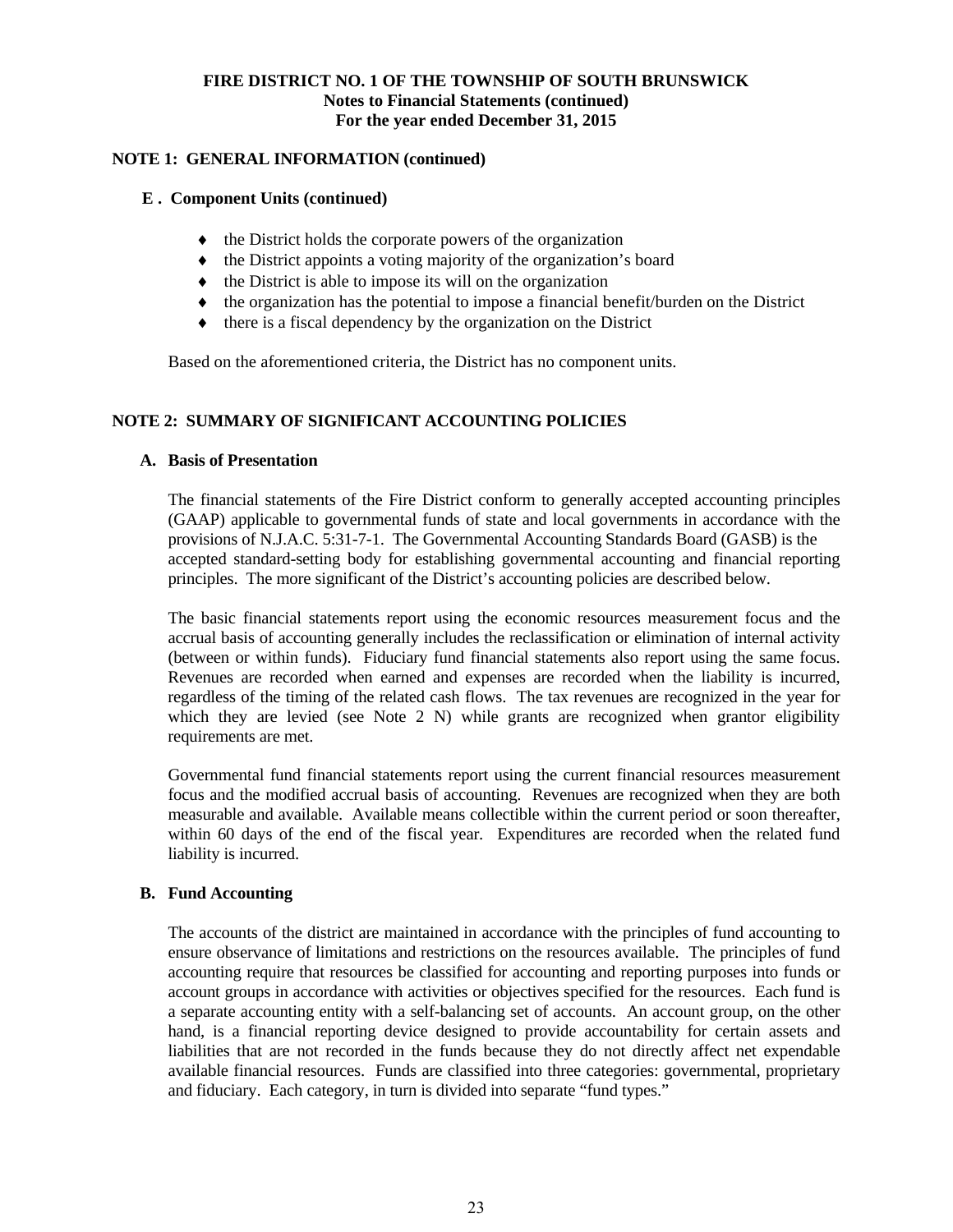#### **NOTE 2: SUMMARY OF SIGNIFICANT ACCOUNTING POLICIES (continued)**

#### **B. Fund Accounting (continued)**

Governmental Funds:

#### *General Fund*

The General Fund is the general operating fund of the Fire District and is used to account for the inflows and outflows of financial resources. The acquisition of certain capital assets, such as fire fighting apparatus and equipment, is accounted for in the General Fund when it is responsible for the financing of such expenditures.

#### *Capital Projects Fund*

The Capital Projects Fund is used to account for financial resources to be used for the acquisition or construction of major capital facilities such as firehouses and fire fighting apparatus. Generally, the financial resources of the Capital Projects Fund are derived from the issuance of debt or by the reservation of fund balance, which must be authorized by the voters as a separate question of the ballot either during the annual election or at a special election.

#### *Debt Service Fund*

The Debt Service Fund is used to account for resources that will be used to service general longterm debt.

#### Fiduciary Funds:

Fiduciary funds are used to account for assets held by a governmental entity for other parties (either as trustee or as an agent) and that cannot be used to finance the governmental entity's own operating programs which includes private purpose trust funds and agency funds.

#### *Trust and Agency Fund*

The Trust and Agency Fund is used to account for assets held by the Fire District on behalf of outside parties, including other governments, or on behalf of other funds within the Fire District.

# **C. District Wide and Fund Financial Statements**

#### *District Wide Financial Statements*

The district-wide financial statements (A-1 and A-2) report information of all of the nonfiduciary activities of the District. For the most part, the effect of interfund activity has been removed from these district-wide statements. District activities, which normally are supported by taxes and intergovernmental revenues, are reported separately from business-type activities, which rely to a significant extent on fees and charges for support. Individual funds are not displayed but the statements distinguish governmental activities as generally supported through taxes and user fees.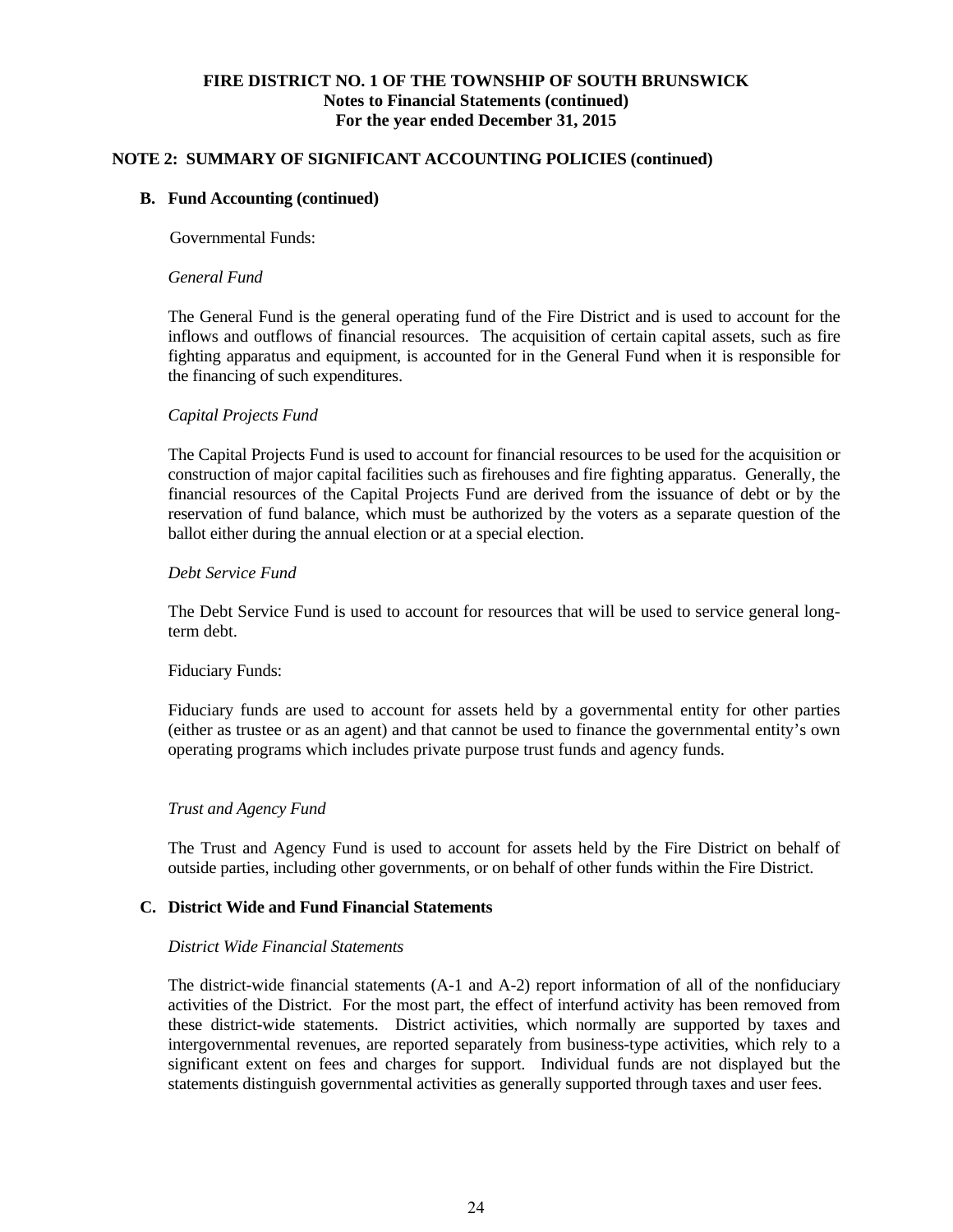# **NOTE 2: SUMMARY OF SIGNIFICANT ACCOUNTING POLICIES (continued)**

### **C. District Wide and Fund Financial Statements (continued)**

The statement of activities demonstrates the degree to which the direct expenses of a given function, segment or component unit are offset by program revenues. Direct expenses are those that are clearly identifiable with a specific function, segment, or component unit. Program revenues include charges to customers who purchase, use or directly benefit from goods or services provided by a given function, segment or component unit. Program revenues also include grants and contributions that are restricted to meeting the operational or capital requirements of a particular function, segment, or component unit. Taxes and other items not properly included among program revenues are reported instead as general revenues. The District does not allocate general government (indirect) expenses to other functions.

Net position is restricted when constraints placed on it is either externally imposed or imposed by constitutional provisions or enabling legislation. Internally imposed designations of resources are not presented as restricted net position. When both restricted and unrestricted resources are available for use, generally it is the District's policy to use restricted resources first, and then unrestricted resources as they are needed.

Separate financial statements are provided for governmental funds, proprietary funds, fiduciary funds and similar component units, and major component units. However, the fiduciary funds are not included in the district-wide statements. Major individual governmental funds and major individual enterprise funds are reported as separate columns in the fund financial statements.

The district-wide financial statements (A-1 and A-2) include the statement of net position and the statement of activities. These statements report financial information of the District as a whole excluding the fiduciary activities. All inter-fund activity, excluding the fiduciary funds, has been eliminated in the statement of activities. Individual funds are not displayed but the statements distinguish governmental activities as generally supported through taxes and user fees.

# *Fund Financial Statements*

The fund financial statements provide detail of the governmental and fiduciary funds.

# **D. Basis of Accounting**

The accounting and financial reporting treatment applied to a fund is determined by its measurement focus. All governmental funds and private purpose trust funds are accounted for using a current financial resources measurement focus. With this measurement focus, only current assets and current liabilities generally are included on the balance sheet. Operating statements of these funds present increases (i.e., revenues and other financing sources) and decreases (i.e., expenditures and other financing uses) in net position.

The modified accrual basis of accounting is used for measuring financial position and operating results of all governmental fund types, private purpose trust funds and agency funds. Under the modified accrual basis of accounting, revenues are recognized when they become both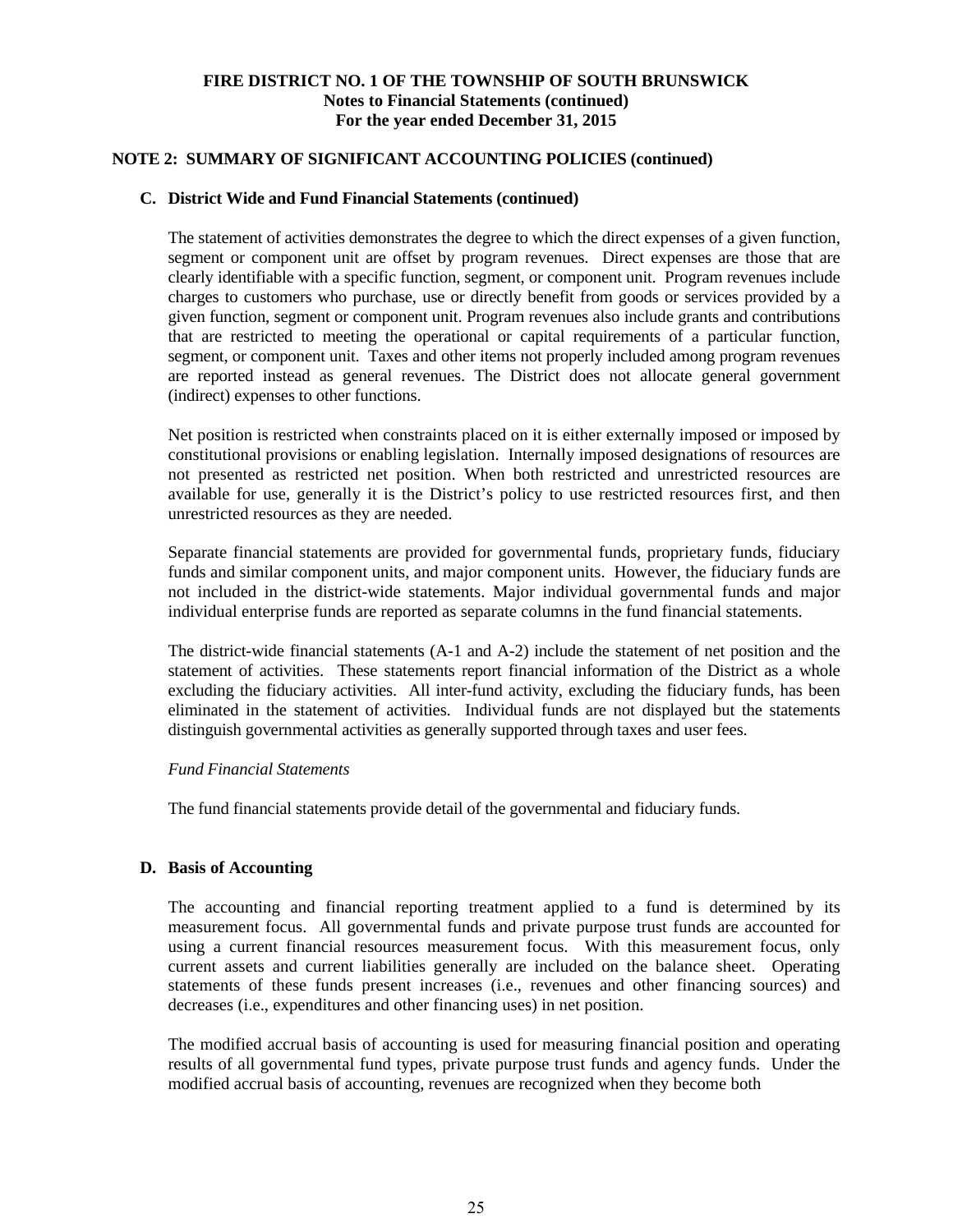#### **NOTE 2: SUMMARY OF SIGNIFICANT ACCOUNTING POLICIES (continued)**

#### **D. Basis of Accounting (continued)**

measurable and available. "Measurable" means the amount of the transaction can be determined and "available" means collectible within the current period or soon enough thereafter to be used to pay liabilities of the current period. State equalization monies are recognized as revenue during the period in which they are appropriated. A one-year availability period is used for revenue recognition for all other governmental fund revenues. Expenditures are recognized in the accounting period in which the fund liability is incurred, except for principal and interest on general long-term debt which are recorded when due.

In its accounting and financial reporting, the Fire District No. 1 of the Township of South Brunswick follows the pronouncements of the Governmental Accounting Standards Board (GASB) and the pronouncements of the Financial Accounting Standards Board (FASB).

#### **E. Budgets and Budgetary Accounting**

The Fire District must adopt an annual budget in accordance with N.J.S.A. 40A: 14-78.1 et al.

The fire commissioners must introduce and adopt the annual budget no later than sixty days prior to the annual election. At introduction, the commissioners shall fix the time and place for a public hearing on the budget and must advertise the time and place at least ten days prior to the hearing in a newspaper having substantial circulation in the fire district. The public hearing must not be held less than twenty-eight days after the date the budget was introduced. After the hearing has been held, the fire commissioners may, by majority vote, adopt the budget.

Amendments may be made to the Fire District budget in accordance with N.J.S.A 40A: 14-78.3.

Subsequent to the adoption of the Fire District budget, the amount of money to be raised by taxation in support of the Fire District budget must appear on the ballot for the annual election for approval of the legal voters.

Fire Districts have a prescribed budgetary basis to demonstrate legal compliance. However, budgets are adopted on principally the same basis of accounting utilized for the preparation of the Fire Districts general-purpose financial statements.

# **F. Encumbrances**

 Under encumbrance accounting, purchase orders, contracts and other commitments for the expenditure of resources are recorded to reserve a portion of the applicable appropriation. Open encumbrances, other than in the special revenue fund, are reported as reservations of fund balances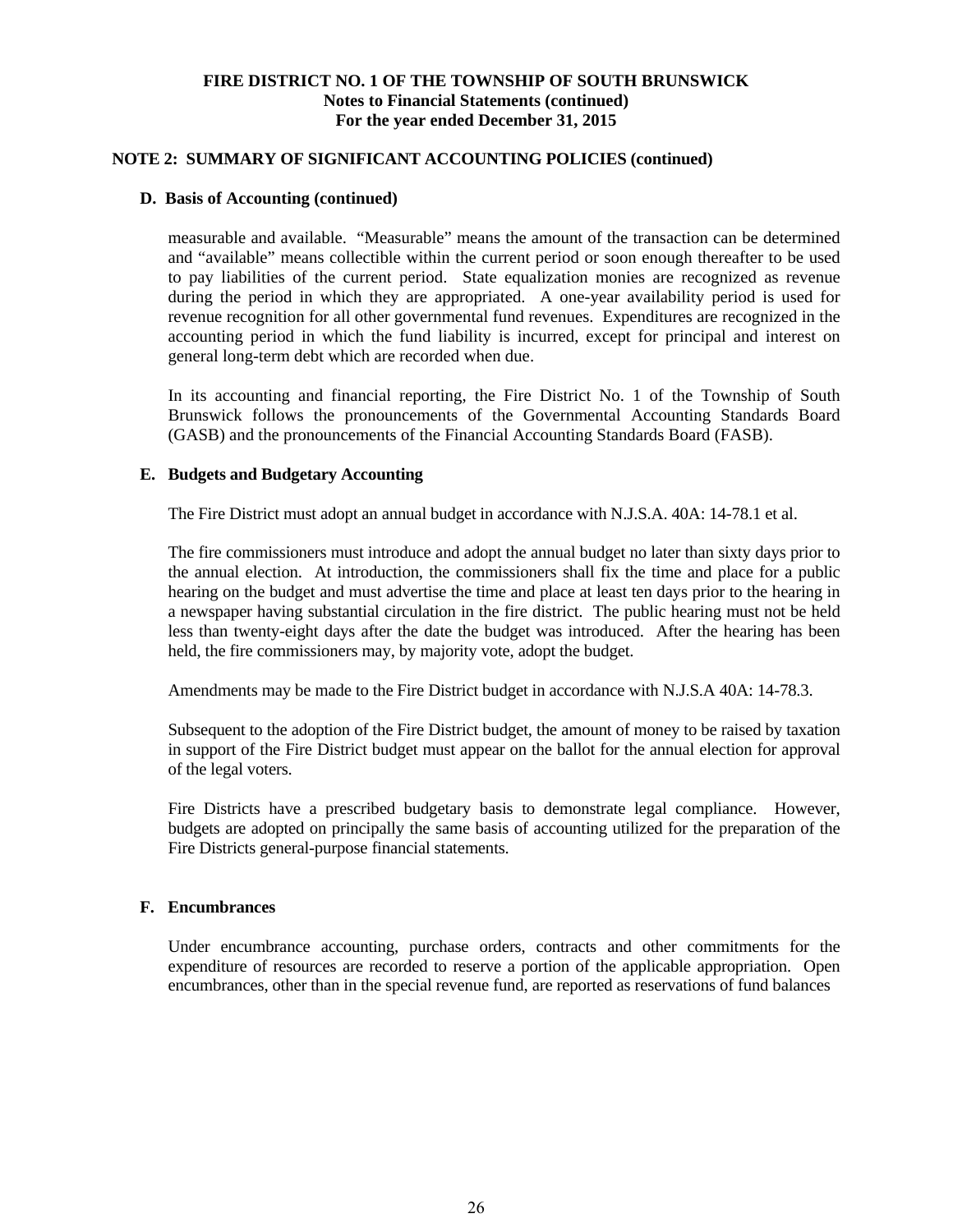#### **NOTE 2: SUMMARY OF SIGNIFICANT ACCOUNTING POLICIES (continued)**

#### **F. Encumbrances (continued)**

 at year-end as they do not constitute expenditures or liabilities but rather commitments related to unperformed contracts for goods and services.

 Encumbered appropriations carry over into the next fiscal year. An entry will be made at the beginning of the next year to increase the appropriation reflected in the adopted budget by the outstanding encumbrance amounts as of the current year-end. There were no encumbrances as of December 31, 2015.

#### **G. Cash and Cash Equivalents**

 Cash and cash equivalents include petty cash, change funds and cash in banks. All certificates of deposit are recorded as cash regardless of the date of maturity. Fire districts are required by N.J.S.A. 40A: 5-14 to deposit public funds in a bank or trust company having its place of business in the State of New Jersey organized under the laws of the United States or of the State of New Jersey or with the New Jersey Cash Management Fund. N.J.S.A. 40A: 5-15.1 provides a list of investments that may be purchased by fire districts.

 N.J.S.A. 17:9-42 requires New Jersey governmental units to deposit public funds only in public depositories located in New Jersey, where the funds are secured in accordance with the provision of the Governmental Unit Deposit Protection Act ("GUDPA"). GUDPA was enacted in 1970 to protect governmental units from a loss of funds on deposit with a failed banking institution in the State of New Jersey.

Public funds are defined as the funds of any governmental unit. Public depositories include savings and loan institutions, banks (both State and National banks) and savings banks the deposits of which are federally insured. All public depositories must pledge collateral, having a market value of five percent of its average daily balance of collected public funds, to secure the deposits of governmental units. If a public depository fails, the collateral it has pledged, plus the collateral of all other public depositories, is available to pay the full amount of their deposits to the governmental units.

#### **H. Prepaid Expenses**

Prepaid expenses that benefit future periods are recorded as an expenditure during the year of purchase.

# **I. Debt Limitation**

N.J.S.A.40A:14-84 governs procedures for the issuance of any debt related to such purchases. In summary, fire districts may purchase fire fighting apparatus, equipment, land and buildings to house such property in an amount not exceeding 5 mills on the dollar of the last assessed valuation of property within the district upon the approval of the legal voters. Debt may be issued up to \$60,000 or 2 percent of the assessed valuation of property, whichever is larger.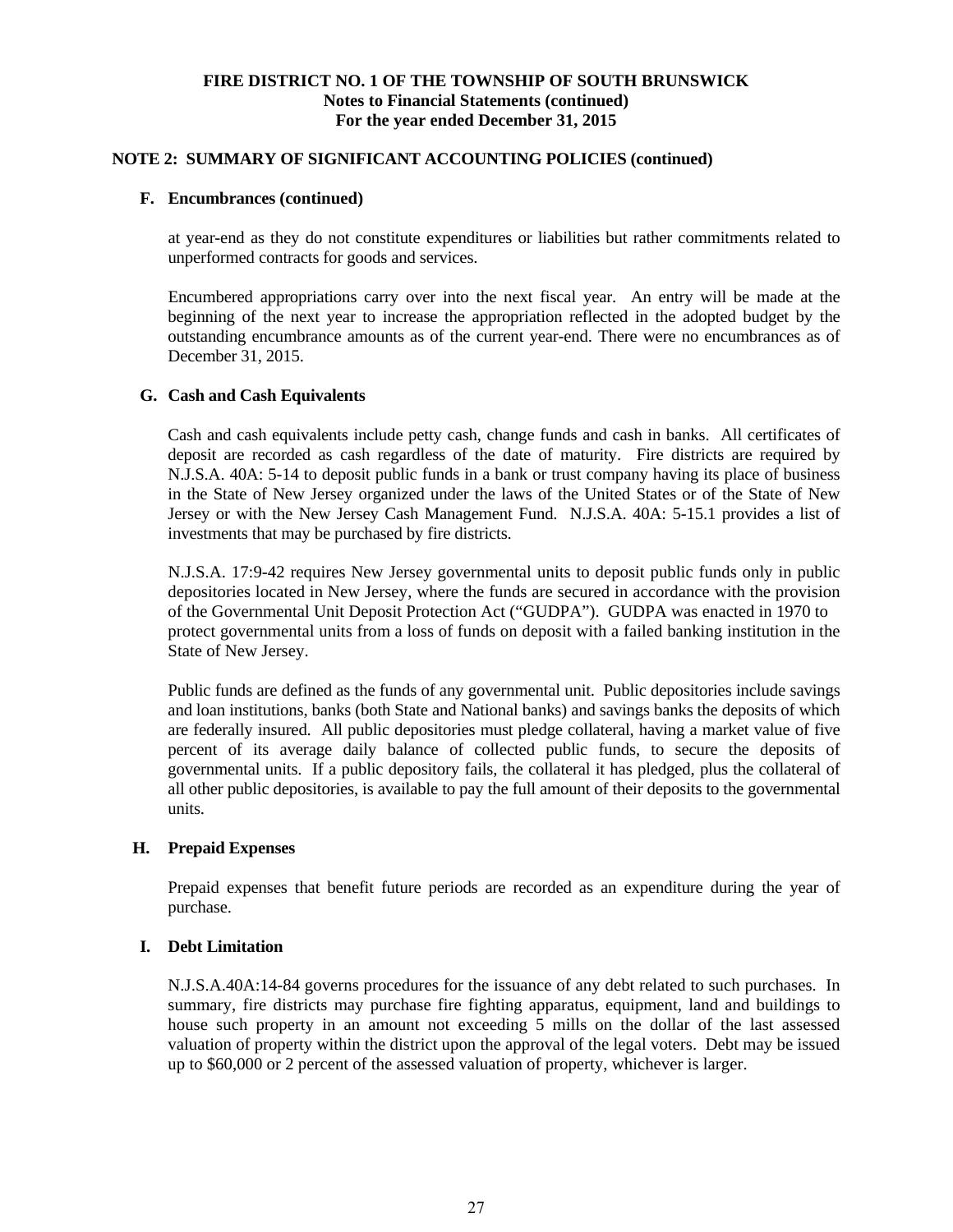#### **NOTE 2: SUMMARY OF SIGNIFICANT ACCOUNTING POLICIES (continued)**

#### **J. Capital Assets**

Capital assets, which include land, building, improvements and equipment, are reported in the Government-Wide Financial Statements. Capital assets are recorded at historical cost or estimated historical cost if actual cost is not available. Donated assets are valued at their estimated fair value on the date donated. The District has set capitalization thresholds for reporting capital assets of \$2,000.

Depreciation is recorded on the straight-line method (with no deprecation applied to the first year of acquisition) over the useful lives of the assets as follows:

| Building and Improvements | 5 to 40 Years |
|---------------------------|---------------|
| Equipment                 | 5 to 15 Years |
| Vehicles and Apparatus    | 5 to 20 Years |

#### **K. Inventory, Materials and Supplies**

The inventory on hand at any time is small. Accordingly, purchases are charged directly to fixed assets or to maintenance costs, as applicable.

#### **L. Interfund Receivable/Payable**

Interfund receivables and payables that arise from transactions between funds that are due within one year are recorded by all funds affected by such transactions in the periods in which the transaction is executed.

#### **M. Revenues and Expenditures**

Revenues are recorded when they are determined to be both available and measurable. Generally, fees and other non-tax revenues are recognized when qualifying expenditures are incurred.

Expenditures are recorded when the related liability is incurred, if measurable, except for unmatured interest on general long-term debt, which is recognized when due.

#### **N. Fire District Taxes**

Upon proper certification to the assessor of the municipality in which the Fire District is located, the assessor shall assess the amount of taxes to be realized in support of the Fire District's budget in the same manner as all other municipal taxes. The collector or treasurer of the municipality shall then pay over to the treasurer or custodian of funds of the Fire District the taxes assessed in accordance with the following schedule: on or before April 1, and amount equaling 21.25% of all monies assessed, on or before July 1, an amount equaling 22.5% of all monies assessed, on or before October 1, an amount equaling 25% of all monies assessed and on or before December 31 an amount equal to the difference between the total of all monies assessed and the total of monies previously paid over.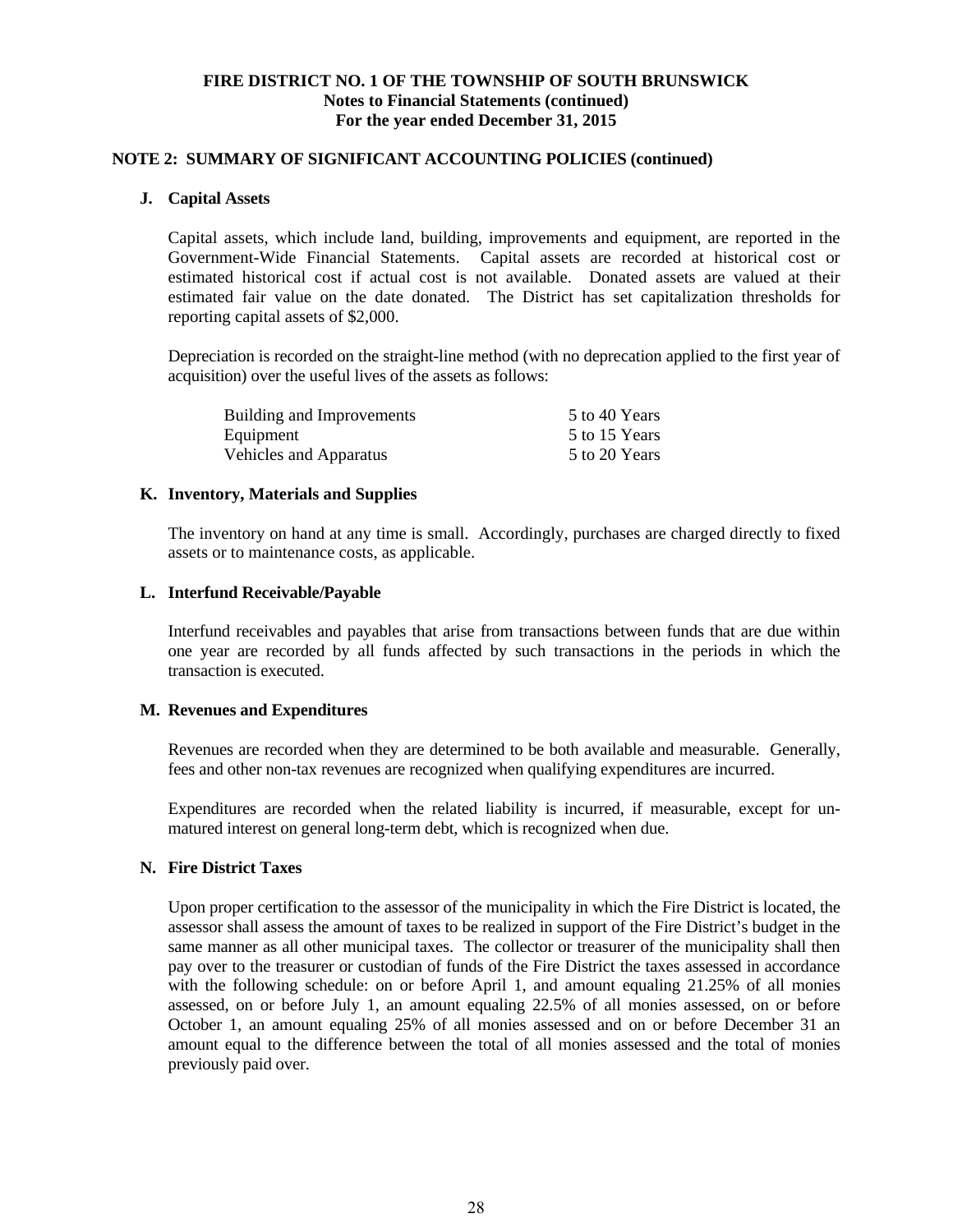### **NOTE 2: SUMMARY OF SIGNIFICANT ACCOUNTING POLICIES (continued)**

# **O. Fund Equity**

In accordance with Government Accounting Standards Board 54, Fund Balance Reporting and Governmental Fund Type Definitions, the Fire District No. 4 of the Township of Jackson classifies governmental fund balances as follows:

- Non-spendable includes fund balance amounts that cannot be spent either because it is not in spendable form or because legal or contractual constraints.
- Restricted includes fund balance amounts that are constrained for specific purposes which are externally imposed by external parties, constitutional provision or enabling legislation.
- Committed includes fund balance amounts that are constrained for specific purposes that are internally imposed by the government through formal action of the highest level of decision making authority and does not lapse at year-end.
- Assigned includes fund balance amounts that are intended to be used for specific purposes that are neither considered restricted or committed. Fund Balance may be assigned by the Business Administrator.
- Unassigned includes balance within the General Fund which has not been classified within the above mentioned categories and negative fund balances in other governmental funds

Reserves represent those portions of fund equity not available for appropriation for expenditure or legally segregated for a specific future use. Designated fund balances represent plans for future use of financial resources.

# **P. Net Position**

Net position, represents the difference between summation of assets and deferred outflows of resources, and the summation of liabilities and deferred inflows of resources. Net position is classified in the following three components:

- Net Investment in Capital Assets This component represents capital assets, net of accumulated depreciation, net of outstanding balances of borrowings used for acquisition, construction, or improvement of those assets.
- Restricted Net position is reported as restricted when there are limitations imposed on their use either through the enabling legislation adopted by the District or through external restrictions imposed by creditors, grantors or laws or regulations of other governments.
- Unrestricted Net position is reported as unrestricted when it does not meet the criteria of the other two components of net position.

#### **Q. Use of Estimates**

The preparation of financial statements in conformity with generally accepted accounting principles requires management to make estimates and assumptions that affect the reported amount of assets and liabilities and disclosure of contingent assets and liabilities at the date of the financial statements and the reported amounts of revenues and expenses during the reporting period. Actual results could differ from those estimates.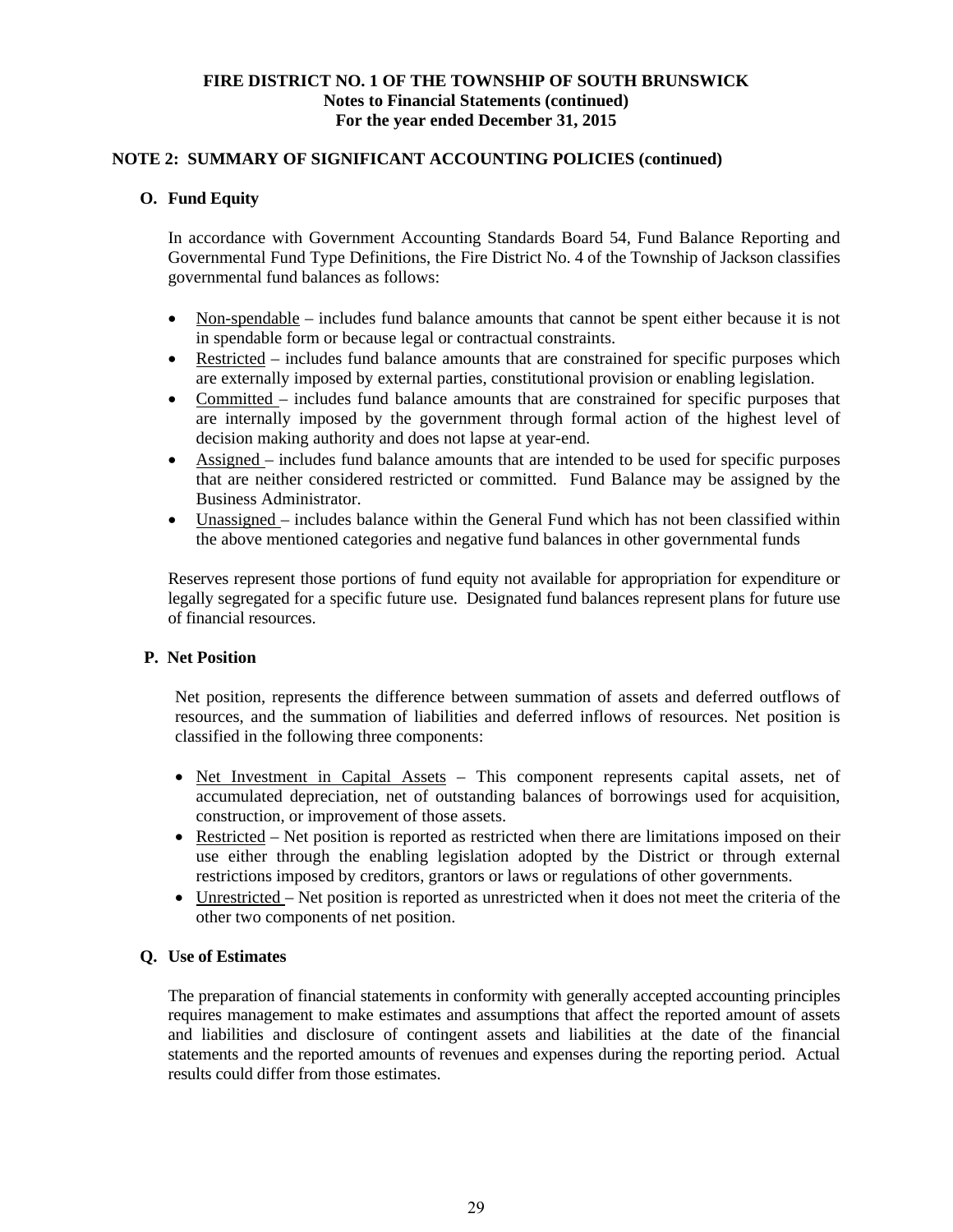#### **NOTE 2: SUMMARY OF SIGNIFICANT ACCOUNTING POLICIES (continued)**

#### **R. Impact of Recently Issued Accounting Principles**

#### Recently Issued and Adopted Accounting Pronouncements

In March 2012, the GASB issued Statement 66, *Technical Corrections—2012*—an amendment of GASB Statements No. 10 and No. 62. GASB 66 improves accounting and financial reporting for a governmental financial reporting entity by resolving conflicting guidance that resulted from the issuance of two pronouncements, Statements No. 54, *Fund Balance Reporting and Governmental Fund Type Definitions*, and No. 62, *Codification of Accounting and Financial Reporting Guidance Contained in Pre-November 30, 1989 FASB and AICPA Pronouncements*. This Statement is effective for periods beginning after December 15, 2012 although the District elected to early implement Statement 62 in fiscal year 2012. The adoption of GASB 66 does not have any impact on the District's financial statements.

In March 2012, the GASB issued Statement 65, *Items Previously Reported as Assets and Liabilities*. GASB 65 establishes accounting and financial reporting standards that reclassify, as deferred outflows of resources or deferred inflows of resources, certain items that were previously reported as assets and liabilities. This Statement is effective for periods beginning after December 15, 2012. The adoption of GASB 65 does not have any impact on the District's financial statements.

In June 2012, the GASB issued Statement 68, *Accounting and Financial Reporting for Pensions—an amendment of GASB Statement 27*. GASB 68 improves accounting and financial reporting by state and local governments for pensions. It also improves information provided by state and local governmental employers about financial support for pensions that is provided by other entities. This Statement results from a comprehensive review of the effectiveness of existing standards of accounting and financial reporting for pensions with regard to providing decisionuseful information, supporting assessments of accountability and inter-period equity, and creating additional transparency. This Statement is effective for fiscal years beginning after June 15, 2014. The adoption of GASB 68 does not have any impact on the District's financial statements.

#### **S. Fair Value Measurement**

The District categorizes its assets and liabilities measured at fair value into a three-level hierarchy based on the priority of the inputs to the valuation technique used to determine fair value. The fair value hierarchy gives the highest priority to quoted prices in active markets for identical assets or liabilities (Level I) and the lowest priority to unobservable inputs (Level III). If the inputs used in the determination of the fair value measurement fall within different levels of the hierarchy, the categorization is based on the lowest level input that is significant to the fair value measurement. Assets and liabilities valued at fair value are categorized based on the inputs to the valuation techniques as follows:

*Level I –* Inputs that utilize quoted prices (unadjusted) in active markets for identical assets or liabilities that the District has the ability to access. Fair values for these instruments are estimated using pricing models or quoted prices of securities with similar characteristics.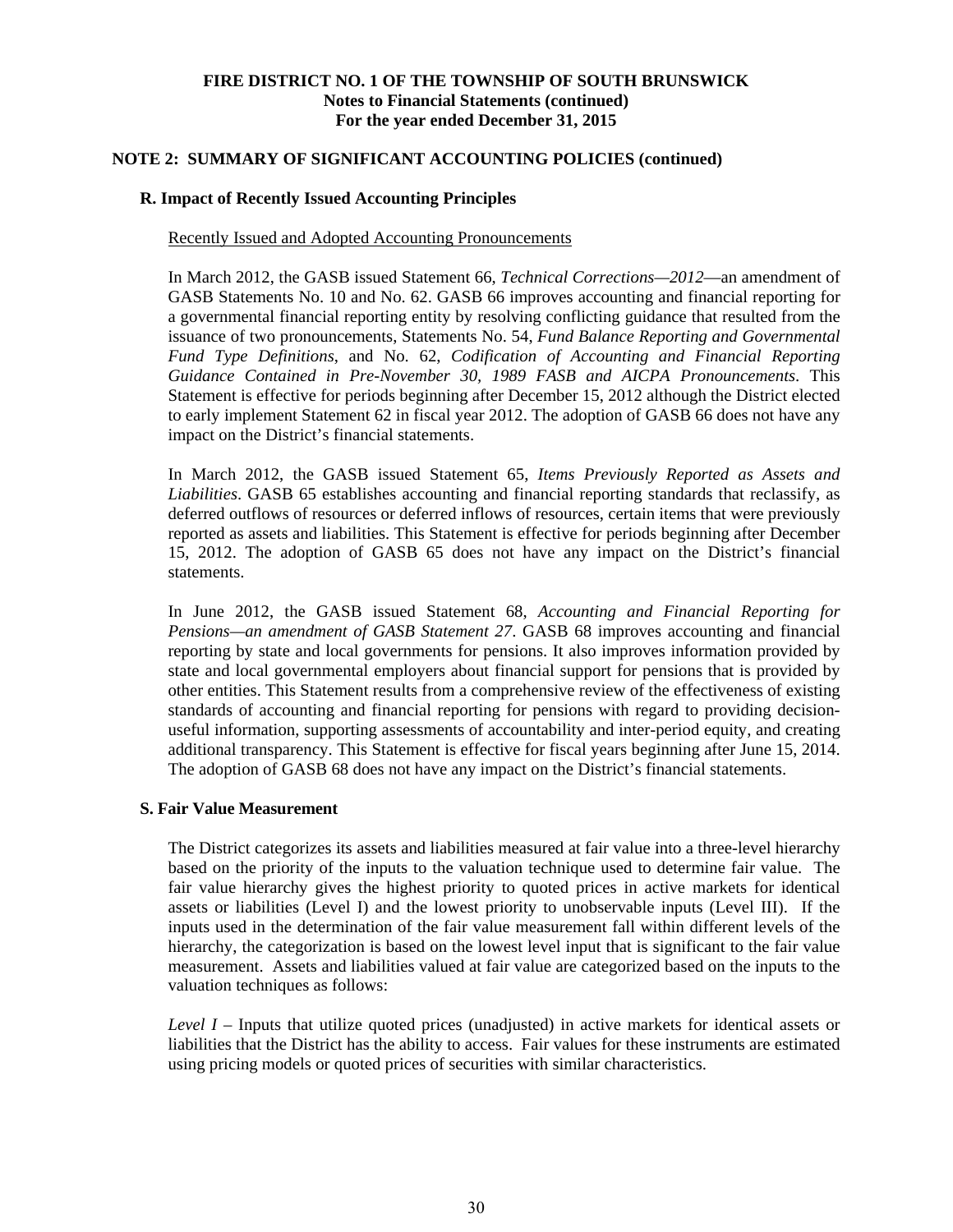#### **NOTE 2: SUMMARY OF SIGNIFICANT ACCOUNTING POLICIES (continued)**

#### **S. Fair Value Measurement (continued)**

*Level II –* Inputs that include quoted market prices for similar assets and liabilities in active markets and inputs that are observable for the asset or liability, either directly or indirectly, for substantially the full term of the financial instrument.

*Level III –* Inputs that are unobservable inputs for the asset or liability, which are typically based on an entity's assumptions, as there is little, if any, related market activity. Fair values for these instruments are estimated using appraised values. Subsequent to initial recognition, the District may remeasure the carrying value of assets and liabilities measured on a nonrecurring basis to fair value. Adjustments to fair value usually result when certain assets are impaired. Such assets are written down from their carrying amounts to their fair value.

The following methods and assumptions were used by the District in estimating the fair value of its financial instruments:

*Fixed Account Investment Contract*: Valued at the contract's market value as reported by the insurance company.

The preceding methods described above may produce a fair value calculation that may not be indicative of net realizable value or reflective of future fair values. Furthermore, while the Plan believes its valuation methods are appropriate and consistent with other market participants, the use of different methodologies or assumptions to determine the fair value of certain financial instruments could result in a different fair value measurement at the reporting date.

The table on the following page sets forth by level, within the fair value hierarchy, the LOSAP's assets at fair value as of December 31, 2015.

# **T. Comparative Totals**

Comparative total data for the prior year has been presented in the accompanying financial statements in order to provide an understanding of changes in the District's financial position. This information has not been subjected to the audit procedures applied in the audit of the basic financial statements and has been marked as memorandum only.

#### **U. Subsequent Events**

Fire District No. 1 of the Township of South Brunswick has evaluated subsequent events occurring after December 31, 2015 through the date of March 02, 2016, which is the date the financial statements were available to be issued.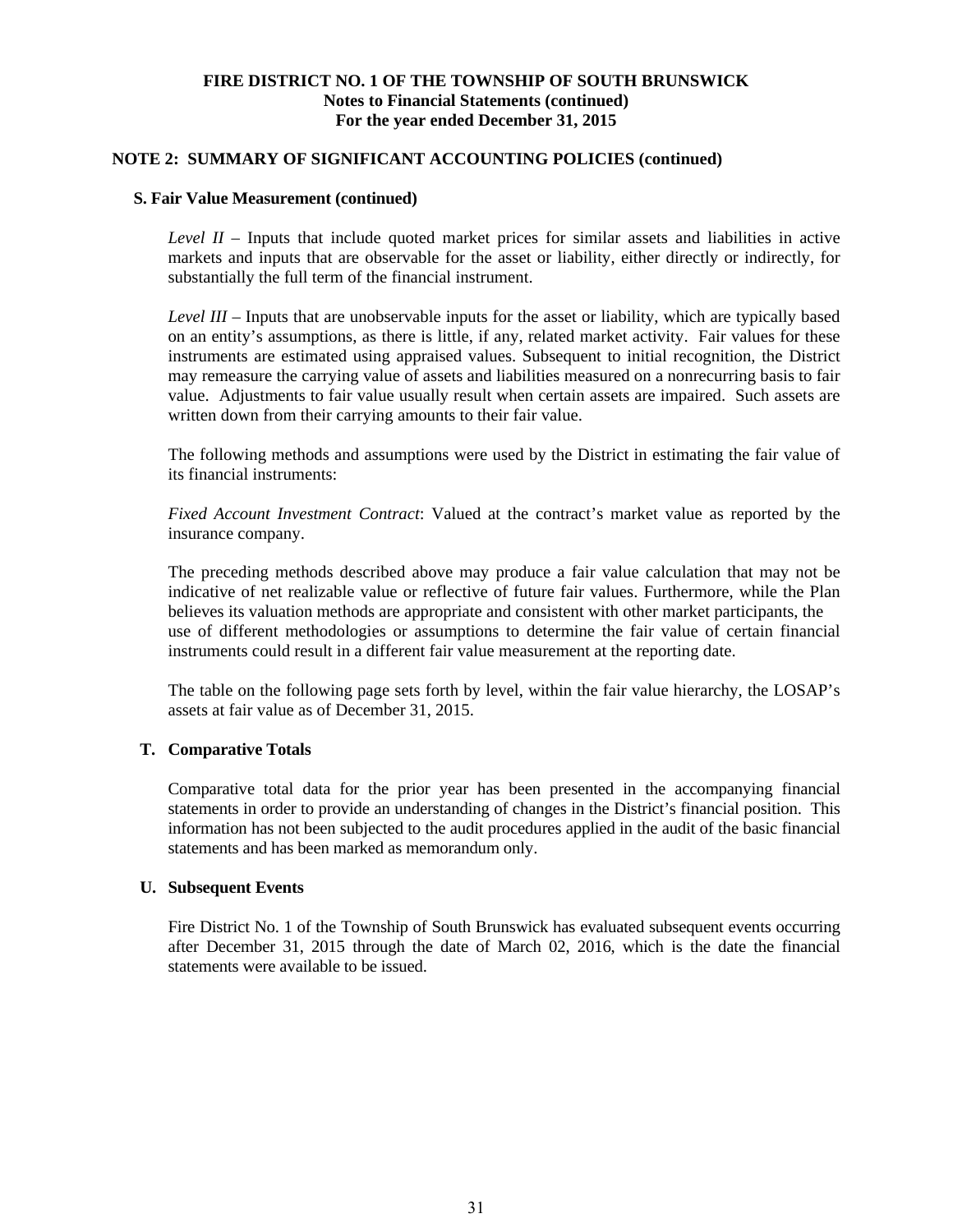# **NOTE 3: CASH AND CASH EQUIVALENTS**

The Fire District is governed by the deposit and investment limitations of New Jersey state law. The deposits and investments held at December 31, 2015, and reported at fair value are as follows:

| <b>Deposits:</b>                                       |               |
|--------------------------------------------------------|---------------|
| <b>Demand Deposits</b>                                 | S<br>571,748  |
| <b>Total Deposits</b>                                  | 571.748       |
| <b>Reconciliation to Governmental Fund Statements:</b> |               |
| Governmental Funds                                     | S.<br>571,748 |
| Total                                                  |               |

#### **Custodial Credit Risk**

Custodial credit risk is the risk that, in the event of a bank failure, the District's deposits may not be returned. The District does not have a deposit policy for custodial credit risk. As of December 31, 2015, the District's bank balance of \$748,644 was insured or collateralized as follows:

| Insured                                         | 251,552 |
|-------------------------------------------------|---------|
| Collaterized not in the District's name         |         |
| (New Jersey Cash Management Fund)               | 437.158 |
| Collaterized in the District's name under GUDPA | 59.934  |
| Total                                           |         |

# **NOTE 4: INVESTMENTS**

# **A. Custodial Credit Risk**

For an investment, custodial credit risk is a risk that, in the event of the failure of the counterparty, the Fire District will not be able to recover the value of its investments or collateral securities that are in the possession of an outside party. Investment securities are exposed to custodial credit risk if the securities are uninsured, are not registered in the name of the Fire District, and are held by either the counterparty or the counterparty's trust department or agent but not in the Fire District's name. All of the District's investments are held in the name of the District and are collateralized by GUDPA.

# **B. Investment Interest Rate Risk**

Interest rate risk is the risk that changes in interest rates that will adversely affect the fire value of an investment. The Fire District has no formal investment policy that limits investment maturities as a means of managing its exposure to fair value losses arising from increasing interest rates. Maturities of investments held at December 31, 2015, are provided in the below schedule.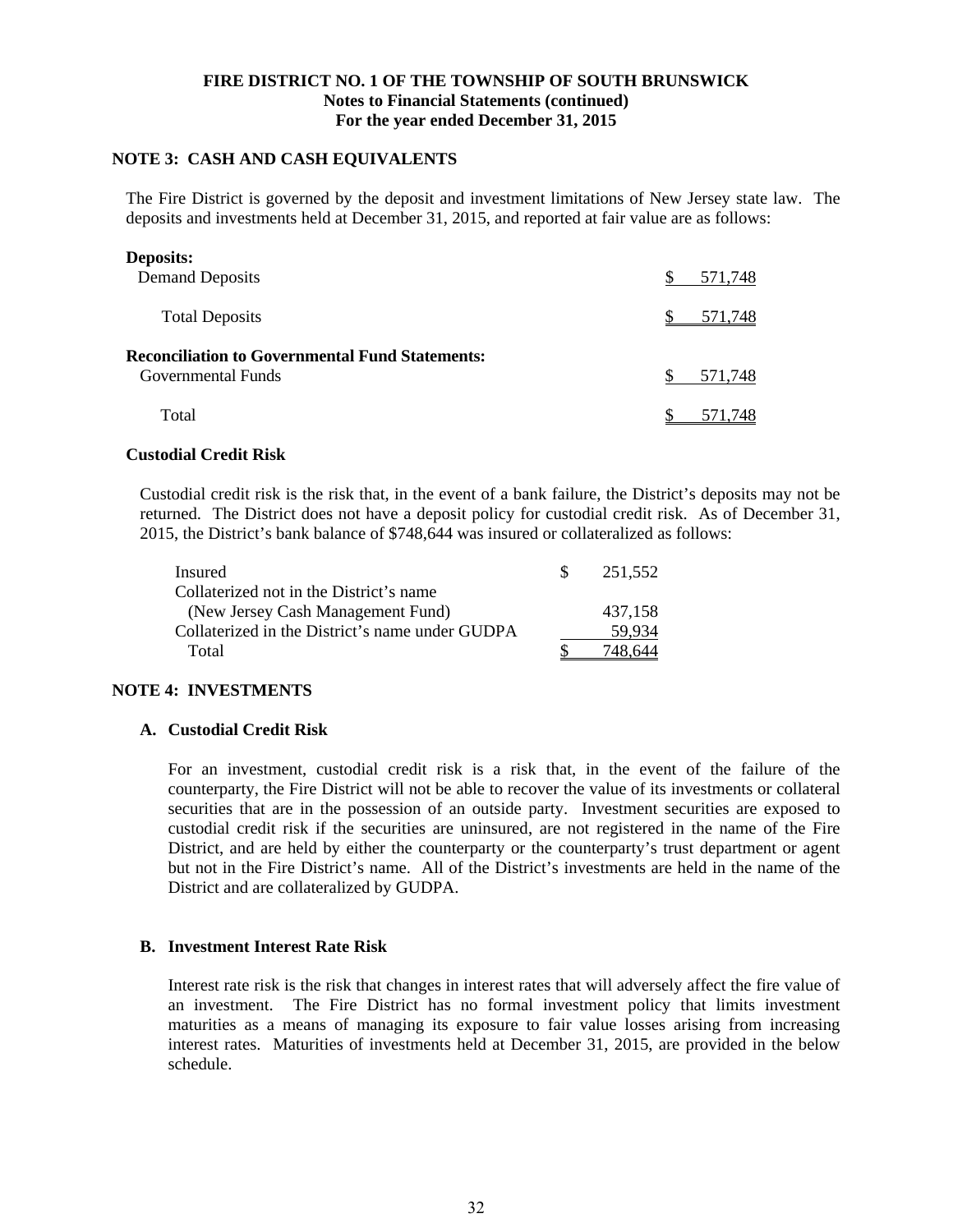#### **NOTE 4: INVESTMENTS (continued)**

# **C. Investment Credit Risk**

The Fire District has no investment policy that limits its investment choices other than the limitation of state law as follows:

- Bonds or other obligations of the United States of America or obligations guaranteed by the United States of America;
- Government money market mutual funds;
- Any obligation that a federal agency or federal instrumentality has issued in accordance with an act of Congress, which security has a maturity date not greater than 397 days from the date of purchase, provided that such obligations bear a fixed rate of interest not dependent on any index or other external factor;
- Bonds or other obligations of the Fire District or bonds or other obligations of the local unit or units within which the Fire District is located;
- Bonds or other obligations, having a maturity date of not more than 397 days from the date of purchase, approved by the Division of Investment in the Department of Treasury for investment by the Fire District;
- Local Government investment pools;
- Deposits with the State of New Jersey Cash Management Fund established pursuant to section 1 of P.L. 1977, c.281; or
- Agreements for the repurchase of fully collateralized securities.

As of December 31, 2015, the Fire District had the following investments and maturities:

|                                          | Assets at Fair Value as of December 31, 2015 |         |    |         |    |         |    |         |
|------------------------------------------|----------------------------------------------|---------|----|---------|----|---------|----|---------|
|                                          |                                              | Level 1 |    | Level 2 |    | Level 3 |    | Total   |
| LOSAP:                                   |                                              |         |    |         |    |         |    |         |
| Mutual funds:                            |                                              |         |    |         |    |         |    |         |
| Large Growth/Value/Blend                 | \$                                           | 158,969 | \$ |         | \$ |         | \$ | 158,969 |
| Mid-Cap Blend/Growth                     |                                              | 77,253  |    |         |    |         |    | 77,253  |
| Utilities                                |                                              | 79,500  |    |         |    |         |    | 79,500  |
| <b>International Securities</b>          |                                              | 52,714  |    |         |    |         |    | 52,714  |
| Growth                                   |                                              | 59,915  |    |         |    |         |    | 59,915  |
| Small Blend/Value                        |                                              | 11,415  |    |         |    |         |    | 11,415  |
| <b>Conservative Allocation</b>           |                                              | 24,817  |    |         |    |         |    | 24,817  |
| <b>Bonds</b>                             |                                              | 26,733  |    |         |    |         |    | 26,733  |
| Aggressive Allocation                    |                                              | 2,430   |    |         |    |         |    | 2,430   |
| Total mutual funds                       |                                              | 493,745 |    |         |    |         |    | 493,745 |
| <b>Fixed Account Investment Contract</b> |                                              |         |    |         |    | 82,502  |    | 82,502  |
| Total assets at fair value               | \$                                           | 493,745 | \$ |         | \$ | 82,502  | \$ | 576,247 |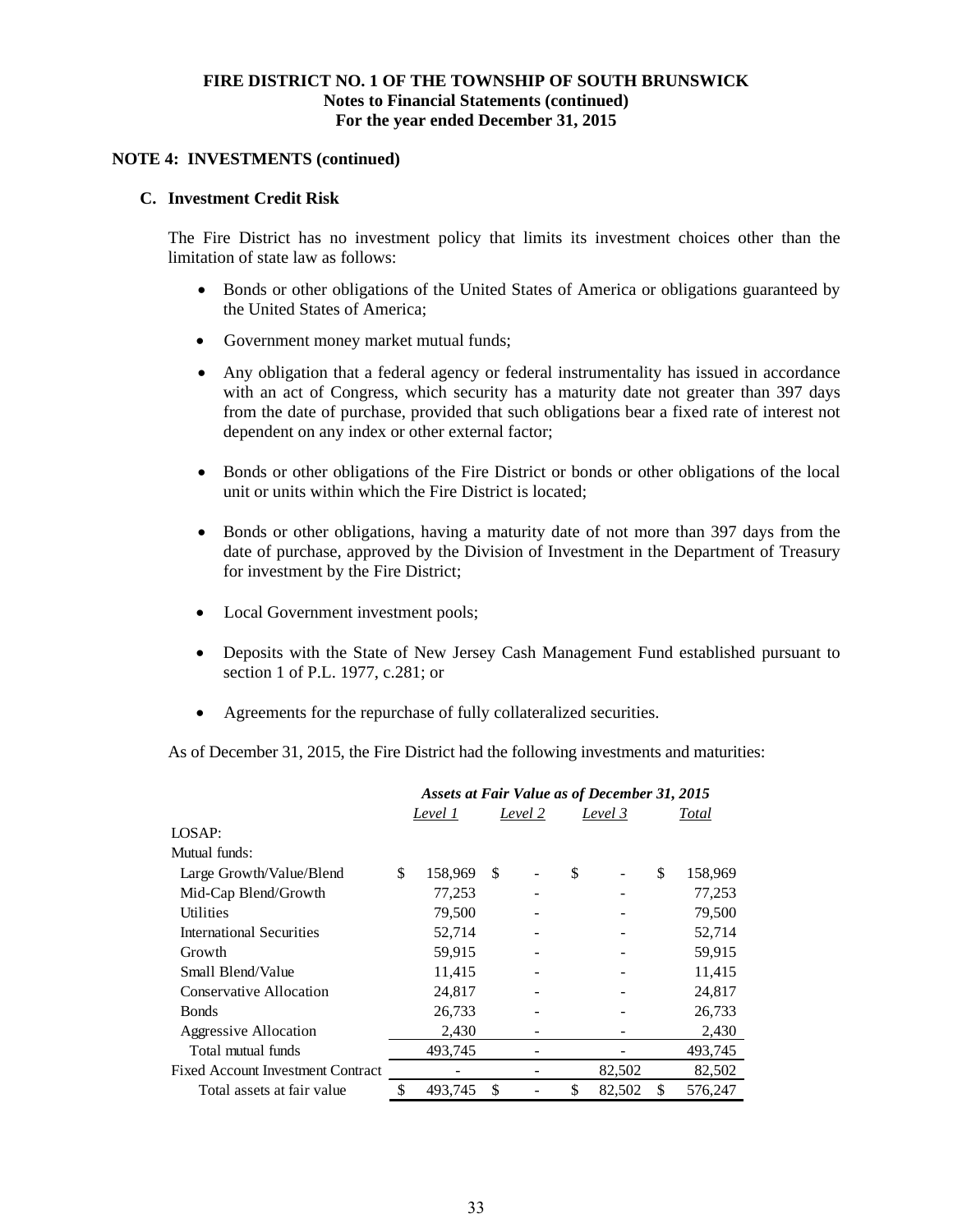#### **NOTE 4: INVESTMENTS (continued)**

#### **C. Investment Credit Risk (continued)**

#### **Level III Gains and Losses**

The following table sets forth a summary of changes in the fair value of the LOSAP's Level III assets for the year ended December 31, 2015.

# *Year Ended December 31, 2015 Level 3 Assets*

|                              | <b>Fixed Account</b> |
|------------------------------|----------------------|
| Balance, beginning of year   | 74,071               |
| Purchases, sales, issuances, |                      |
| and settlements (net)        | 6,556                |
| Gain and (losses)            | 1,875                |
| Balance, end of year         |                      |

# **NOTE 5: CAPITAL ASSETS**

N.J.S.A. 40A: 14-84 governs the procedures for the acquisition of property and equipment for the fire districts, and the N.J.S.A. 40A: 14-85-87 governs procedures for the issuance of any debt related to such purchases. In summary, fire districts may purchase fire fighting apparatus, equipment, land, and buildings to house such property in an amount not exceeding five mills on the dollar of the least assessed valuation of property within the district upon the approval of the legal voters. Debt may be issued up to \$60,000 or two percent of the assessed valuation of property, whichever is larger.

Capital assets consisted of the following at December 31, 2015:

|                                        | Beginning       |    |                  |     |                          | Ending          |
|----------------------------------------|-----------------|----|------------------|-----|--------------------------|-----------------|
|                                        | Balance         |    | <b>Additions</b> |     | Retirements              | <b>Balance</b>  |
| Governmental Activities:               |                 |    |                  |     |                          |                 |
| Apparatus and Vehicles                 | \$<br>2,610,868 | \$ | 117,251          | \$. | $\overline{\phantom{a}}$ | \$<br>2,728,119 |
| Equipment                              | 661.764         |    | 3,450            |     | (44, 223)                | 620,991         |
| Building and Improvements              | 1,578,315       |    |                  |     |                          | 1,578,315       |
| <b>Totals at Historical Cost</b>       | 4,850,947       |    | 120,701          |     | (44, 223)                | 4,927,425       |
| Less: Accumulated Depreciation:        |                 |    |                  |     |                          |                 |
| Apparatus and Vehicles                 | (978, 274)      |    | (142, 575)       |     |                          | (1,120,849)     |
| Equipment                              | (616, 793)      |    | (23, 807)        |     | 44,223                   | (596, 377)      |
| <b>Building and Improvements</b>       | (533, 577)      |    | (39, 458)        |     |                          | (573, 035)      |
| Total accumulated depreciation         | (2, 128, 644)   |    | (205, 841)       |     | 44,223                   | (2,290,262)     |
| Total capital assets being depreciated |                 |    |                  |     |                          |                 |
| net of accumulated depreciation        | 2,722,303       | S. | (85, 140)        | - S |                          | \$<br>2,637,163 |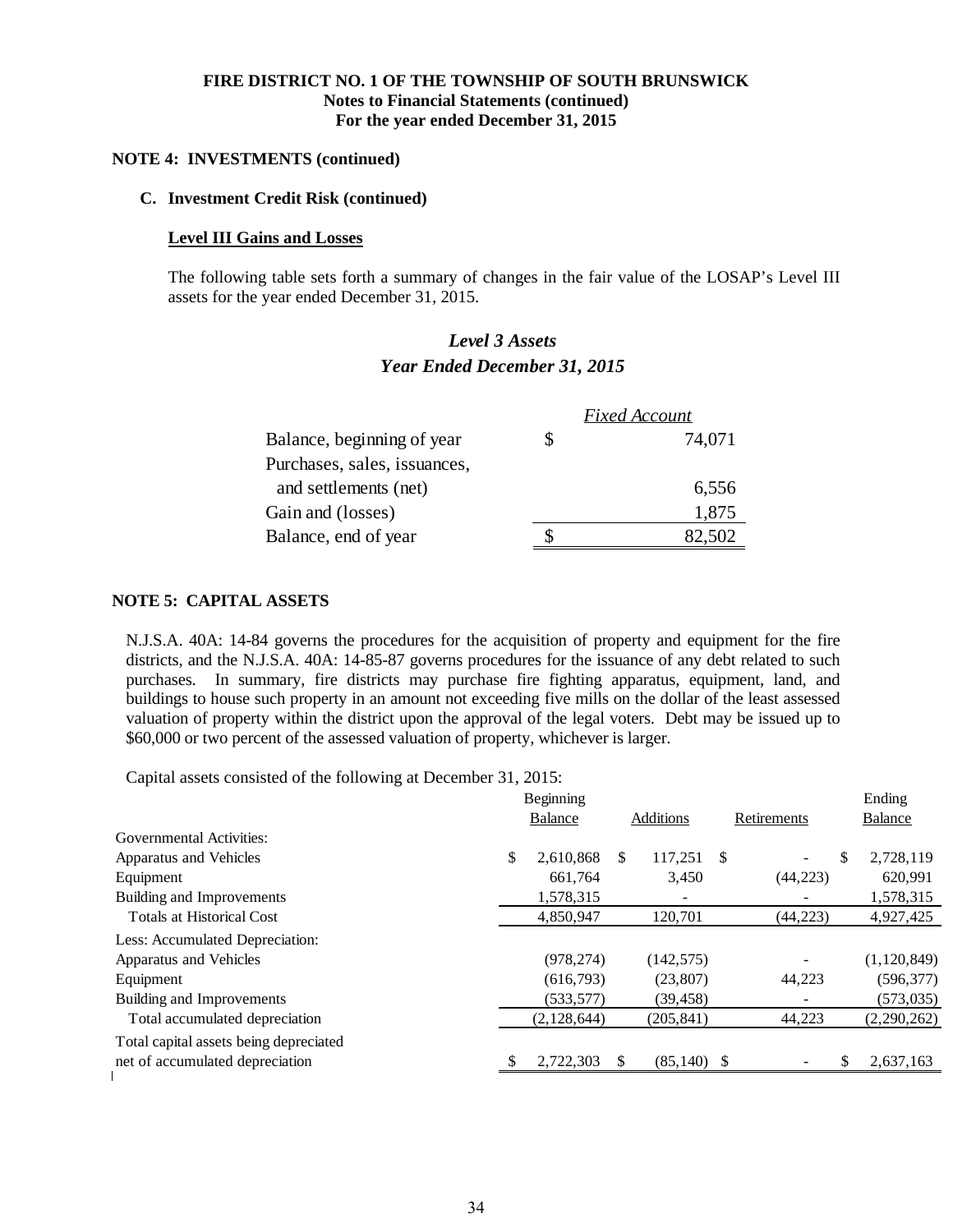# **NOTE 6: LONG-TERM OBLIGATIONS**

During the year ended December 31, 2015, the following changes occurred in long-term obligations:

|                                                                       | Principal<br>Outstanding<br>January 1, 2015 | Increases                | Decreases           | Principal<br>Outstanding<br>December 31, 2015 | Due Within<br>One Year |
|-----------------------------------------------------------------------|---------------------------------------------|--------------------------|---------------------|-----------------------------------------------|------------------------|
| <b>General Serial Bonds</b><br><b>Obligations under Capital Lease</b> | 185,000<br>468,548                          | $\overline{\phantom{0}}$ | \$90,000<br>107,695 | 95,000<br>357,202                             | \$95,000<br>115,120    |
| <b>Total Governmental Activities</b><br>Long-term Liabilities         | 653,548                                     |                          | \$197,695           | 452,202                                       | \$210,120              |

#### **A. Bonds Payable**

Bonds and loans are authorized in accordance with State law by the voters of the Fire District through referendums. All bonds are retired in serial installments within the statutory period of usefulness. Bonds issued by the Fire District are general obligation bonds.

On January 1, 1997, the Fire District issued \$1,250,000 general obligation bonds at interest rates varying from 4% to 6.25% for various construction and renovation projects. The final maturity of these bonds is January 1, 2017.

Principal and interest due on bonds outstanding is as follows:

| Year Ending  |           |          |         |
|--------------|-----------|----------|---------|
| December 31, | Principal | Interest | Total   |
| 2016         | 95,000    | 5.463    | 100,463 |
|              |           |          |         |
|              | 95.000    | 5.463    | 0.463   |

#### **B. Capital Leases Payable**

The Fire District is leasing fire trucks totaling \$781,155 under capital leases. All capital leases are for term of seven years. The following is a schedule of the future minimum lease payments under these capital leases, and the present value of the net minimum lease payments at December 31, 2015.

| Year Ending  |           |               |         |
|--------------|-----------|---------------|---------|
| December 31, | Principal | Interest      | Total   |
| 2016         | 115,121   | 12,109        | 127,230 |
| 2017         | 119,023   | 8,207         | 127,230 |
| 2018         | 123,058   | 4.172         | 127,230 |
|              | \$357,202 | <u>24,488</u> |         |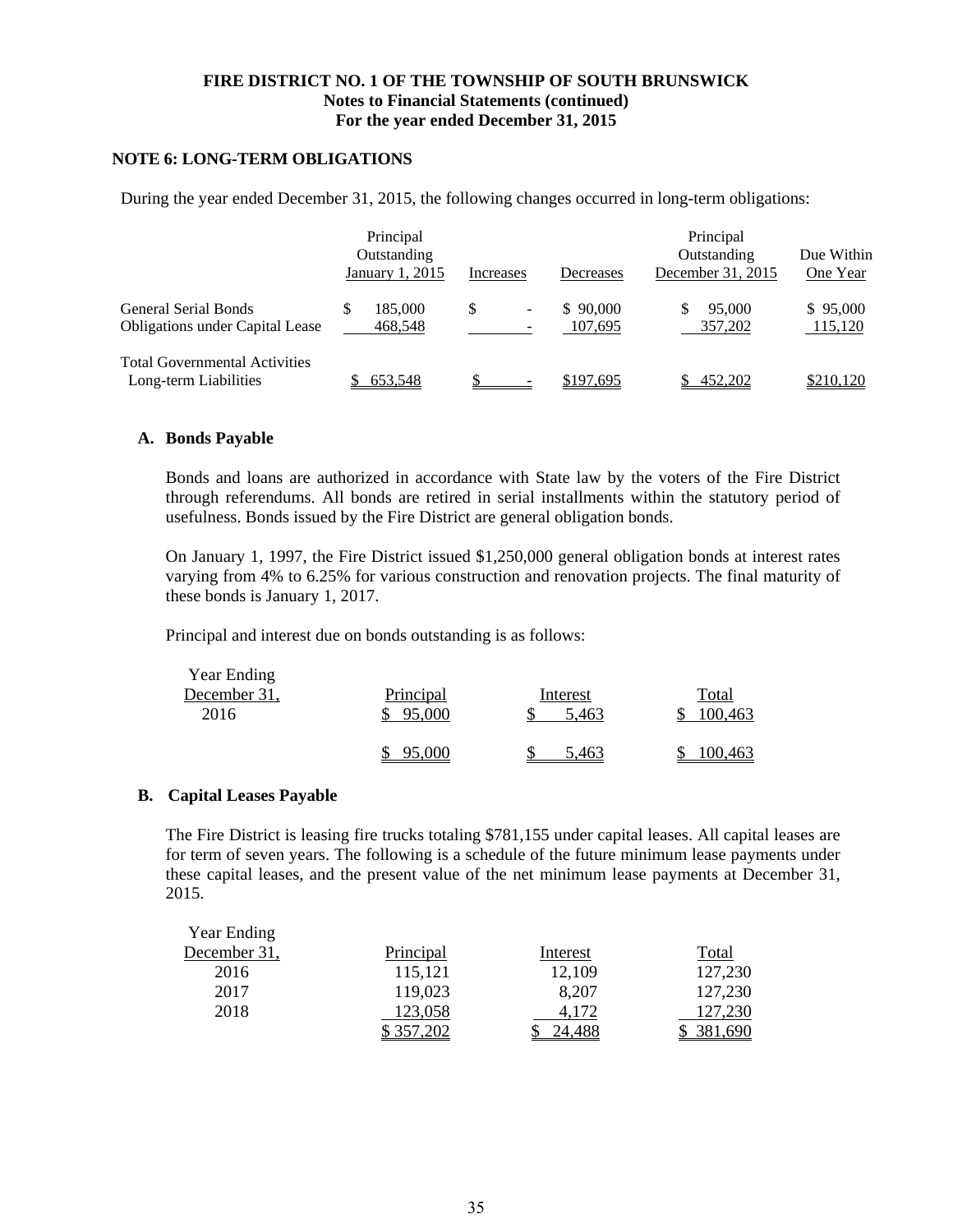# **NOTE 7: LENGTH OF SERVICE AWARDS PROGRAM**

The District has a contractual agreement with volunteer firefighters to reward them based on length of service to ensure continued service.

The Board of Commissioners had a Length of Service Award reserve of approximately \$576,247 as of December 31, 2015.

This is not a pension plan as described under the Employee Retirement Security Act and, therefore, is not guaranteed to the volunteers until they reach the age 65.

#### **NOTE 8: FUNDING**

The activities of the Board of Commissioners are primarily funded by the striking of the fire tax on the property owners of the Fire District, as provided for by the state statute. For the year ended December 31, 2015, the fire tax rate on the Fire District No. 1 was approximately \$.078 per \$100 of assessed valuation.

The tax revenue is supplemented by income earned on surplus funds invested in a money market fund and investments during the year. The District also participates in the Supplemental Fire Services Program and received a basic entitlement grant of approximately \$6,298.

#### **NOTE 9: RISK MANAGEMENT**

The District is exposed to various risks of loss related to torts; theft of, damage to, and destruction of assets; errors and omissions; injuries to employees; and natural disasters.

#### **Property and Liability Insurance**

The District maintains commercial insurance coverage for property, liability and surety bonds. Insurance coverage was maintained in amounts consistent with prior years. The District did not have any claims that exceeded coverage.

#### **NOTE 10: INTERFUND RECEIVABLE/PAYABLE**

As of December 31, 2015, the following interfund balances remained on the balance sheet:

|                  | Interfund  | Interfund |
|------------------|------------|-----------|
| Fund             | Receivable | Payable   |
| General          | \$275,286  |           |
| Capital projects |            | 275.286   |
| Total            | \$275.286  | \$275,286 |

The purpose of interfunds are short-term borrowings.

 Interfunds receivables are recorded as other receivables. Interfund payables are recorded as other payables.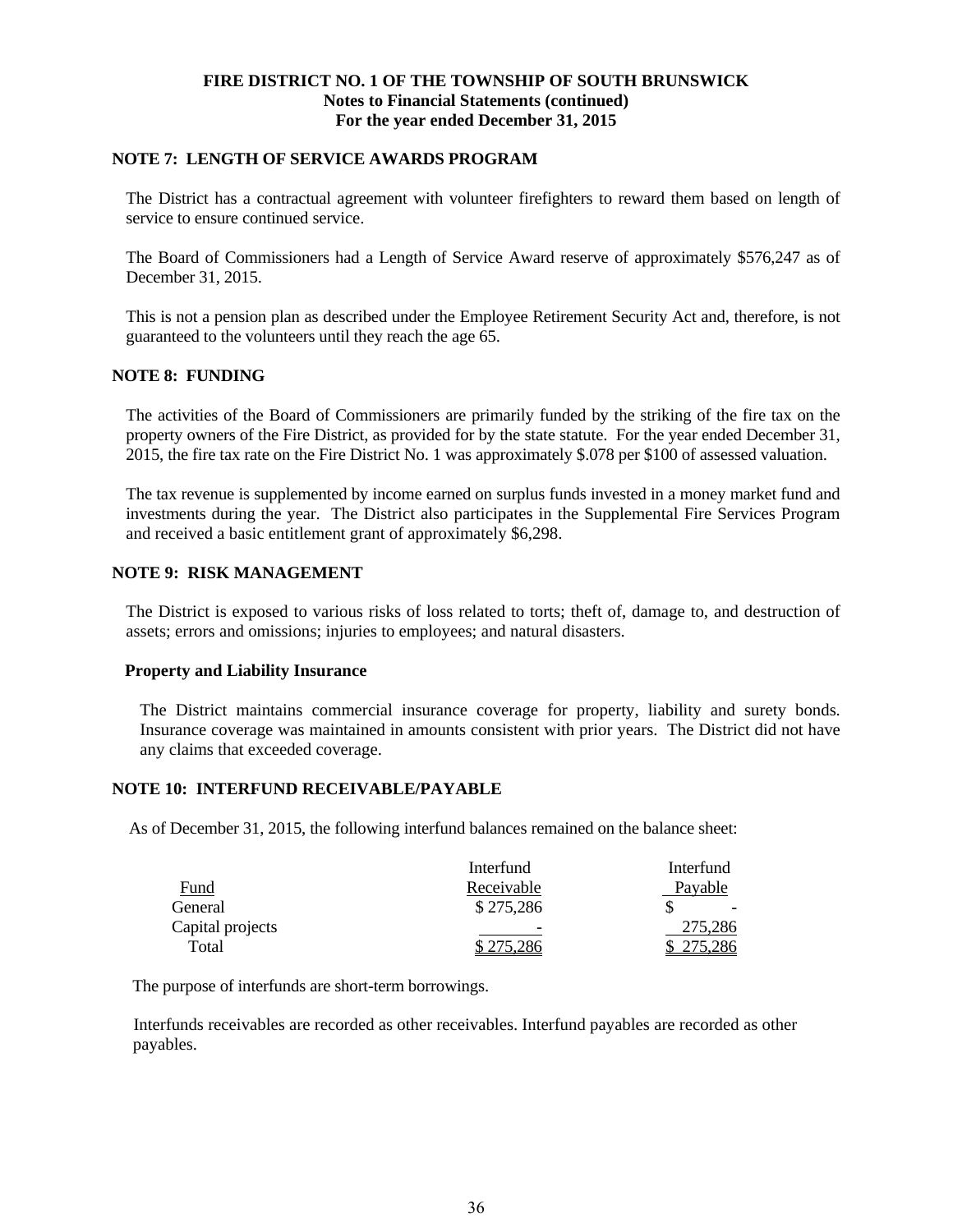#### **NOTE 11: FUND BALANCE**

**General Fund** – Of the \$369,561 General Fund fund balance at December 31, 2015, \$62,230 has been assigned to be designated for subsequent year's expenditures; and \$307,331 is unassigned.

**Capital Projects Fund** – Of the \$161,872 Capital Projects Fund fund balance at December 31, 2015, \$161,872 is restricted for Capital.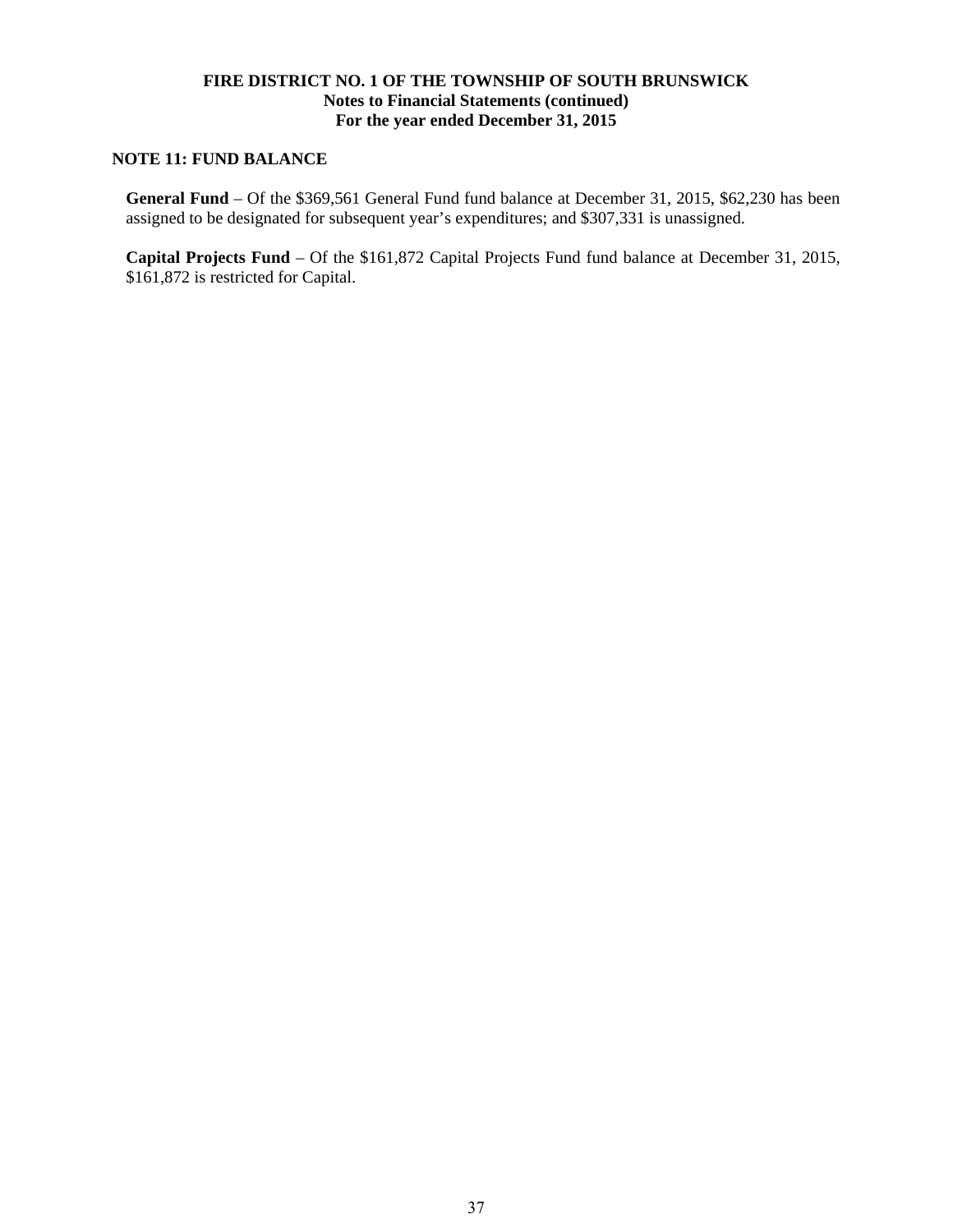#### **FIRE DISTRICT NO. 1 OF THE TOWNSHIP OF SOUTH BRUNSWICK Budgetary Comparison Schedule For the year ended December 31, 2015 All Governmental Funds**

|                                        | Original<br><b>Budget</b> | <b>Modified</b><br><b>Budget</b> |         | <b>Actual</b><br><b>Budgetary</b><br><b>Basis</b> |         | <b>Variance</b> |
|----------------------------------------|---------------------------|----------------------------------|---------|---------------------------------------------------|---------|-----------------|
| Revenues:                              |                           |                                  |         |                                                   |         |                 |
| Miscellaneous anticipated revenue:     |                           |                                  |         |                                                   |         |                 |
| Investment income                      | \$                        | \$                               |         | \$                                                | 448     | \$<br>448       |
| Other revenue                          |                           |                                  |         |                                                   | 22,321  | 22,321          |
| Total miscellaneous revenues           | $\overline{\phantom{a}}$  |                                  |         |                                                   | 22,769  | 22,769          |
| Operating grant revenues:              |                           |                                  |         |                                                   |         |                 |
| Supplemental fire service act          | 6,300                     |                                  | 6,300   |                                                   | 6,298   | (2)             |
| Total operating grant revenue          | 6,300                     |                                  | 6,300   |                                                   | 6,298   | (2)             |
| Total revenues                         | 6,300                     |                                  | 6,300   |                                                   | 29,067  | 22,767          |
| Amount raised by taxation to support   |                           |                                  |         |                                                   |         |                 |
| district budget                        | 771,960                   |                                  | 771,960 |                                                   | 771,960 |                 |
| Total anticipated revenues             | 778,260                   |                                  | 778,260 |                                                   | 801,027 | 22,767          |
| Expenditures:                          |                           |                                  |         |                                                   |         |                 |
| Operating appropriations:              |                           |                                  |         |                                                   |         |                 |
| Administration:                        |                           |                                  |         |                                                   |         |                 |
| Salaries and wages                     | 117,500                   |                                  | 122,500 |                                                   | 117,470 | 5,030           |
| Fringe benefits                        | 1,500                     |                                  | 1,670   |                                                   | 1,669   | 1               |
| Other expenditures:                    |                           |                                  |         |                                                   |         |                 |
| Professional fees                      | 11,500                    |                                  | 11,893  |                                                   | 10,844  | 1,049           |
| Elections                              | 750                       |                                  | 350     |                                                   | 102     | 248             |
| Furnishings                            | 1,000                     |                                  | 630     |                                                   |         | 630             |
| Medical services                       | 11,000                    |                                  | 7,200   |                                                   | 3,330   | 3,870           |
| Membership dues/software/subscriptions | 1,200                     |                                  | 1,177   |                                                   | 306     | 871             |
| Office supplies                        | 3,500                     |                                  | 3,500   |                                                   | 2,298   | 1,202           |
| Regulation compliance                  | 500                       |                                  | 500     |                                                   |         | 500             |
| Advertising                            | 1,000                     |                                  | 1,025   |                                                   | 1,023   | 2               |
| Total administration                   | 149,450                   |                                  | 150,445 |                                                   | 137,042 | 13,403          |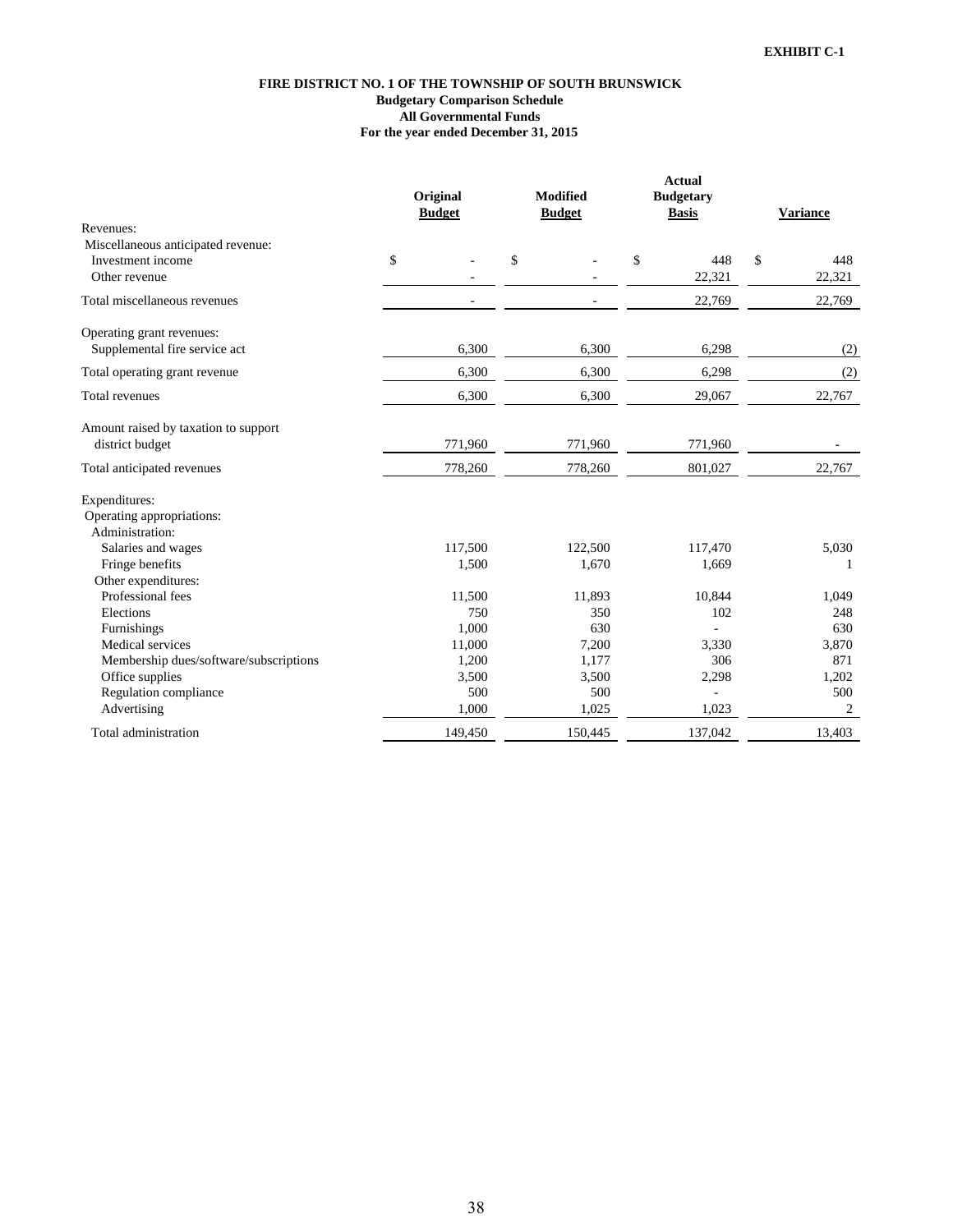#### **Budgetary Comparison Schedule For the year ended December 31, 2015 FIRE DISTRICT NO. 1 OF THE TOWNSHIP OF SOUTH BRUNSWICK All Governmental Funds**

|                                               |               |                 | <b>Actual</b>    |                 |
|-----------------------------------------------|---------------|-----------------|------------------|-----------------|
|                                               | Original      | <b>Modified</b> | <b>Budgetary</b> |                 |
|                                               | <b>Budget</b> | <b>Budget</b>   | <b>Basis</b>     | <b>Variance</b> |
| Cost of operations and maintenance:           |               |                 |                  |                 |
| Other expenditures:                           |               |                 |                  |                 |
| Fire protection services                      | 131,500       | 131,500         | 131,500          |                 |
| Fire marshal services                         | 30,000        | 30,000          | 30,000           |                 |
| Insurance                                     | 75,000        | 77,600          | 74,632           | 2.968           |
| Incentive program                             | 18,000        | 18,000          | 11,948           | 6,052           |
| Sub station                                   | 26,500        | 30,300          | 26,421           | 3,879           |
| Communication costs                           | 11,000        | 11,500          | 11,452           | 48              |
| Fire prevention program                       | 6,000         | 6,000           | 3,839            | 2.161           |
| Travel                                        | 10,000        | 9,975           | 8,038            | 1,937           |
| Training and education                        | 5,000         | 5,000           | 3,690            | 1,310           |
| Firefighter fitness                           | 4,000         | 4,000           | 2,160            | 1,840           |
| Firefighting support                          | 500           | 500             |                  | 500             |
| Equipment maintenance and repairs             | 40,000        | 40,000          | 35,278           | 4,722           |
| Firefighting supplies                         | 3,000         | 3,000           | 1,589            | 1,411           |
| Support services - EMS                        | 5,000         | 5,000           | 5,000            |                 |
| Bank service charges                          | 1,000         | 1,300           | 1,169            | 131             |
| Ladder/hose testing                           | 5,000         | 4,700           | 3,475            | 1,225           |
| Public relations                              | 2,000         | 1,500           | 1,160            | 340             |
| Uniforms                                      | 650           | 650             |                  | 650             |
| Maintenance agreements                        | 2,750         | 2,750           | 1.749            | 1,001           |
| Other non-bondable assets                     | 40,000        | 40,000          | 26,465           | 13,535          |
| Total cost of operations and maintenance      | 416,900       | 423,275         | 379,565          | 43,710          |
| Length of service award program               | 45,000        | 37,630          | 41,725           | (4,095)         |
| Capital outlay                                | 130,000       | 130,000         | 117,251          | 12,749          |
| Debt service for capital appropriations:      |               |                 |                  |                 |
| Bond principal                                | 90,000        | 90,000          | 90,000           |                 |
| Interest on bonds                             | 15,768        | 15,768          | 11,488           | 4,280           |
| Capital leases                                | 111,346       | 111,346         | 111,346          |                 |
| Interest on capital leases                    | 15,886        | 15,886          | 15,884           | $\overline{2}$  |
| Total debt service for capital appropriations | 233,000       | 233,000         | 228,718          | 4,282           |
| Total operating appropriations                | 974,350       | 974,350         | 904,301          | 70,049          |
|                                               |               |                 |                  |                 |
| Excess (deficiency) of revenues               |               |                 |                  |                 |
| under (over) expenditures                     | (196,090)     | (196,090)       | (103, 274)       | 92,816          |
| Fund balance, January 1                       | 634,707       | 634,707         | 634,707          |                 |
| Fund balance, December 31                     | \$<br>438,617 | \$<br>438,617   | \$<br>531,433    | \$<br>92,816    |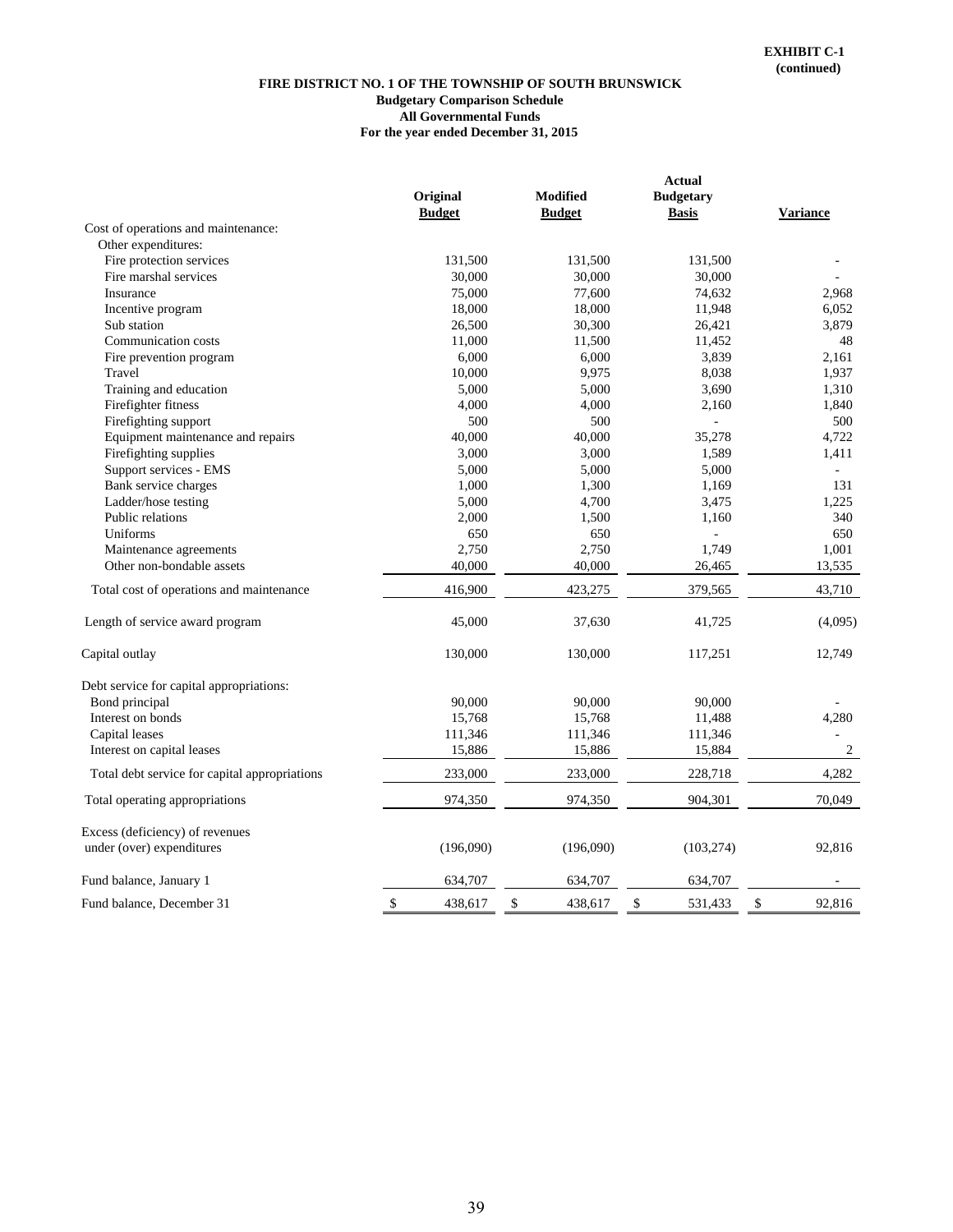| Date of                                   | Amount of         | For the year ended December 31, 2015<br><b>Annual Maturities</b> | Interest | Balance             |        |                           | Balance           |
|-------------------------------------------|-------------------|------------------------------------------------------------------|----------|---------------------|--------|---------------------------|-------------------|
| Issue                                     | Date<br>Issue     | Amount                                                           | Rate     | January 1, 2015     | Issued | Retired                   | December 31, 2015 |
| General Obligation Bonds, 1997 01/01/1997 | 1/17<br>1,250,000 | 95,000                                                           | 5.750%   | $$185,000 \quad $$$ |        | $\frac{4}{3}$ 5 900,000 + | 95,000            |

Total 185,000 \$ - \$ 90,000 \$ 95,000 \$

 $\frac{$}{8}$  185,000 \$

Total

 $\leftrightarrow$ 

95,000

90,000 \$

**EXHIBIT I-1**

EXHIBIT I-1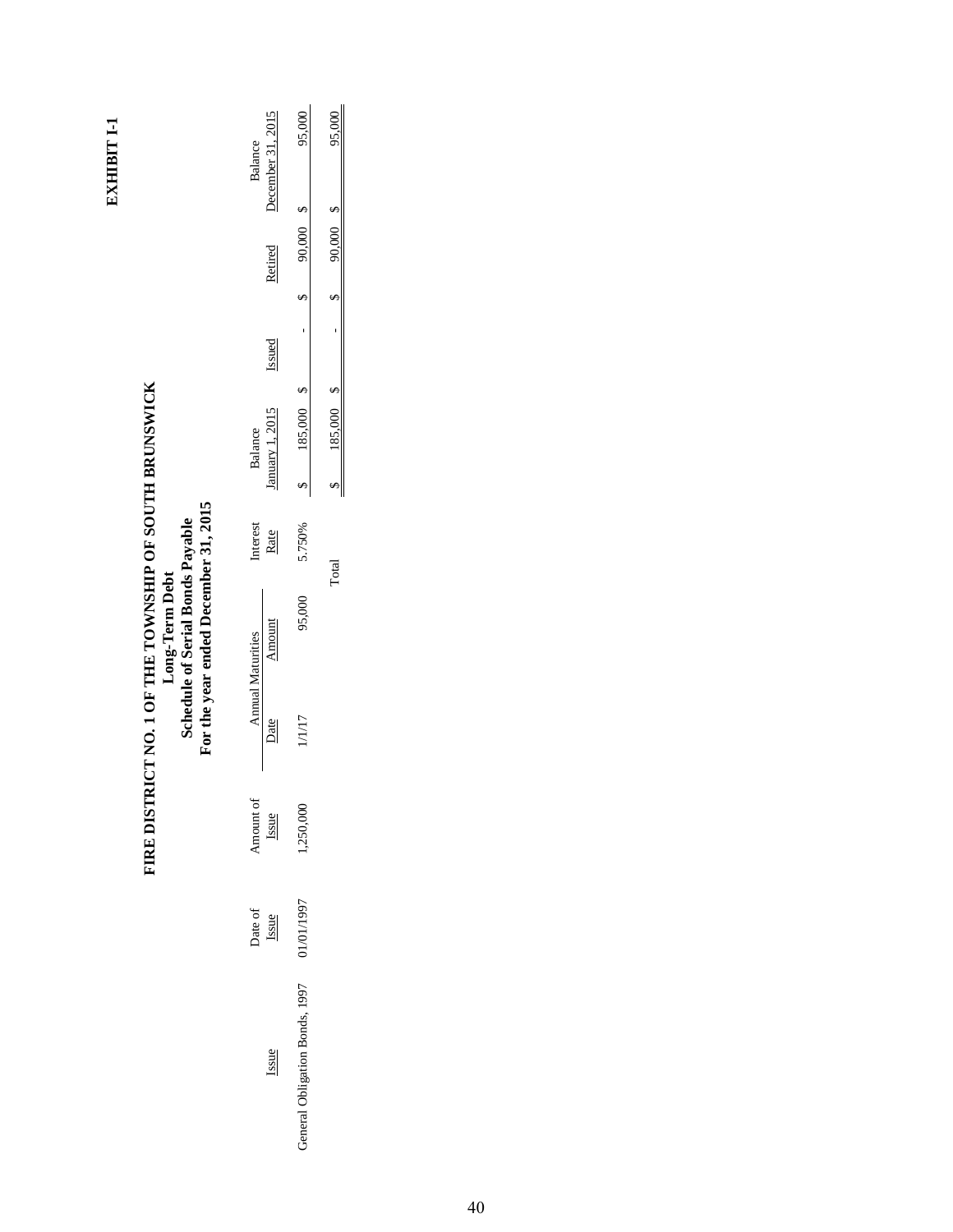# EXHIBIT I-2 **EXHIBIT I-2**

# FIRE DISTRICT NO. 1 OF THE TOWNSHIP OF SOUTH BRUNSWICK<br>Long-Term Debt<br>Schedule of Obligations Under Capital Leases<br>For the year ended December 31, 2015 **FIRE DISTRICT NO. 1 OF THE TOWNSHIP OF SOUTH BRUNSWICK Schedule of Obligations Under Capital Leases For the year ended December 31, 2015 Long-Term Debt**

|             |                  |                         |                         |         |             | Amount        |        |         |            | Amount          |  |
|-------------|------------------|-------------------------|-------------------------|---------|-------------|---------------|--------|---------|------------|-----------------|--|
|             |                  |                         | mount of Original Issue |         | nterest Rat | Outstanding   |        |         |            | utstanding      |  |
| escription  | Date of<br>Lease | Term of<br><u>Lease</u> |                         | nterest | Payable     | anuary 1, 201 | Issued | Retired | djustments | ecember 31, 201 |  |
| escue Trucl | 2/11/11          | 7 years                 | 781.15                  | 109,453 | 3.39%       | 468,548       |        | 111,346 |            | 357,202         |  |
|             |                  |                         |                         |         | Total       | 468,548       |        | 111,346 |            | 357,202         |  |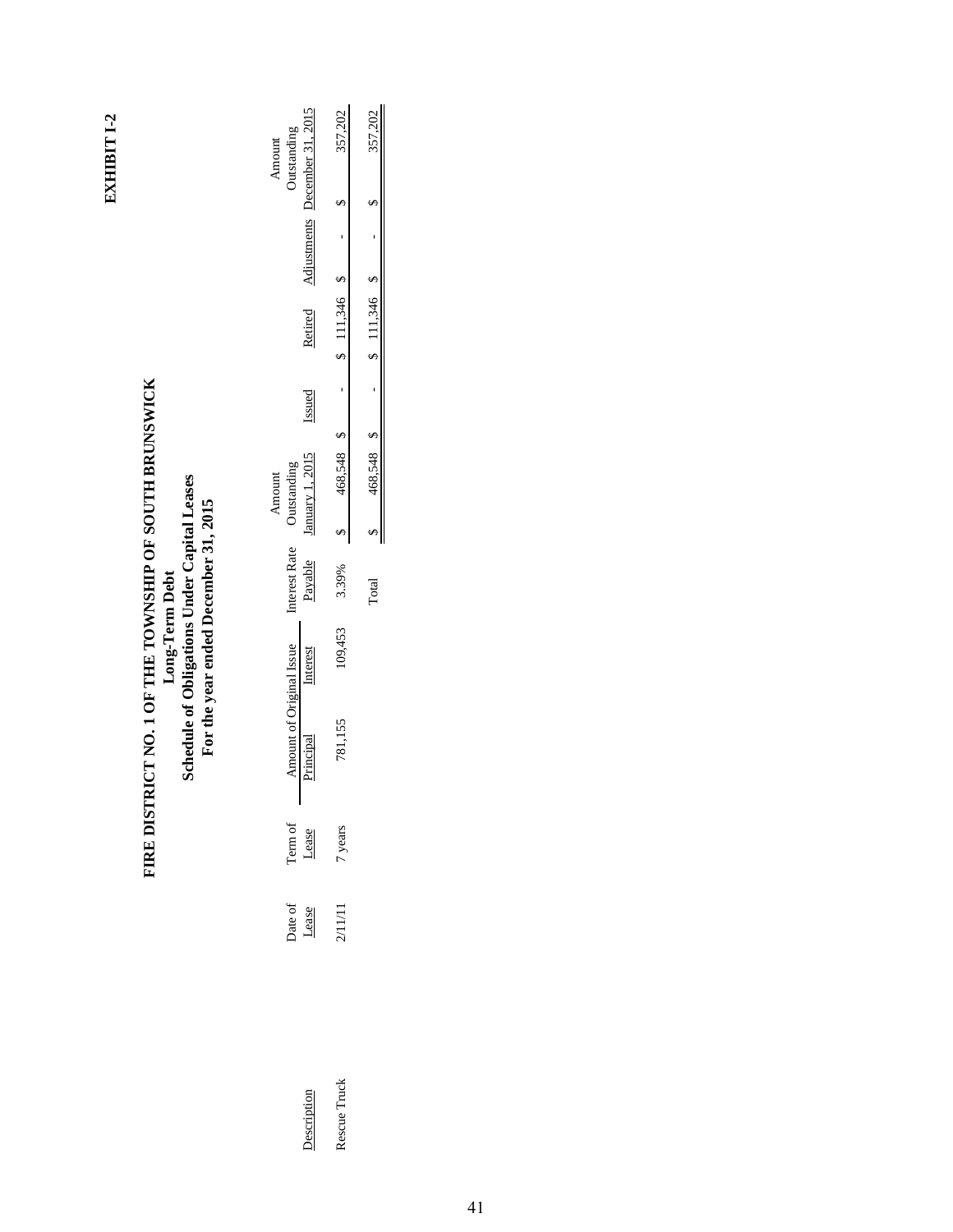

Board of Fire Commissioners Fire District No. 1 of the Township of South Brunswick Kendall Park, New Jersey

We have audited the basic financial statements of the Fire District No. 1 of the Township of South Brunswick, County of Middlesex, State of New Jersey for the year ended December 31, 2015. In accordance with requirements prescribed by the Local Finance Board and the Division of Local Government Services, Department of Community Affairs, State of New Jersey, the following are the *General Comments* and *Recommendations* for the year then ended.

# **GENERAL COMMENTS AND RECOMMENDATIONS**

#### **Contracts and Agreements Required to be Advertised by** *(N.J.S.A.40A:11-4)*

*N.J.S.A.40A:11-4* - Every contract or agreement, for the performance of any work or furnishing or hiring of any materials or supplies, the cost or the contract price whereof is to be paid with or out of public funds not included within the terms of Section 3 of this act, shall be made or awarded only by the governing body of the contracting unit after public advertising for bids and bidding therefore, except as is provided otherwise in this act or specifically by any other Law. No work, materials or supplies shall be undertaken, acquired or furnished for a sum exceeding in the aggregate \$17,500, except by contract or agreement.

It is pointed out that the Board of Fire Commissioners has the responsibility of determining whether the expenditures in any category will exceed the statutory minimum within the fiscal year. Where question arises as to whether any contract or agreement might result in violation of the statute, the solicitor's opinion should be sought before a commitment is made.

The minutes indicate that resolutions were adopted authorizing the awarding of contracts or agreements for "Professional Services," per *N.J.S.A.40A:11-5.*

Inasmuch as the system of records did not provide for an accumulation of payments for categories for the performance of any work or the furnishing or hiring of any materials or supplies, the results of such an accumulation could not reasonably be ascertained. Disbursements were reviewed, however, to determine whether any clear-cut violations existed.

# **Contracts and Agreements Requiring Solicitation of Quotations**

The examination of expenditures did not reveal any individual payments, contracts or agreements in excess of \$2,625 "for the performance of any work or the furnishing or hiring of any materials or supplies", other than those where bids had been previously sought by public advertisement or where a resolution had been previously adopted under the provision of (*N.J.S.A.40A:11-6.1*).

#### **Examination of Bills**

A test check of paid bills was made and each bill, upon proper approval, was considered as a separate and individual contract unless the records disclosed it to be a part payment or estimate.